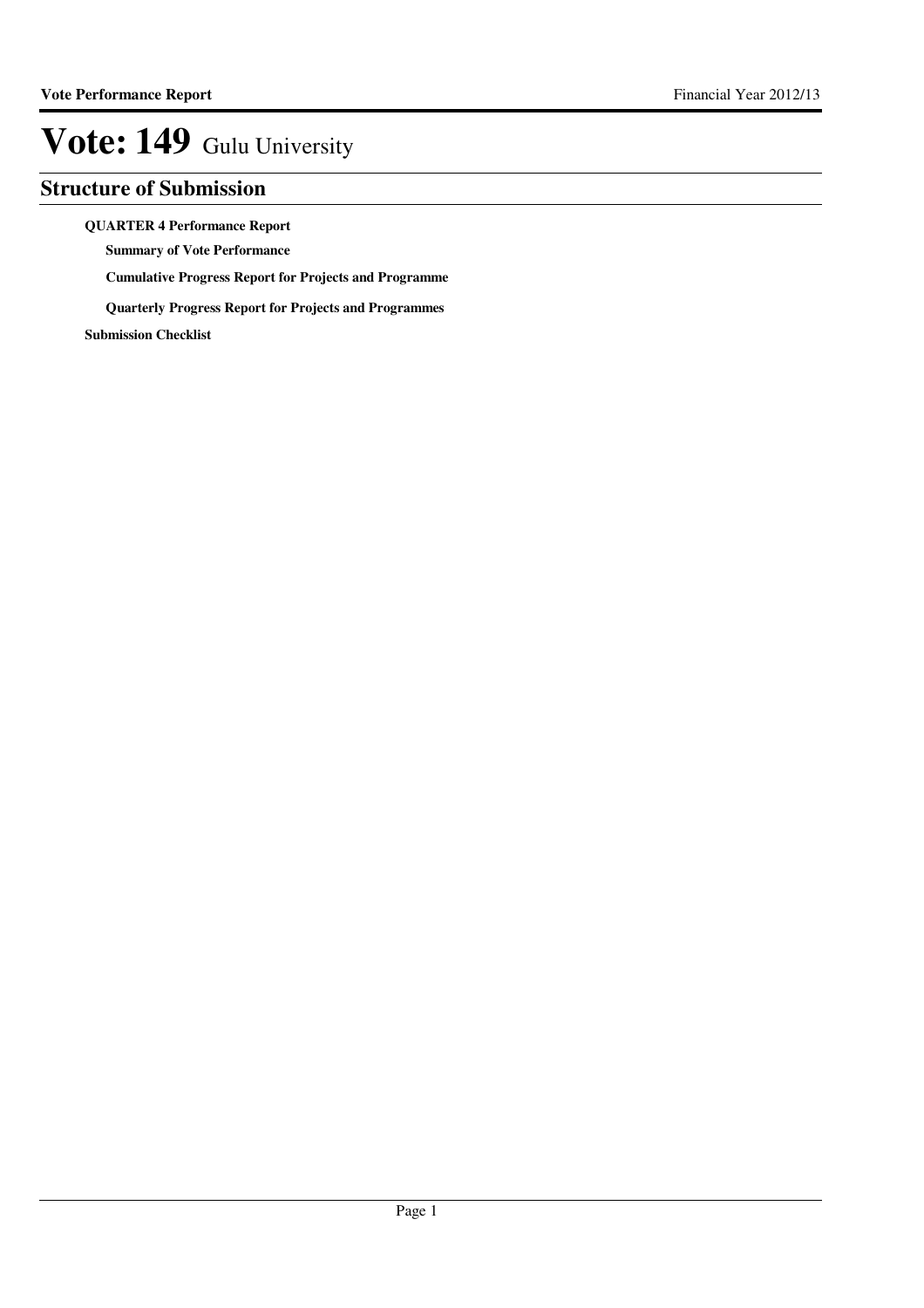## **QUARTER 4: Highlights of Vote Performance**

### *V1: Summary of Issues in Budget Execution*

*This section provides an overview of Vote expenditure* 

**(i) Snapshot of Vote Releases and Expenditures**

Table V1.1 below summarises cumulative releases and expenditures by the end of the quarter:

### **Table V1.1: Overview of Vote Expenditures (UShs Billion)**

| (i)                          | <b>Excluding Arrears, Taxes</b> | <b>Approved</b><br><b>Budget</b> | <b>Cashlimits</b><br>by End | <b>Released</b><br>by End | <b>Spent by</b><br><b>End Jun</b> | % Budget<br><b>Released</b> | <b>Spent</b> | % Budget % Releases<br><b>Spent</b> |
|------------------------------|---------------------------------|----------------------------------|-----------------------------|---------------------------|-----------------------------------|-----------------------------|--------------|-------------------------------------|
|                              | Wage                            | 8.219                            | N/A                         | 8.219                     | 8.219                             | 100.0%                      | 100.0%       | 100.0%                              |
| Recurrent                    | Non Wage                        | 4.683                            | 4.683                       | 4.683                     | 4.683                             | 100.0%                      | 100.0%       | 100.0%                              |
|                              | GoU                             | 1.000                            | 0.792                       | 0.792                     | 0.792                             | 79.2%                       | 79.2%        | 100.0%                              |
| Development                  | Donor $*$                       | 0.000                            | N/A                         | 0.000                     | 0.000                             | N/A                         | N/A          | N/A                                 |
|                              | <b>GoU</b> Total                | 13.902                           | 5.475                       | 13.694                    | 13.694                            | $98.5\%$                    | $98.5\%$     | $100.0\%$                           |
|                              | <b>Total GoU+Donor (MTEF)</b>   | 13.902                           | N/A                         | 13.694                    | 13.694                            | $98.5\%$                    | $98.5\%$     | $100.0\%$                           |
| ( <i>ii</i> ) Arrears        | Arrears                         | 0.000                            | N/A                         | 0.000                     | 0.000                             | N/A                         | N/A          | N/A                                 |
| and Taxes                    | $Taxes**$                       | 0.150                            | N/A                         | 0.050                     | 0.050                             | 33.3%                       | 33.3%        | $100.0\%$                           |
|                              | <b>Total Budget</b>             | 14.052                           | 5.4747868                   | 13.744                    | 13.744                            | $97.8\%$                    | $97.8\%$     | $100.0\%$                           |
| <i>(iii)</i> Non Tax Revenue |                                 | 5.703                            | N/A                         | 7.496                     | 7.496                             | 131.4%                      | 131.4%       | $100.0\%$                           |
|                              | <b>Grand Total</b>              | 19.755                           | 5.4747868                   | 21.240                    | 21.240                            | 107.5%                      | $107.5\%$    | $100.0\%$                           |
|                              | <b>Excluding Taxes, Arrears</b> | 19.605                           | 5.4747868                   | 21.190                    | 21.190                            | 108.1%                      | $108.1\%$    | 100.0%                              |

*\* Donor expenditure information available*

*\*\* Non VAT taxes on capital expenditure*

The table below shows cumulative releases and expenditures to the Vote by Vote Function :

### **Table V1.2: Releases and Expenditure by Vote Function\***

| <b>Billion Uganda Shillings</b>                     | Approved Released<br><b>Budget</b> |       | <b>Spent</b> | Released  | % Budget % Budget<br>Spent | $\%$<br>Releases<br><b>Spent</b> |  |
|-----------------------------------------------------|------------------------------------|-------|--------------|-----------|----------------------------|----------------------------------|--|
| VF:0751 Delivery of Tertiary Education and Research | 19.61                              | 21.19 | 21.19        | $108.1\%$ | $108.1\%$                  | $100.0\%$                        |  |
| <b>Total For Vote</b>                               | 19.61                              | 21.19 | 21.19        | $108.1\%$ | $108.1\%$                  | $100.0\%$                        |  |

*\* Excluding Taxes and Arrears*

### **(ii) Matters to note in budget execution**

i.Development Budget cuts. Every year Gulu University suffers from Development cut.

ii.Lack of funds for staff recruitment – The University has not been allocated any fund for staff recruitment for the last two financial years despite the fact that the staffing level is only 43%

iii.Inadequate funds for practical trainings for Faculty of Agriculture & Environment students, Faculty of Medicine students and faculty/Laboratory requirements.

iv.Inadequate fund for land acquisition – The University needs to acquire 2,000 acres of land.

v.Low level of salary paid to Gulu University staff. A number of staff are leaving the University for better pay. vi.Lack of funds for operationalisation of Gulu University Constituent College – Lira

### **Table V1.3: High Unspent Balances and Over-Expenditure in the Domestic Budget (Ushs Bn)**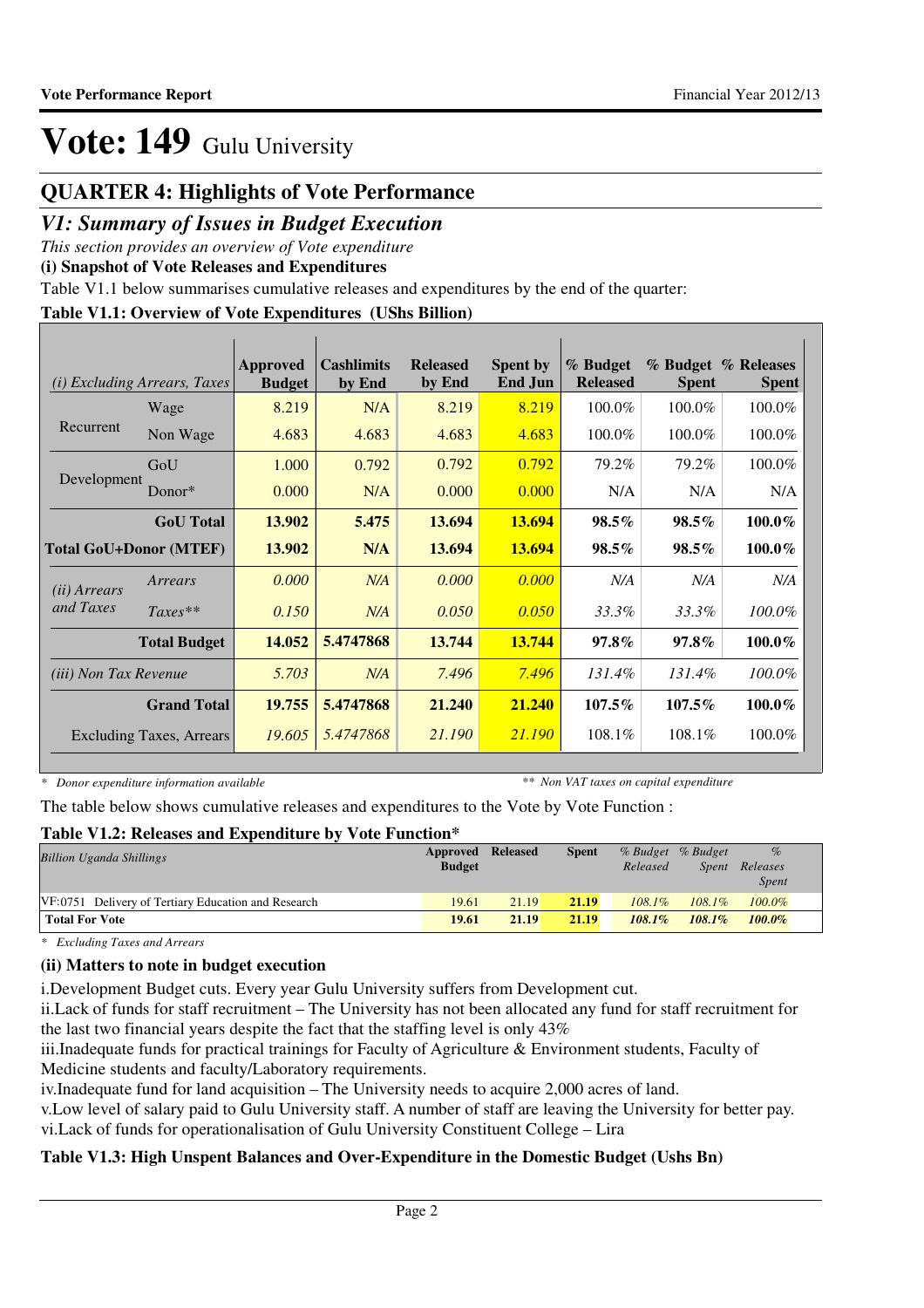## **QUARTER 4: Highlights of Vote Performance**

*(i) Major unpsent balances*

*(ii) Expenditures in excess of the original approved budget*

*\* Excluding Taxes and Arrears*

### *V2: Performance Highlights*

*This section provides highlights of output performance, focusing on key outputs and actions impelemented to improve section performance.*

### **Table V2.1: Key Vote Output Indicators and Expenditures\***

| Vote, Vote Function<br><b>Key Output</b>                | <b>Approved Budget and</b><br><b>Planned outputs</b>                                                                                                                                                                                                                                                                               | <b>Cumulative Expenditure</b><br>and Performance                                                                                                                                                                                                                                                                                                                                                                                                                                                                                                                                                                                                                                                                                                                                                        | <b>Status and Reasons for</b><br>any Variation from Plans |
|---------------------------------------------------------|------------------------------------------------------------------------------------------------------------------------------------------------------------------------------------------------------------------------------------------------------------------------------------------------------------------------------------|---------------------------------------------------------------------------------------------------------------------------------------------------------------------------------------------------------------------------------------------------------------------------------------------------------------------------------------------------------------------------------------------------------------------------------------------------------------------------------------------------------------------------------------------------------------------------------------------------------------------------------------------------------------------------------------------------------------------------------------------------------------------------------------------------------|-----------------------------------------------------------|
|                                                         | Vote Function: 0751 Delivery of Tertiary Education and Research                                                                                                                                                                                                                                                                    |                                                                                                                                                                                                                                                                                                                                                                                                                                                                                                                                                                                                                                                                                                                                                                                                         |                                                           |
| Output: 075101                                          | <b>Teaching and Training</b>                                                                                                                                                                                                                                                                                                       |                                                                                                                                                                                                                                                                                                                                                                                                                                                                                                                                                                                                                                                                                                                                                                                                         |                                                           |
|                                                         | Description of Performance: Admit 240 Govt & 5700 Private Admitted 240 Government<br>Register 20 PHD and<br>sponsor, 25 Masters<br>students, Sponsor 10 staff for<br>trngs and seminars, practicals for for admitted students,<br>630, internship and clerkship<br>for 100, school pract for 450,<br>300 for field work and recess | students and 2650 Private<br>students,<br>Carried out Induction workshop<br>Conducted 10 weeks of lectures<br>Registered and sponsored 2<br>PHD students,<br>Registered and sponsored 25<br>PHD students, 30 Masters<br>programme students<br>Sponsored 16 staff for trainings<br>and seminars,<br>Conducted resess term field<br>work for 120 Faculty of Agric<br>students<br>Conducted school Practice<br>survey in 100 schools, Held the<br>8th Graduation ceremony and<br>1,062 students graduated,<br>Faculty of Education &<br>Humanities school Practice for<br>600 students held, Examination<br>for 4,000 students conducted,<br>Recess term for Faculty of<br>Medicine, Practical Training for<br>Faculty of Agriculture for year<br>II 60 students done, procured<br>120 vlomes of Law books | Failure to pay fees by exam time                          |
| Performance Indicators:                                 |                                                                                                                                                                                                                                                                                                                                    |                                                                                                                                                                                                                                                                                                                                                                                                                                                                                                                                                                                                                                                                                                                                                                                                         |                                                           |
| Proportion of students sitting<br>Semester examinations | 100%                                                                                                                                                                                                                                                                                                                               | 61                                                                                                                                                                                                                                                                                                                                                                                                                                                                                                                                                                                                                                                                                                                                                                                                      |                                                           |
| No. of Students taught                                  | 6585                                                                                                                                                                                                                                                                                                                               | 4000                                                                                                                                                                                                                                                                                                                                                                                                                                                                                                                                                                                                                                                                                                                                                                                                    |                                                           |
| Output Cost:                                            | UShs Bn:<br>6.732                                                                                                                                                                                                                                                                                                                  | UShs Bn:<br>6.995                                                                                                                                                                                                                                                                                                                                                                                                                                                                                                                                                                                                                                                                                                                                                                                       | % Budget Spent:<br>103.9%                                 |
| Output: 075103                                          | Outreach                                                                                                                                                                                                                                                                                                                           |                                                                                                                                                                                                                                                                                                                                                                                                                                                                                                                                                                                                                                                                                                                                                                                                         |                                                           |
|                                                         | Description of Performance: Conduct Field attachmts in 15<br>Health Centres for 110 Medical<br>Studts, Conduct internship/Field<br>attachment for 200 Business                                                                                                                                                                     | Concluded school practice for<br>620 students.<br>Conductted 6 community<br>sensitization and awareness                                                                                                                                                                                                                                                                                                                                                                                                                                                                                                                                                                                                                                                                                                 | Insuficient funds                                         |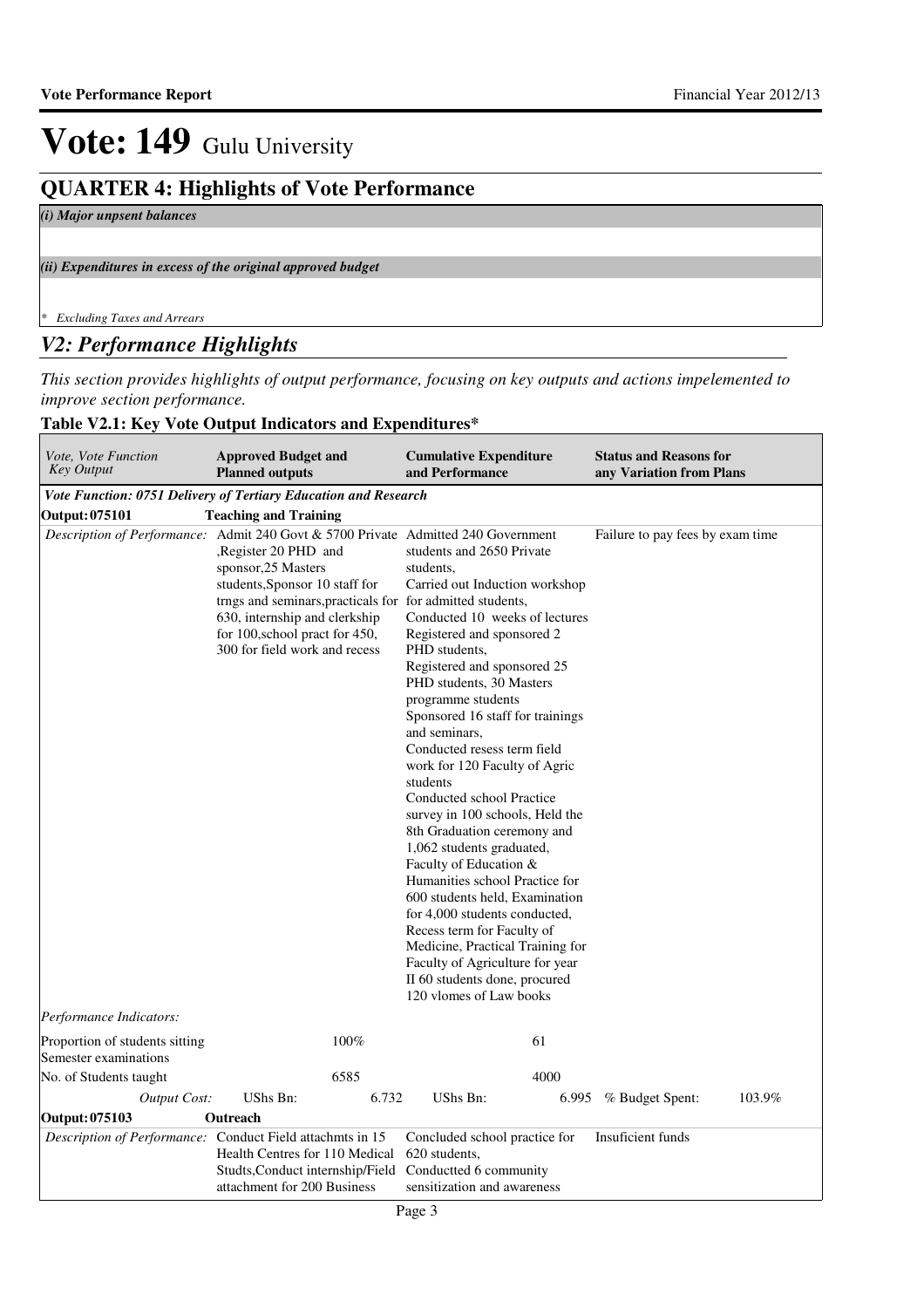## **QUARTER 4: Highlights of Vote Performance**

| Vote, Vote Function<br><b>Key Output</b>                                        | <b>Approved Budget and</b><br><b>Planned outputs</b>                                                                                                                                  | <b>Cumulative Expenditure</b><br>and Performance                                                                                                                                                               | <b>Status and Reasons for</b><br>any Variation from Plans |
|---------------------------------------------------------------------------------|---------------------------------------------------------------------------------------------------------------------------------------------------------------------------------------|----------------------------------------------------------------------------------------------------------------------------------------------------------------------------------------------------------------|-----------------------------------------------------------|
|                                                                                 | students, Carry out Field<br>visits/attachments and<br>industrial visits for 250 studts<br>for Faculty of Agric &<br>Env.Condt 10 comm sensitn w/s Conducted school Practice          | workshops<br>Carried out Field<br>visits/attachments and<br>industrial visits for 110 students,<br>survey in 100 secondary schools                                                                             |                                                           |
| <b>Output Cost:</b>                                                             | UShs Bn:<br>0.769                                                                                                                                                                     | UShs Bn:<br>0.762                                                                                                                                                                                              | % Budget Spent:<br>99.0%                                  |
| <b>Output: 075104</b>                                                           | <b>Students' Welfare</b>                                                                                                                                                              |                                                                                                                                                                                                                |                                                           |
|                                                                                 | Description of Performance: Pay living out allowance by the Paid living out allowance by<br>1st of every month for 884<br>Government sponsored students Government sponsored students | the end of every month for 350<br>for the months of July, 800<br>studentd for the months of<br>August, September, October<br>and November 2012, January,<br>february and March, April, May<br>and June 2013    | Why less number of students?                              |
| Performance Indicators:                                                         |                                                                                                                                                                                       |                                                                                                                                                                                                                |                                                           |
| No. of students paid living<br>out allowance                                    | 884                                                                                                                                                                                   | 781                                                                                                                                                                                                            |                                                           |
| <b>Output Cost:</b>                                                             | UShs Bn:<br>1.670                                                                                                                                                                     | UShs Bn:<br>1.818                                                                                                                                                                                              | 108.9%<br>% Budget Spent:                                 |
| <b>Output: 075180</b>                                                           | Construction and rehabilitation of learning facilities (Universities)                                                                                                                 |                                                                                                                                                                                                                |                                                           |
|                                                                                 | Description of Performance: Construction of Bio-Systems<br>Engineering workshop,<br>Equipping of Science<br>laboratories. Installation<br>management Information<br>System,           | Advertised for bids,<br>Carried out Bids evaluation and<br>awarded contracts,<br>Constructed 1 Bio-Systems<br>Engineering workshop,<br>Renovated two (2) Science<br>Laboratories and six (6) Lecture<br>blocks | Lack of funds                                             |
| Performance Indicators:                                                         |                                                                                                                                                                                       |                                                                                                                                                                                                                |                                                           |
| No. of Science<br>blocks/Laboratories<br>rehabilitated                          | 3                                                                                                                                                                                     | 2                                                                                                                                                                                                              |                                                           |
| No. of Science<br>blocks/Laboratories<br>constructed                            | $\mathbf{0}$                                                                                                                                                                          | 1                                                                                                                                                                                                              |                                                           |
| No. of Libraries Rehabilitated                                                  | 1                                                                                                                                                                                     | 1                                                                                                                                                                                                              |                                                           |
| No. of Libraries Constructed                                                    | $\overline{0}$                                                                                                                                                                        | $\theta$                                                                                                                                                                                                       |                                                           |
| No. of computer rooms<br>rehabilitated                                          | 3                                                                                                                                                                                     | $\Omega$                                                                                                                                                                                                       |                                                           |
| No. of computer rooms<br>constructed                                            | 1                                                                                                                                                                                     | $\boldsymbol{0}$                                                                                                                                                                                               |                                                           |
| <b>Output Cost:</b>                                                             | UShs Bn:<br>0.406                                                                                                                                                                     | UShs Bn:<br>0.321                                                                                                                                                                                              | 79.0%<br>% Budget Spent:                                  |
| <b>Output: 075181</b><br>Description of Performance: Construction of a Business | <b>Lecture Room construction and rehabilitation (Universities)</b><br>Center for Faculty of Business<br>& development Studies                                                         | Commenced the process for<br>Construction of a Business<br>Center in Faculty of Business                                                                                                                       | Used Internaly Generated Funds                            |
|                                                                                 |                                                                                                                                                                                       | & Development Studies,<br>Paid for Building plans,<br>Drawings and<br>Bills of Quantities for                                                                                                                  |                                                           |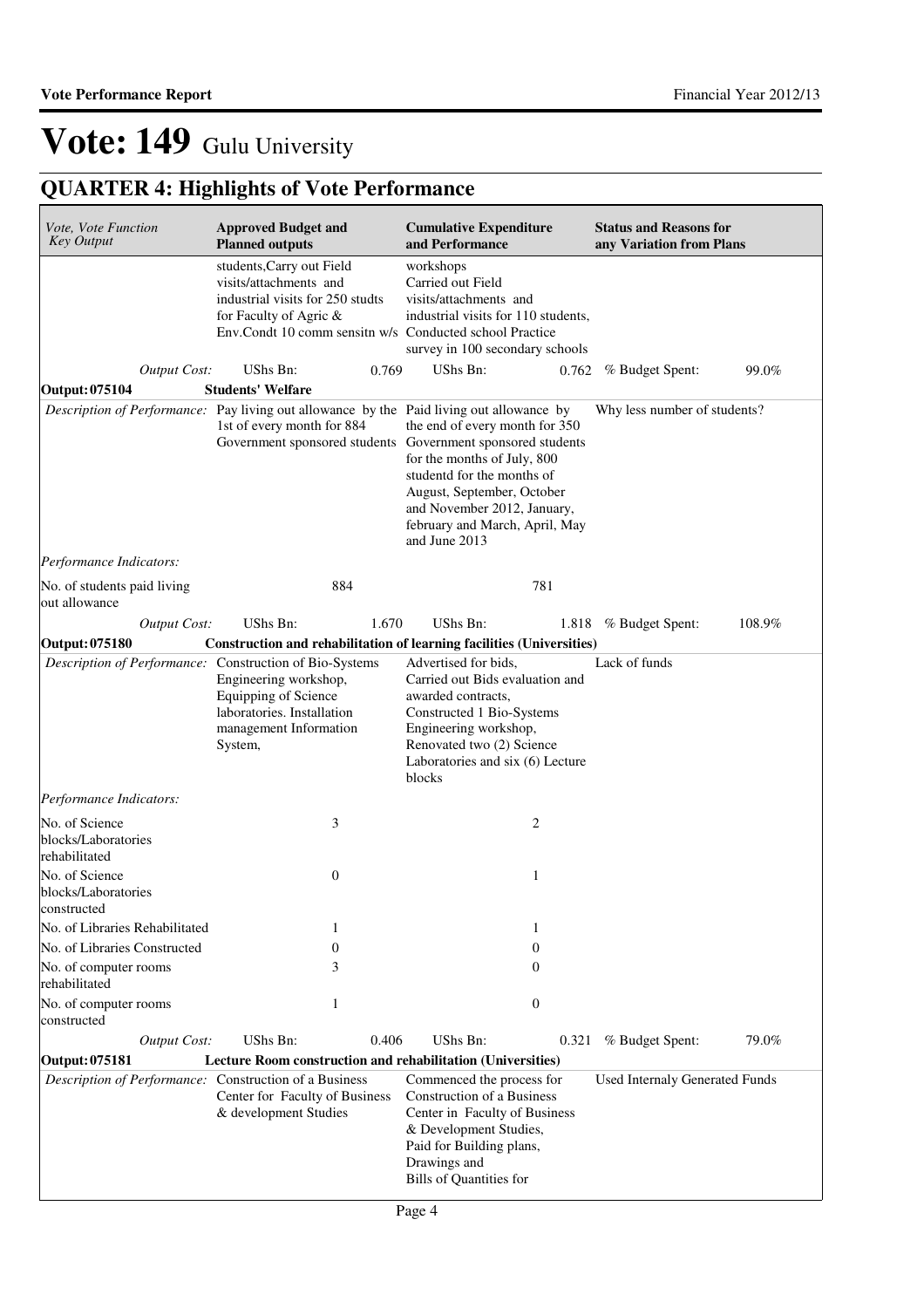## **QUARTER 4: Highlights of Vote Performance**

| Vote, Vote Function<br><b>Key Output</b>                         | <b>Approved Budget and</b><br><b>Planned outputs</b>                                                                                                       |       | <b>Cumulative Expenditure</b><br>and Performance                                                                                                                                                                                                                                                             |    | <b>Status and Reasons for</b><br>any Variation from Plans |        |
|------------------------------------------------------------------|------------------------------------------------------------------------------------------------------------------------------------------------------------|-------|--------------------------------------------------------------------------------------------------------------------------------------------------------------------------------------------------------------------------------------------------------------------------------------------------------------|----|-----------------------------------------------------------|--------|
|                                                                  |                                                                                                                                                            |       | <b>Construction of a Business</b><br>Center in Faculty of Business<br>& development Studies,<br>Renovations and<br>Paintings done in 6 Lecture<br>Blocks and 2 Laboratories<br>(Physics and Chemistry)                                                                                                       |    |                                                           |        |
| Performance Indicators:                                          |                                                                                                                                                            |       |                                                                                                                                                                                                                                                                                                              |    |                                                           |        |
| No. of lecture rooms<br>rehabilitated                            | $\overline{2}$                                                                                                                                             |       |                                                                                                                                                                                                                                                                                                              | 6  |                                                           |        |
| No. of lecture rooms<br>constructed                              | 13                                                                                                                                                         |       |                                                                                                                                                                                                                                                                                                              | 13 |                                                           |        |
| Output Cost:                                                     | UShs Bn:                                                                                                                                                   | 0.420 | UShs Bn:                                                                                                                                                                                                                                                                                                     |    | 0.385 % Budget Spent:                                     | 91.7%  |
| Output: 075184                                                   | Campus based construction and rehabilitation (walkways, plumbing, other)                                                                                   |       |                                                                                                                                                                                                                                                                                                              |    |                                                           |        |
| Description of Performance: Repair walkways                      | Pavements<br>Plumbing,<br>Construct 0.5 kilometers of<br>walkways at the main campus,<br>Build pavers at the main<br>campus,<br>Barricating non-walk areas |       | Advertised for bids<br>Carried out Bids evaluation and<br>awarded contracts,<br>Road Kerbs at Main Campus<br>made and paid for, Repaired<br>walkways,<br>Plumbings done,<br>Construct 0.5 kilometers of<br>walkways at the main campus,<br>Build pavers at the main<br>campus,<br>Barricating non-walk areas |    | No variation                                              |        |
| Performance Indicators:                                          |                                                                                                                                                            |       |                                                                                                                                                                                                                                                                                                              |    |                                                           |        |
| No. of campus based<br>infrastructure developments<br>undertaken | $\overline{2}$                                                                                                                                             |       |                                                                                                                                                                                                                                                                                                              | 2  |                                                           |        |
| Output Cost:                                                     | UShs Bn:                                                                                                                                                   | 0.100 | UShs Bn:                                                                                                                                                                                                                                                                                                     |    | $0.109$ % Budget Spent:                                   | 108.7% |
| <b>Vote Function Cost</b>                                        | <b>UShs Bn:</b>                                                                                                                                            |       | 19.605 UShs Bn:                                                                                                                                                                                                                                                                                              |    | 21.190 % Budget Spent:                                    | 108.1% |
| <b>Cost of Vote Services:</b>                                    | UShs Bn:                                                                                                                                                   |       | 19.605 UShs Bn:                                                                                                                                                                                                                                                                                              |    | <b>21.190</b> % Budget Spent:                             | 108.1% |

*\* Excluding Taxes and Arrears*

Carried out school practice for 620 students

Conducted Field attachments in 5 Health Centres for 110 Medical Students,

Conducted internship/Field attachment for 200 Business students,

Carried out Field visits/attachments and industrial visits for 210 students for Faculty of Agricalture & Environmrnt,

Conducted 2 community sensitization and awareness workshops,1 research seminar conducted,

1 publication made,

Prepared and presented 1 Research proposals for approval and funding

Conducted 1 Public lecture,

Produced 200 brochures on research guides,Sponsored 5 PHD students and

30 Masters programme students

Conducted 34 weeks of lectures for 2650 students

Conducted students practical for 630 students, internship and clerkship for 160 students

Conducted school Practice for 450 students, field work and recess term for 320 students, Faculty of Education & Humanities school Practice for 600 students held, Examination for 4,000 students conducted, Recess term for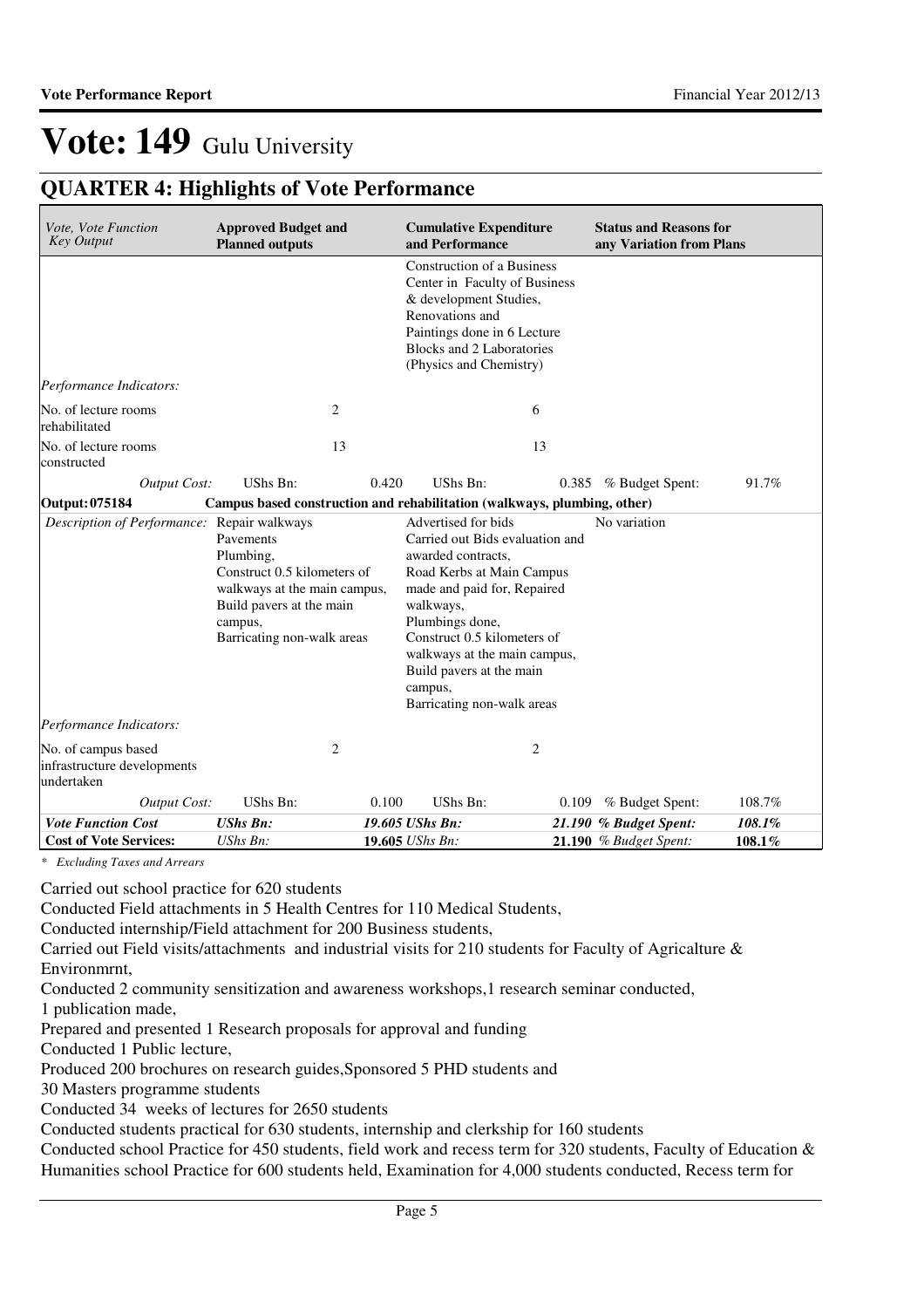## **QUARTER 4: Highlights of Vote Performance**

Faculty of Medicine, Practical Training for Faculty of Agriculture for year II 60 students done, procured 120 vlomes of Law books,1 Meeting with District Land Board officials,local council leaders, land owners and politicians was held,

Carried out Community sensitization by holding 1 meeting,

Opened up Land boundaries,

Processed Land Title for 100 acres of land in Latoro, Cleared outstanding fees of 28 Hectares from National Forestry Authority, Process transfer of land in Latoro to NFA, xv.Procured 506 Acres of land at Puronga and land title already processed, Constructed 1 Bio-Systems Engineering workshop, Renovated two (2) Science Laboratories and six (6) Lecture blocks, Repaired walkways,

Plumbings done,

Construct 0.5 kilometers of walkways at the main campus,

Build pavers at the main campus,

Barricating non-walk areas

### **Table V2.2: Implementing Actions to Improve Vote Performance**

| <b>Planned Actions:</b>                                                                                                                                                                                                                                              | <b>Actual Actions:</b>                                                                                                                                                                                                                                                                                                 | <b>Reasons for Variation</b>                                                      |  |  |  |  |  |  |  |
|----------------------------------------------------------------------------------------------------------------------------------------------------------------------------------------------------------------------------------------------------------------------|------------------------------------------------------------------------------------------------------------------------------------------------------------------------------------------------------------------------------------------------------------------------------------------------------------------------|-----------------------------------------------------------------------------------|--|--|--|--|--|--|--|
| Vote: 149 Gulu University                                                                                                                                                                                                                                            |                                                                                                                                                                                                                                                                                                                        |                                                                                   |  |  |  |  |  |  |  |
| Vote Function: 07 51 Delivery of Tertiary Education and Research                                                                                                                                                                                                     |                                                                                                                                                                                                                                                                                                                        |                                                                                   |  |  |  |  |  |  |  |
| Conduct 10 research seminars and 2<br>workshops, Conduct 1 Annual Science<br>conference & 2 Graduate seminars, Write<br>15 Research Proposals for fundings,<br>Review of programs by June 2013,<br>Monitor and evaluate teaching and<br>training by end of June 2013 | Conducted 10 research seminars and 2<br>workshops, Conduct 1 Annual Science<br>conference & 2 Graduate seminars,<br><b>Wrote 15 Research Proposals for</b><br>fundings, Reviewed programs in June<br>2013, Monitored and evaluated teaching<br>and training before end of June 2013,<br>updated website (www.gu.ac.ug) | No variation                                                                      |  |  |  |  |  |  |  |
| Vote: 149 Gulu University                                                                                                                                                                                                                                            |                                                                                                                                                                                                                                                                                                                        |                                                                                   |  |  |  |  |  |  |  |
| Vote Function: 07.51 Delivery of Tertiary Education and Research                                                                                                                                                                                                     |                                                                                                                                                                                                                                                                                                                        |                                                                                   |  |  |  |  |  |  |  |
| Advertise for recruitment of 51 additional<br>staff, lobby for 10% salaries<br>increase, encourage staff to access salary<br>loans from Banks.introduce retirement<br>benefit scheme                                                                                 | <b>Encouraged and facilitated staff to</b><br>access Bank loans                                                                                                                                                                                                                                                        | Other Universities and Institutions ofer<br>better pay                            |  |  |  |  |  |  |  |
| Vote: 149 Gulu University                                                                                                                                                                                                                                            |                                                                                                                                                                                                                                                                                                                        |                                                                                   |  |  |  |  |  |  |  |
| Vote Function: 07 51 Delivery of Tertiary Education and Research                                                                                                                                                                                                     |                                                                                                                                                                                                                                                                                                                        |                                                                                   |  |  |  |  |  |  |  |
| Write 5 funding proposals, lobby from<br>Government & Donors for additional<br>funding, conduct donors<br>conference, innitiate Public Private<br>Partnership arrangement for posivle<br>funding                                                                     | Wrote 5 funding proposals, lobbied<br>from Government & Donors for<br>additional funding, innitiated Public<br><b>Private Partnership arrangement for</b><br>posivle funding                                                                                                                                           | Public private partnership arrangements<br>negotiation for funding still on-going |  |  |  |  |  |  |  |

## *V3: Details of Releases and Expenditure*

*This section provides a comprehensive summary of the outputs delivered by the Vote and further details of Vote expenditures by Vote Function and Expenditure Item.*

### **Table V3.1: GoU Releases and Expenditure by Output\***

| <b>Billion Uganda Shillings</b>                     | Approved<br><b>Budget</b> | <b>Released</b> | <b>Spent</b> | $%$ GoU<br><b>Budget</b><br>Released | $\%$ GoU<br><b>Budget</b><br>Spent | $%$ GoU<br>Releases<br><i>Spent</i> |
|-----------------------------------------------------|---------------------------|-----------------|--------------|--------------------------------------|------------------------------------|-------------------------------------|
| VF:0751 Delivery of Tertiary Education and Research | 13.90                     | 13.69           | 13.69        | $98.5\%$                             | $98.5\%$                           | $100.0\%$                           |
| Class: Outputs Provided                             | 11.36                     | 11.36           | 11.36        | $100.0\%$                            | $100.0\%$                          | $100.0\%$                           |
| 075101 Teaching and Training                        | 4.89                      | 4.89            | 4.89         | $100.0\%$                            | $100.0\%$                          | $100.0\%$                           |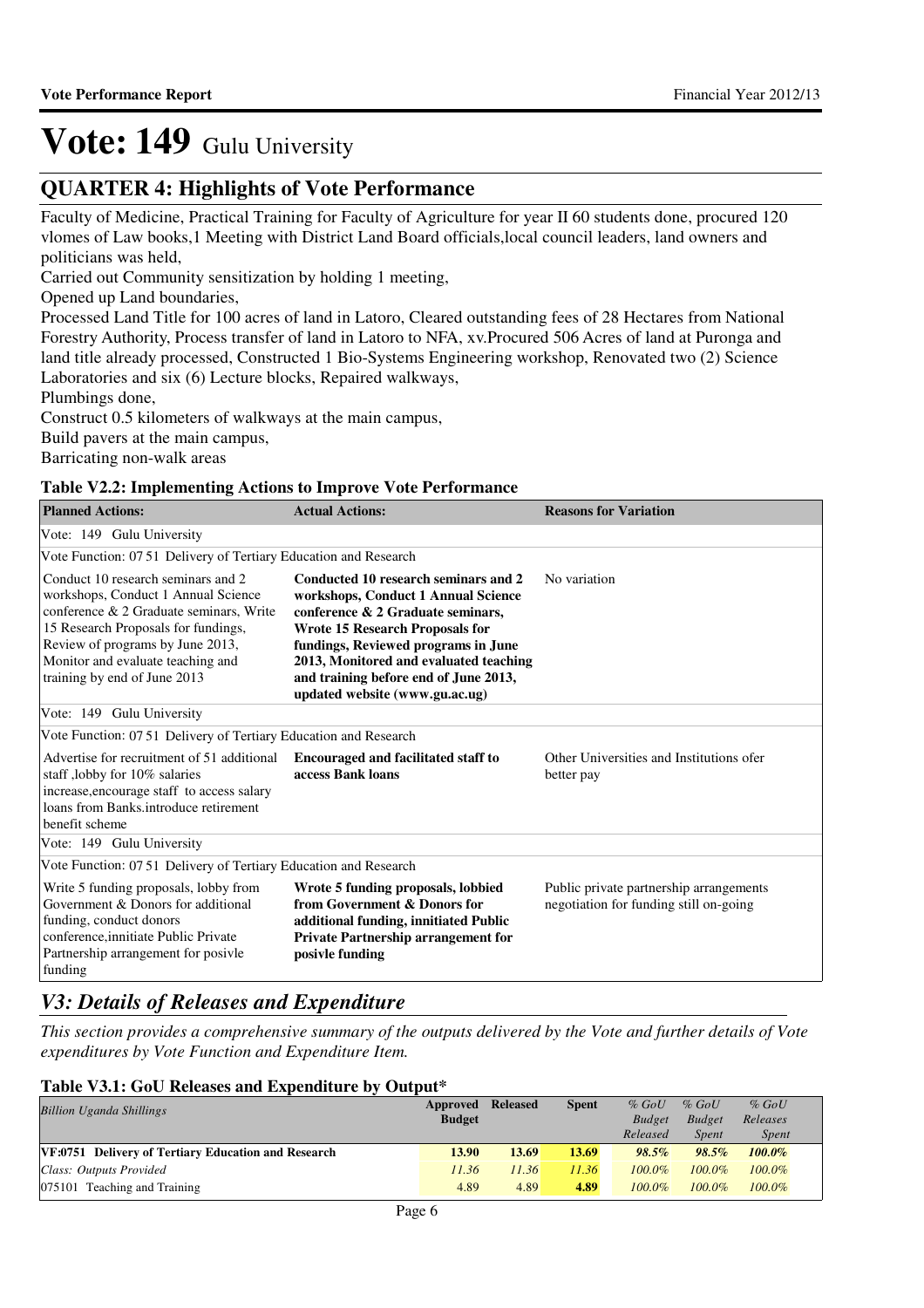## **QUARTER 4: Highlights of Vote Performance**

| <b>Billion Uganda Shillings</b>                                    | Approved      | <b>Released</b> | <b>Spent</b> | $%$ GoU       | $%$ GoU       | $%$ GoU      |
|--------------------------------------------------------------------|---------------|-----------------|--------------|---------------|---------------|--------------|
|                                                                    | <b>Budget</b> |                 |              | <b>Budget</b> | <b>Budget</b> | Releases     |
|                                                                    |               |                 |              | Released      | Spent         | <b>Spent</b> |
| 075102 Research, Consultancy and Publications                      | 0.45          | 0.45            | 0.45         | 100.0%        | $100.0\%$     | 100.0%       |
| 075103 Outreach                                                    | 0.73          | 0.73            | 0.73         | 100.0%        | 100.0%        | 100.0%       |
| 075104 Students' Welfare                                           | 1.62          | 1.62            | 1.62         | 100.0%        | 100.0%        | 100.0%       |
| 075105 Administration and Support Services                         | 3.69          | 3.69            | 3.69         | 100.0%        | $100.0\%$     | 100.0%       |
| Class: Outputs Funded                                              | 1.54          | 1.54            | 1.54         | 100.0%        | $100.0\%$     | 100.0%       |
| <b>Guild Services</b><br>075151                                    | 1.51          | 1.51            | 1.51         | 100.0%        | 100.0%        | 100.0%       |
| 075152 Contributions to Research and International Organisations   | 0.03          | 0.03            | 0.03         | 100.0%        | 100.0%        | 100.0%       |
| Class: Capital Purchases                                           | 1.00          | 0.79            | 0.79         | 79.2%         | 79.2%         | 100.0%       |
| 075171 Acquisition of Land by Government                           | 0.20          | 0.18            | 0.18         | 91.7%         | 91.7%         | 100.0%       |
| 075172 Government Buildings and Administrative Infrastructure      | 0.10          | 0.07            | 0.07         | 71.7%         | 71.7%         | 100.0%       |
| 075173 Roads, Streets and Highways                                 | 0.02          | 0.02            | 0.02         | 91.7%         | 91.7%         | 100.0%       |
| 075175 Purchase of Motor Vehicles and Other Transport Equipment    | 0.10          | 0.09            | 0.09         | 92.7%         | 92.7%         | 100.0%       |
| 075176 Purchase of Office and ICT Equipment, including Software    | 0.09          | 0.08            | 0.08         | 91.7%         | 91.7%         | 100.0%       |
| Purchase of Specialised Machinery & Equipment<br>075177            | 0.16          | 0.10            | 0.10         | 60.4%         | 60.4%         | 100.0%       |
| 075178 Purchase of Office and Residential Furniture and Fittings   | 0.04          | 0.04            | 0.04         | 91.7%         | 91.7%         | 100.0%       |
| 075180 Construction and rehabilitation of learning facilities      | 0.12          | 0.09            | 0.09         | 70.8%         | 70.8%         | 100.0%       |
| (Universities)                                                     |               |                 |              |               |               |              |
| 075181 Lecture Room construction and rehabilitation (Universities) | 0.12          | 0.09            | 0.09         | 70.8%         | 70.8%         | 100.0%       |
| Campus based construction and rehabilitation (walkways,<br>075184  | 0.05          | 0.04            | 0.04         | 79.7%         | 79.7%         | 100.0%       |
| plumbing, other)                                                   |               |                 |              |               |               |              |
| <b>Total For Vote</b>                                              | 13.90         | 13.69           | 13.69        | 98.5%         | 98.5%         | 100.0%       |

*\* Excluding Taxes and Arrears*

### **Table V3.2: 2012/13 GoU Expenditure by Item**

| <b>Billion Uganda Shillings</b>                               | <b>Approved</b><br><b>Budget</b> | <b>Releases</b> | Expend-<br>iture | % Budged<br><b>Released</b> | % Budget<br><b>Spent</b> | %Releases<br><b>Spent</b> |
|---------------------------------------------------------------|----------------------------------|-----------------|------------------|-----------------------------|--------------------------|---------------------------|
| <b>Output Class: Outputs Provided</b>                         | 11.36                            | 11.36           | 11.36            | $100.0\%$                   | $100.0\%$                | 100.0%                    |
| 211101 General Staff Salaries                                 | 8.22                             | 8.22            | 8.22             | 100.0%                      | 100.0%                   | 100.0%                    |
| 211103 Allowances                                             | 1.90                             | 1.90            | <b>1.90</b>      | 100.0%                      | 100.0%                   | 100.0%                    |
| 212101 Social Security Contributions (NSSF)                   | 0.82                             | 0.82            | 0.82             | 100.0%                      | 100.0%                   | 100.0%                    |
| 213001 Medical Expenses (To Employees)                        | 0.01                             | 0.01            | 0.01             | 100.0%                      | 100.0%                   | 100.0%                    |
| 213002 Incapacity, death benefits and funeral expenses        | 0.00                             | 0.00            | 0.00             | 100.0%                      | 100.0%                   | 100.0%                    |
| 213003 Retrenchment costs                                     | 0.00                             | 0.00            | 0.00             | 100.0%                      | 100.0%                   | 100.0%                    |
| 221001 Advertising and Public Relations                       | 0.00                             | 0.00            | 0.00             | 100.0%                      | 100.0%                   | 100.0%                    |
| 221002 Workshops and Seminars                                 | 0.01                             | 0.01            | 0.01             | 100.0%                      | 100.0%                   | 100.0%                    |
| 221003 Staff Training                                         | 0.03                             | 0.03            | 0.03             | 100.0%                      | 100.0%                   | 100.0%                    |
| 221004 Recruitment Expenses                                   | 0.01                             | 0.01            | 0.01             | 100.0%                      | 100.0%                   | 100.0%                    |
| 221006 Commissions and Related Charges                        | 0.03                             | 0.03            | 0.03             | 100.0%                      | 100.0%                   | 100.0%                    |
| 221007 Books, Periodicals and Newspapers                      | 0.02                             | 0.02            | 0.02             | 100.0%                      | 100.0%                   | 100.0%                    |
| 221008 Computer Supplies and IT Services                      | 0.03                             | 0.03            | 0.03             | 100.0%                      | 100.0%                   | 100.0%                    |
| 221009 Welfare and Entertainment                              | 0.01                             | 0.01            | 0.01             | 100.0%                      | 100.0%                   | 100.0%                    |
| 221011 Printing, Stationery, Photocopying and Binding         | 0.02                             | 0.02            | 0.02             | 100.0%                      | 100.0%                   | 100.0%                    |
| 221012 Small Office Equipment                                 | 0.00                             | 0.00            | 0.00             | 100.0%                      | 100.0%                   | 100.0%                    |
| 221014 Bank Charges and other Bank related costs              | 0.02                             | 0.02            | 0.02             | 100.0%                      | 100.0%                   | 100.0%                    |
| 221015 Financial and related costs (e.g. Shortages, pilfrages | 0.01                             | 0.01            | 0.01             | 100.0%                      | 100.0%                   | 100.0%                    |
| 221016 IFMS Recurrent Costs                                   | 0.00                             | 0.00            | 0.00             | 99.9%                       | 99.9%                    | 100.0%                    |
| 221017 Subscriptions                                          | 0.00                             | 0.00            | 0.00             | 100.0%                      | 100.0%                   | 100.0%                    |
| 222002 Postage and Courier                                    | 0.00                             | 0.00            | 0.00             | 100.0%                      | 100.0%                   | 100.0%                    |
| 223001 Property Expenses                                      | 0.01                             | 0.01            | 0.01             | 100.0%                      | 100.0%                   | 100.0%                    |
| 223002 Rates                                                  | 0.01                             | 0.01            | 0.01             | 100.0%                      | 100.0%                   | 100.0%                    |
| 223003 Rent - Produced Assets to private entities             | 0.02                             | 0.02            | 0.02             | 100.0%                      | 100.0%                   | 100.0%                    |
| 223004 Guard and Security services                            | 0.01                             | 0.01            | 0.01             | 100.0%                      | 100.0%                   | 100.0%                    |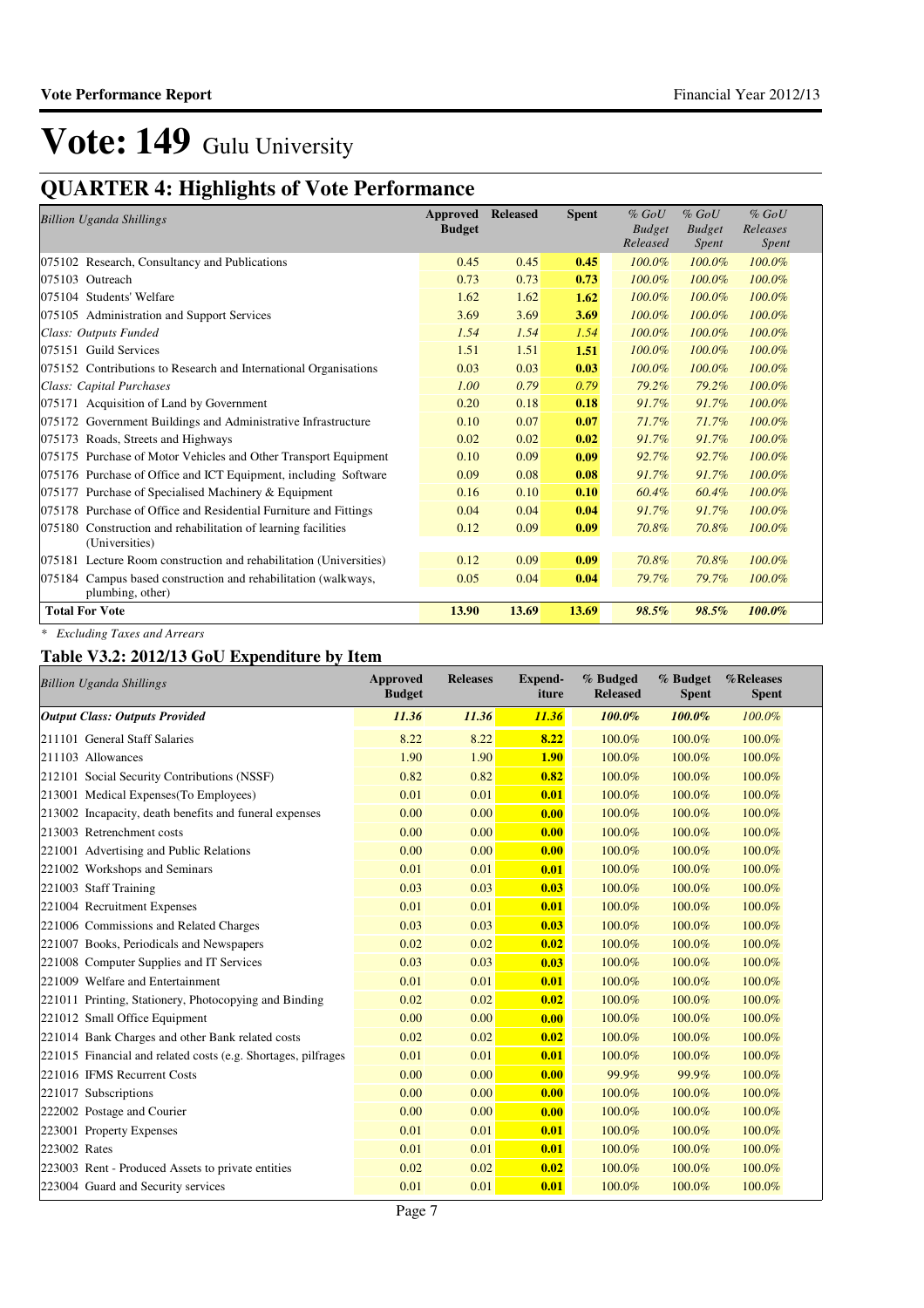## **QUARTER 4: Highlights of Vote Performance**

| <b>Billion Uganda Shillings</b>                            | <b>Approved</b><br><b>Budget</b> | <b>Releases</b> | <b>Expend-</b><br>iture | % Budged<br><b>Released</b> | % Budget<br><b>Spent</b> | %Releases<br><b>Spent</b> |
|------------------------------------------------------------|----------------------------------|-----------------|-------------------------|-----------------------------|--------------------------|---------------------------|
| 223005 Electricity                                         | 0.02                             | 0.02            | 0.02                    | 100.0%                      | 100.0%                   | 100.0%                    |
| 223006 Water                                               | 0.01                             | 0.01            | 0.01                    | 100.0%                      | 100.0%                   | 100.0%                    |
| 223007 Other Utilities- (fuel, gas, f                      | 0.01                             | 0.01            | 0.01                    | 100.0%                      | 100.0%                   | 100.0%                    |
| 224002 General Supply of Goods and Services                | 0.02                             | 0.02            | 0.02                    | 100.0%                      | 100.0%                   | 100.0%                    |
| 225001 Consultancy Services- Short-term                    | 0.02                             | 0.02            | 0.02                    | 100.0%                      | 100.0%                   | 100.0%                    |
| 226001 Insurances                                          | 0.01                             | 0.01            | 0.01                    | 100.0%                      | 100.0%                   | 100.0%                    |
| 226002 Licenses                                            | 0.01                             | 0.01            | 0.01                    | 100.0%                      | 100.0%                   | 100.0%                    |
| 227001 Travel Inland                                       | 0.00                             | 0.00            | 0.00                    | 100.0%                      | 100.0%                   | 100.0%                    |
| 227002 Travel Abroad                                       | 0.01                             | 0.01            | 0.01                    | 100.0%                      | 100.0%                   | 100.0%                    |
| 227003 Carriage, Haulage, Freight and Transport Hire       | 0.01                             | 0.01            | 0.01                    | 100.0%                      | 100.0%                   | 100.0%                    |
| 227004 Fuel, Lubricants and Oils                           | 0.02                             | 0.02            | 0.02                    | 100.0%                      | 100.0%                   | 100.0%                    |
| 228001 Maintenance - Civil                                 | 0.01                             | 0.01            | 0.01                    | 100.0%                      | 100.0%                   | 100.0%                    |
| 228002 Maintenance - Vehicles                              | 0.03                             | 0.03            | 0.03                    | 100.6%                      | 100.0%                   | 99.4%                     |
| 228003 Maintenance Machinery, Equipment and Furniture      | 0.01                             | 0.01            | 0.01                    | 100.0%                      | 100.0%                   | 100.0%                    |
| 228004 Maintenance Other                                   | 0.01                             | 0.01            | 0.01                    | 100.0%                      | 100.0%                   | 100.0%                    |
| 273102 Incapacity, death benefits and and funeral expenses | 0.00                             | 0.00            | 0.00                    | 100.0%                      | 100.0%                   | 100.0%                    |
| 282101 Donations                                           | 0.00                             | 0.00            | 0.00                    | 100.0%                      | 100.0%                   | 100.0%                    |
| 282102 Fines and Penalties                                 | 0.00                             | 0.00            | 0.00                    | 66.7%                       | 66.7%                    | 100.0%                    |
| 282103 Scholarships and related costs                      | 0.01                             | 0.01            | 0.01                    | 100.0%                      | 100.0%                   | 100.0%                    |
| 282104 Compensation to 3rd Parties                         | 0.00                             | 0.00            | 0.00                    | 100.0%                      | 100.0%                   | 100.0%                    |
| <b>Output Class: Outputs Funded</b>                        | 1.54                             | 1.54            | 1.54                    | 100.0%                      | 100.0%                   | 100.0%                    |
| 262101 Contributions to International Organisations (Curre | 0.03                             | 0.03            | 0.03                    | 100.0%                      | 100.0%                   | 100.0%                    |
| 264101 Contributions to Autonomous Inst.                   | 1.51                             | 1.51            | 1.51                    | 100.0%                      | 100.0%                   | 100.0%                    |
| <b>Output Class: Capital Purchases</b>                     | 1.15                             | 0.84            | 0.84                    | $73.2\%$                    | 73.2%                    | 100.0%                    |
| 231001 Non-Residential Buildings                           | 0.39                             | 0.28            | 0.28                    | 72.2%                       | 72.2%                    | 100.0%                    |
| 231003 Roads and Bridges                                   | 0.02                             | 0.02            | 0.02                    | 91.7%                       | 91.7%                    | 100.0%                    |
| 231004 Transport Equipment                                 | 0.10                             | 0.09            | 0.09                    | 92.7%                       | 92.7%                    | 100.0%                    |
| 231005 Machinery and Equipment                             | 0.25                             | 0.18            | 0.18                    | 71.6%                       | 71.6%                    | 100.0%                    |
| 231006 Furniture and Fixtures                              | 0.04                             | 0.04            | 0.04                    | 91.7%                       | 91.7%                    | 100.0%                    |
| 311101 Land                                                | 0.20                             | 0.18            | 0.18                    | 91.7%                       | 91.7%                    | 100.0%                    |
| 312206 Gross Tax                                           | 0.15                             | 0.05            | 0.05                    | 33.3%                       | 33.3%                    | 100.0%                    |
| <b>Grand Total:</b>                                        | 14.05                            | 13.74           | 13.74                   | 97.8%                       | 97.8%                    | 100.0%                    |
| <b>Total Excluding Taxes and Arrears:</b>                  | 13.90                            | 13.69           | 13.69                   | 98.5%                       | 98.5%                    | 100.0%                    |

### **Table V3.3: GoU Releases and Expenditure by Project and Programme\***

| <b>Billion Uganda Shillings</b>                     | Approved      | <b>Released</b> | <b>Spent</b> | $%$ GoU       | $%$ GoU       | $%$ GoU      |
|-----------------------------------------------------|---------------|-----------------|--------------|---------------|---------------|--------------|
|                                                     | <b>Budget</b> |                 |              | <b>Budget</b> | <b>Budget</b> | Releases     |
|                                                     |               |                 |              | Released      | <i>Spent</i>  | <i>Spent</i> |
| VF:0751 Delivery of Tertiary Education and Research | 13.90         | 13.69           | 13.69        | 98.5%         | 98.5%         | $100.0\%$    |
| <b>Recurrent Programmes</b>                         |               |                 |              |               |               |              |
| 01<br>Administration                                | 12.90         | 12.90           | 12.90        | $100.0\%$     | $100.0\%$     | $100.0\%$    |
| Development Projects                                |               |                 |              |               |               |              |
| 0906<br>Gulu University                             | 1.00          | 0.79            | 0.79         | $79.2\%$      | 79.2%         | $100.0\%$    |
| <b>Total For Vote</b>                               | 13.90         | 13.69           | 13.69        | $98.5\%$      | 98.5%         | $100.0\%$    |

*\* Excluding Taxes and Arrears*

### **Table V3.4: Donor Releases and Expenditure by Project and Programme\***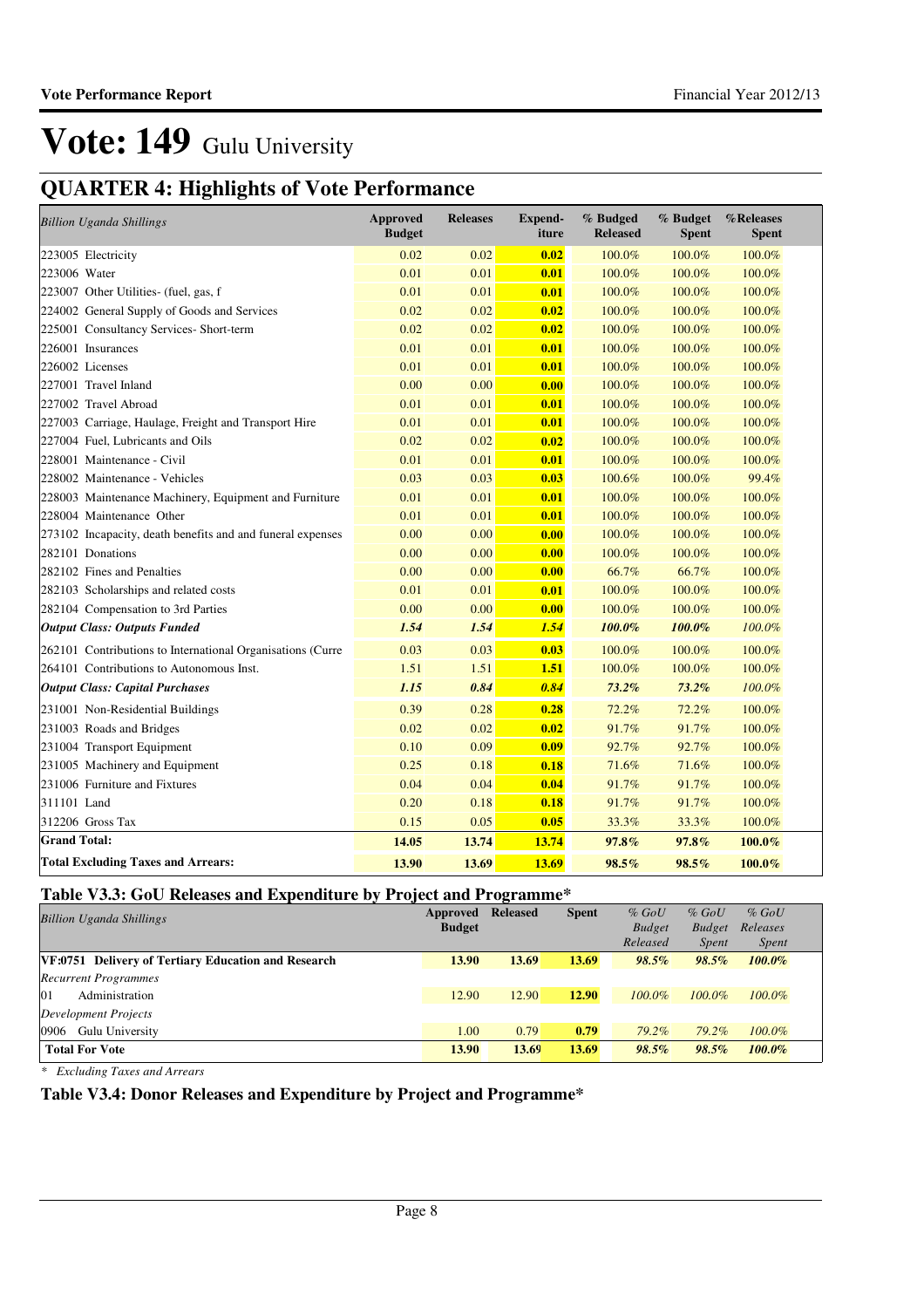262,337

### **QUARTER 4: Cumulative Outputs and Expenditure by End of Quarter**

| Annual Planned Outputs and Cumulative Outputs Achieved by End of | Cumulative Expenditures made by the End of the Quarter to |               |
|------------------------------------------------------------------|-----------------------------------------------------------|---------------|
| <b>Ouarter</b> (Quantity and Location)                           | <b>Deliver Cumulative Outputs</b>                         | UShs Thousand |

(Current)

#### **Vote Function: 0751 Delivery of Tertiary Education and Research**

*Recurrent Programmes*

*Programme 01 Administration*

*Outputs Funded*

**07 5151 Guild Services Output:**

| <b>Annual Planned Outputs:</b> |  |
|--------------------------------|--|
|--------------------------------|--|

| Form a new Guild Government by April 2012,                               |
|--------------------------------------------------------------------------|
| Prepare Annual Budget for Guild activities and seek, Council approval by |
| 31st March 2012.                                                         |

Operationalisations of Gulu University Constuent College in Lira, Admit 50 students, Recruit 50 Admin, 88 Teaching staff

Infrastructure developments, 1 Science laboratory, 1 computer laboratory, 1 Lecture Block, ICT infrastructure ie Local Area Network, Fibre Optics,

Bandwidth & 1 Block Administration offices for Gulu University

Constituent College - Lira

*Cumulatie Outputs Achieved by the end of the Quarter:*

#### **Monitored Guild activities and account,**

**Operationalised Gulu University Constuent College in Lira, Transferred funds of Shs 375 million in Quarter 1, Shs 498 million in Quarter2 and Shs 200 million in Quarter 3 and Shs 427 million to Gulu University Constituent College Lira, 1 Midwifrey construction started and a Science laboratory in Lira, Formed a new Guild Government in April 2013,**

**Prepared Annual Budget for Guild activities and sout, Council approval in March 2013,**

**Operationalisations of Gulu University Constuent College in Lira, Admitted 50 private students,**

**Infrastructure developments, 1 Science laboratory, 1 computer laboratory, 1 Lecture Block, a Midwifery Block constructed, ICT infrastructure Master Plan Developed and submitted to Council for approval ie Local Area Network, Fibre Optics, Bandwidth & 1 Block Administration offices for Gulu University Constituent College - Lira**

*Reasons for Variation in performance*

Lack of funds

|   | 1,774,783 | Total                     |
|---|-----------|---------------------------|
| υ |           | <b>Wage Recurrent</b>     |
|   | 1,512,446 | <b>Non Wage Recurrent</b> |
|   | 262,337   | <b>NTR</b>                |
|   |           |                           |

**07 5152 Contributions to Research and International Organisations Output:**

|  | <b>Annual Planned Outputs:</b> |  |
|--|--------------------------------|--|
|--|--------------------------------|--|

Make annual contributions for research journals, periodicals and make subscriptions to 10 international organizations for Library materials, information, Research and Publications Write 20 research proposal for donor funding,

*Cumulatie Outputs Achieved by the end of the Quarter:*

**Made annual contributions for research journals, periodicals,**

**Made subscriptions to 5 international organizations for Library materials, information, Research and Publications, Wrote 13 research** 

**proposal for donor funding,**

*Reasons for Variation in performance*

Lack of funds

*Item Spent* 262101 Contributions to International Organisations (Current) 28,504

*Item Spent*

264101 Contributions to Autonomous Inst. 1,512,446

262101 Contributions to International Organisations

**Total 28,504**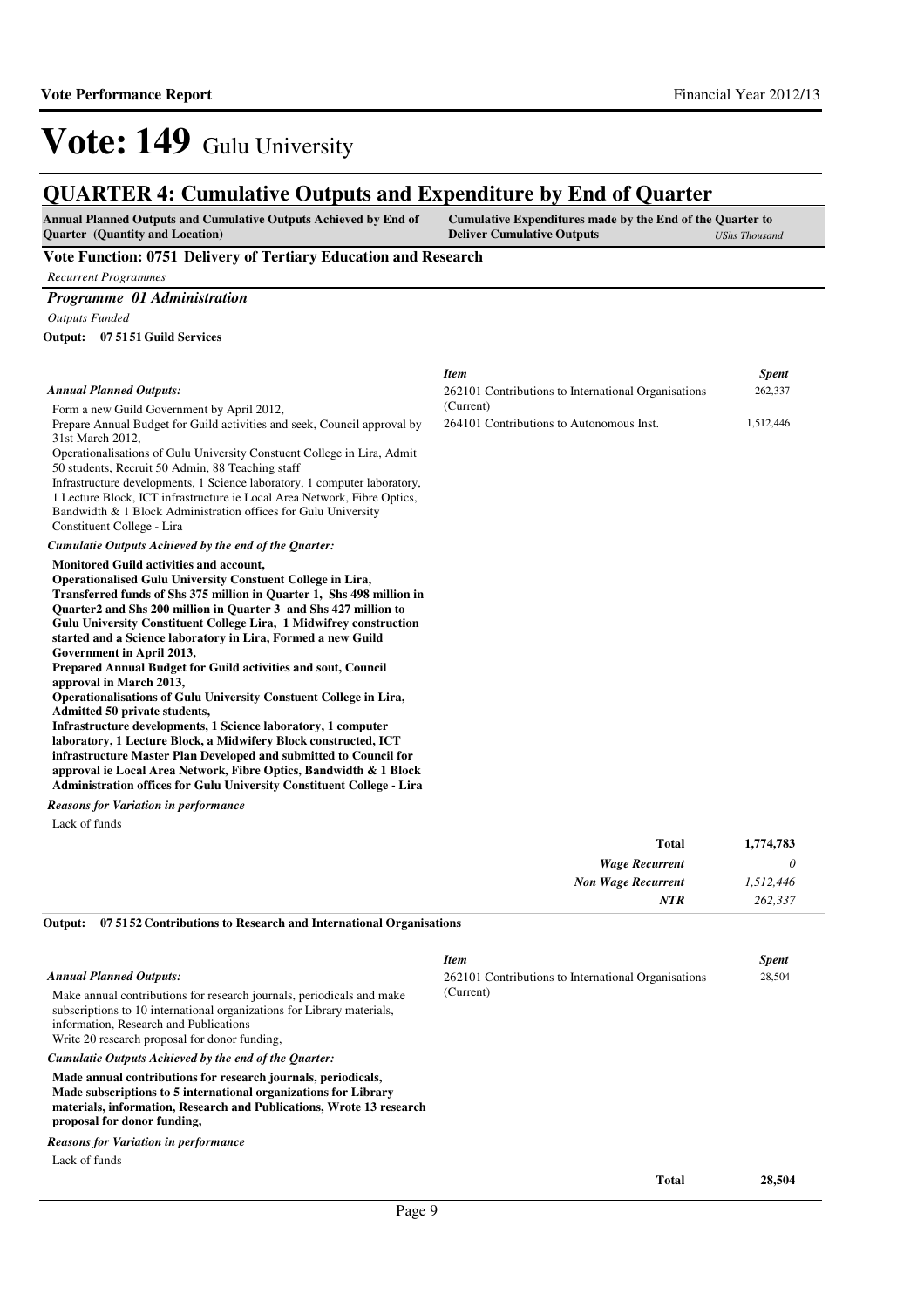## **QUARTER 4: Cumulative Outputs and Expenditure by End of Quarter**

| <b>Annual Planned Outputs and Cumulative Outputs Achieved by End of</b> | Cumulative Expenditures made by the End of the Quarter to |                      |
|-------------------------------------------------------------------------|-----------------------------------------------------------|----------------------|
| <b>Quarter</b> (Quantity and Location)                                  | <b>Deliver Cumulative Outputs</b>                         | <b>UShs Thousand</b> |

### **Vote Function: 0751 Delivery of Tertiary Education and Research**

*Recurrent Programmes*

|  |  | Programme 01 Administration |
|--|--|-----------------------------|
|--|--|-----------------------------|

| <b>Wage Recurrent</b>     |        |
|---------------------------|--------|
| <b>Non Wage Recurrent</b> | 25,004 |
| NTR                       | 3,500  |
|                           |        |

*Outputs Provided*

#### **07 5101 Teaching and Training Output:**

|                                                                                                                               | <b>Item</b>                                              | <b>Spent</b> |
|-------------------------------------------------------------------------------------------------------------------------------|----------------------------------------------------------|--------------|
| <b>Annual Planned Outputs:</b>                                                                                                | 211101 General Staff Salaries                            | 4,240,151    |
| Admission of 240 Government students and 2650 Private students                                                                | 211103 Allowances                                        | 1,205,828    |
| Register 25 PHD students and sponsor                                                                                          | 212101 Social Security Contributions (NSSF)              | 442,262      |
| 30 Masters programme students                                                                                                 | 213001 Medical Expenses (To Employees)                   | 3.000        |
| Sponsor 14 staff for trainings and seminars<br>Conduct 25 weeks of lectures for 4,008 students                                | 213003 Retrenchment costs                                | 200          |
| Conduct students practical for 630 students, internship and clerkship for                                                     | 221001 Advertising and Public Relations                  | 26,975       |
| 160 students                                                                                                                  | 221002 Workshops and Seminars                            | 34,271       |
| Conduct school Practice for 450 students, field work and recess term for                                                      | 221006 Commissions and Related Charges                   | 26,801       |
| 320 students                                                                                                                  | 221007 Books, Periodicals and Newspapers                 | 251,888      |
| Cumulatie Outputs Achieved by the end of the Quarter:                                                                         | 221008 Computer Supplies and IT Services                 | 67,501       |
| Admitted 240 Government students and 2650 Private students,                                                                   | 221009 Welfare and Entertainment                         | 65,281       |
| Carried out Induction workshop for admitted students,                                                                         | 221011 Printing, Stationery, Photocopying and            | 58,044       |
| Conducted 34 weeks of lectures for 4,085 students<br>Registered and sponsored 2 PHD students,                                 | Binding                                                  |              |
| Registered and sponsored 25 PHD students, 30 Masters programme                                                                | 221012 Small Office Equipment                            | 11,800       |
| students                                                                                                                      | 221014 Bank Charges and other Bank related costs         | 13,500       |
| Sponsored 16 staff for trainings and seminars,                                                                                | 221015 Financial and related costs (e.g. Shortages,      | 4,008        |
| Conducted resess term field work for 120 Faculty of Agric students                                                            | pilfrages etc.)                                          |              |
| Conducted school Practice survey in 100 schools, Held the 8th<br>Graduation ceremony and 1,062 students graduated, Faculty of | 222001 Telecommunications                                | 27,720       |
| Education & Humanities school Practice for 600 students held,                                                                 | 222002 Postage and Courier                               | 12,520       |
| Examination for 4,000 students conducted, Recess term for Faculty of                                                          | 223007 Other Utilities- (fuel, gas, f                    | 15,420       |
| Medicine, Practical Training for Faculty of Agriculture for year II 60                                                        | 224002 General Supply of Goods and Services              | 176,939      |
| students done, procured 120 vlomes of Law books                                                                               | 226001 Insurances                                        | 2,560        |
| <b>Reasons for Variation in performance</b>                                                                                   | 227001 Travel Inland                                     | 50,698       |
| Little funds                                                                                                                  | 227002 Travel Abroad                                     | 134,000      |
|                                                                                                                               | 227003 Carriage, Haulage, Freight and Transport<br>Hire  | 3,250        |
|                                                                                                                               | 227004 Fuel, Lubricants and Oils                         | 87,377       |
|                                                                                                                               | 228002 Maintenance - Vehicles                            | 33,220       |
|                                                                                                                               | 228003 Maintenance Machinery, Equipment and<br>Furniture | 3,500        |
|                                                                                                                               | Total                                                    | 6,998,714    |
|                                                                                                                               | <b>Wage Recurrent</b>                                    | 4,051,008    |
|                                                                                                                               | <b>Non Wage Recurrent</b>                                | 837.455      |
|                                                                                                                               |                                                          |              |

**Output: 07 5102 Research, Consultancy and Publications**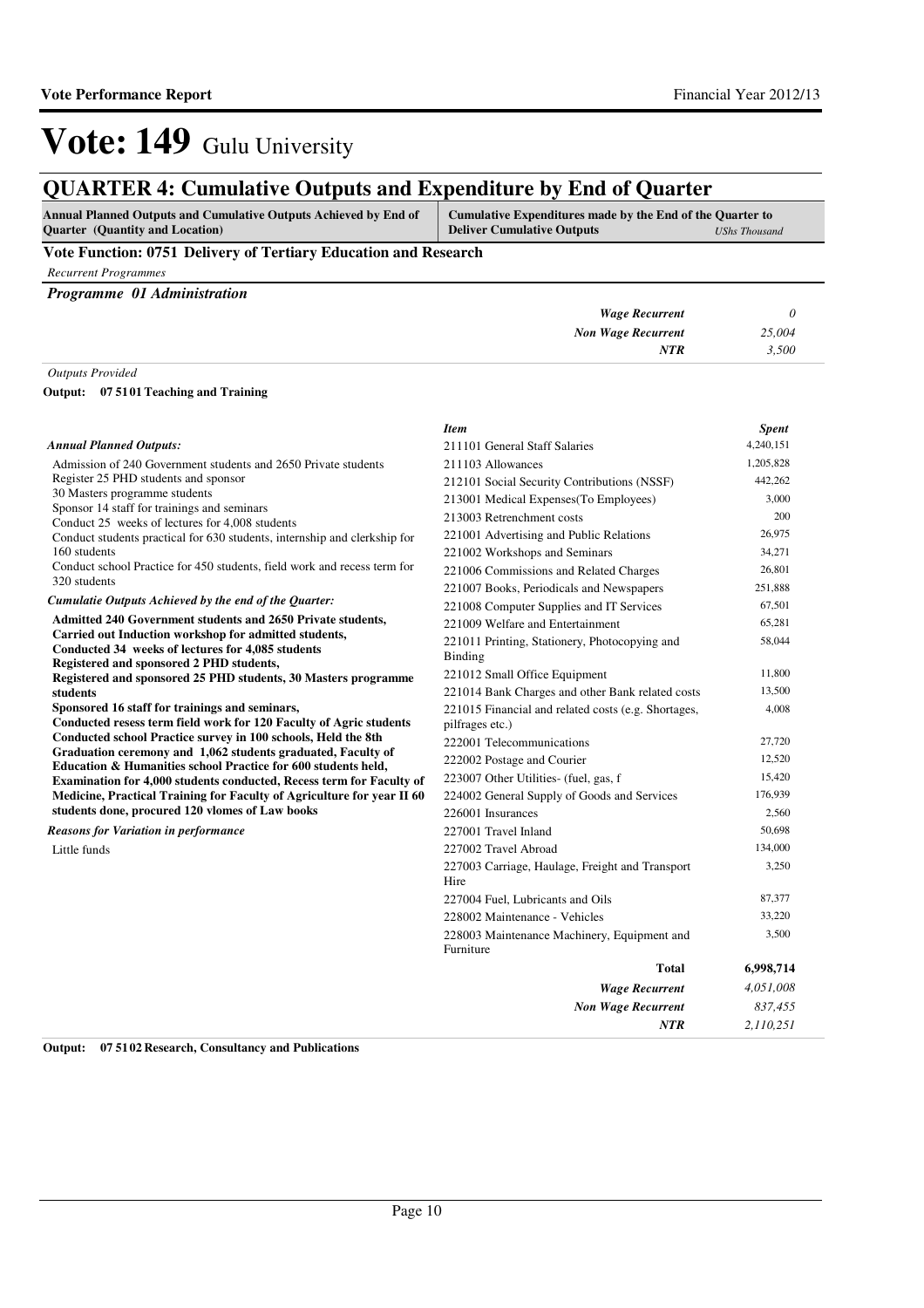*35,280*

*NTR*

*Item Spent*

# Vote: 149 Gulu University

## **QUARTER 4: Cumulative Outputs and Expenditure by End of Quarter**

| Annual Planned Outputs and Cumulative Outputs Achieved by End of | Cumulative Expenditures made by the End of the Quarter to |               |
|------------------------------------------------------------------|-----------------------------------------------------------|---------------|
| <b>Quarter</b> (Quantity and Location)                           | <b>Deliver Cumulative Outputs</b>                         | UShs Thousand |

#### **Vote Function: 0751 Delivery of Tertiary Education and Research**

*Programme 01 Administration*

|                                                                         | <b>Item</b>                                             | <b>Spent</b> |
|-------------------------------------------------------------------------|---------------------------------------------------------|--------------|
| <b>Annual Planned Outputs:</b>                                          | 211101 General Staff Salaries                           | 336,675      |
| 5 research seminars                                                     | 211103 Allowances                                       | 186,402      |
| 8 publications                                                          | 212101 Social Security Contributions (NSSF)             | 103,099      |
| Prepare and present 20 Research proposals for approval and funding      | 221001 Advertising and Public Relations                 | 1,000        |
| Conduct 20 Public lectures<br>Produce 1580 brochures on research guides | 221002 Workshops and Seminars                           | 1,000        |
| Cumulatie Outputs Achieved by the end of the Quarter:                   | 221003 Staff Training                                   | 99,732       |
| Made 5 publications,                                                    | 221006 Commissions and Related Charges                  | 5,000        |
| Prepared and presented 20 Research proposals for approval and           | 221007 Books, Periodicals and Newspapers                | 1,806        |
| funding,                                                                | 221008 Computer Supplies and IT Services                | 1,800        |
| <b>Conducted 6 Public lectures,</b>                                     | 221009 Welfare and Entertainment                        | 4,300        |
| Produced 200 brochures on research guides                               | 221011 Printing, Stationery, Photocopying and           | 2,000        |
| <b>Reasons for Variation in performance</b>                             | <b>Binding</b>                                          |              |
| Lack of funds                                                           | 221012 Small Office Equipment                           | 600          |
|                                                                         | 222001 Telecommunications                               | 7,880        |
|                                                                         | 222002 Postage and Courier                              | 100          |
|                                                                         | 224002 General Supply of Goods and Services             | 5,000        |
|                                                                         | 227001 Travel Inland                                    | 22,300       |
|                                                                         | 227002 Travel Abroad                                    | 35,500       |
|                                                                         | 227003 Carriage, Haulage, Freight and Transport<br>Hire | 100          |
|                                                                         | 227004 Fuel, Lubricants and Oils                        | 21,360       |
|                                                                         | <b>Total</b>                                            | 835,654      |
|                                                                         | <b>Wage Recurrent</b>                                   | 318,054      |
|                                                                         | <b>Non Wage Recurrent</b>                               | 127,932      |
|                                                                         | <b>NTR</b>                                              | 389,668      |

#### **07 5103 Outreach Output:**

**Output: 07 5104 Students' Welfare**

| <b>Annual Planned Outputs:</b>                                                                                                                                                                                                                                                                                        | 211101 General Staff Salaries               | 637,910 |
|-----------------------------------------------------------------------------------------------------------------------------------------------------------------------------------------------------------------------------------------------------------------------------------------------------------------------|---------------------------------------------|---------|
| Conduct Field attachments in 15 Health Centres for 110 Medical Students                                                                                                                                                                                                                                               | 211103 Allowances                           | 31,126  |
| Conduct internship/Field attachment for 200 Business students,<br>Carry out Field visits/attachments and industrial visits for 210 students for<br>Faculty of Agricalture & Environment,<br>Conduct 10 community sensitization and awareness workshops                                                                | 212101 Social Security Contributions (NSSF) | 92,504  |
| Cumulatie Outputs Achieved by the end of the Quarter:                                                                                                                                                                                                                                                                 |                                             |         |
| Concluded school practice for 620 students,<br>Conductted 6 community sensitization and awareness workshops<br>Carried out Field visits/attachments and industrial visits for 210<br>students,<br>Conducted school Practice survey in 100 secondary schools,<br><b>Conducted Field attachments in 10 Health Centr</b> |                                             |         |
| <b>Reasons for Variation in performance</b>                                                                                                                                                                                                                                                                           |                                             |         |
| Lack of funds                                                                                                                                                                                                                                                                                                         |                                             |         |
|                                                                                                                                                                                                                                                                                                                       | Total                                       | 761,539 |
|                                                                                                                                                                                                                                                                                                                       | <b>Wage Recurrent</b>                       | 602,629 |
|                                                                                                                                                                                                                                                                                                                       | <b>Non Wage Recurrent</b>                   | 123,630 |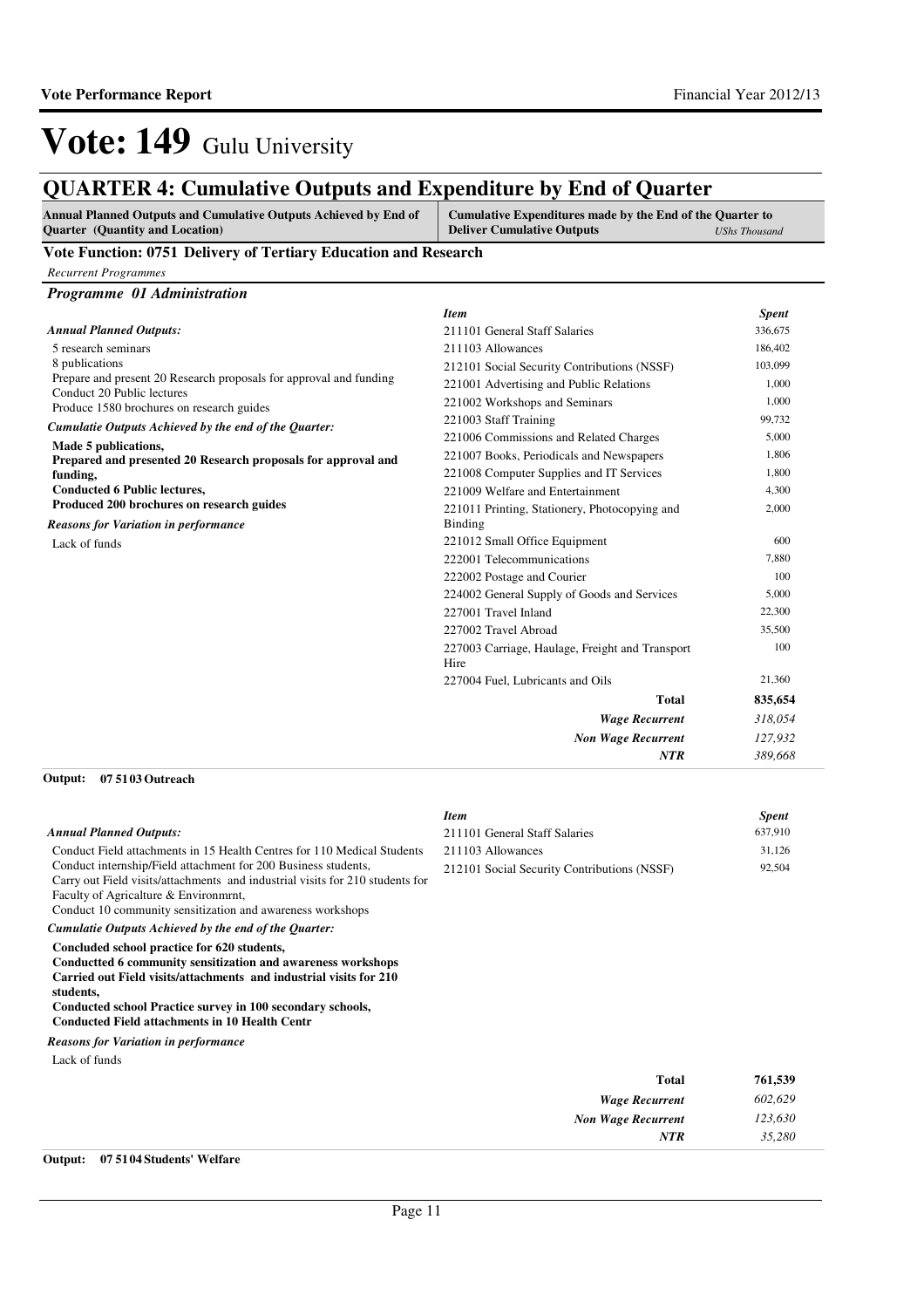*200,212*

*NTR*

# Vote: 149 Gulu University

## **QUARTER 4: Cumulative Outputs and Expenditure by End of Quarter**

| <b>Annual Planned Outputs and Cumulative Outputs Achieved by End of</b> | Cumulative Expenditures made by the End of the Quarter to |               |
|-------------------------------------------------------------------------|-----------------------------------------------------------|---------------|
| <b>Ouarter</b> (Quantity and Location)                                  | <b>Deliver Cumulative Outputs</b>                         | UShs Thousand |

### **Vote Function: 0751 Delivery of Tertiary Education and Research**

*Programme 01 Administration*

|                                                                       | <b>Item</b>                                     | <b>Spent</b> |
|-----------------------------------------------------------------------|-------------------------------------------------|--------------|
| Annual Planned Outputs:                                               | 211101 General Staff Salaries                   | 88,599       |
| Pay living out allowance by the 1st of every month for 900 Government | 211103 Allowances                               | 1,501,038    |
| sponsored students                                                    | 212101 Social Security Contributions (NSSF)     | 14,391       |
| Cumulatie Outputs Achieved by the end of the Quarter:                 | 221001 Advertising and Public Relations         | 2,000        |
| Paid living out allowance by the end of every month for 350           | 221002 Workshops and Seminars                   | 5,700        |
| Government sponsored students for the months of July, 800 studentd    | 221007 Books, Periodicals and Newspapers        | 7,482        |
| for the months of August, September, October and November 2012,       | 221008 Computer Supplies and IT Services        | 4,000        |
| January, february and March, April, May and June 2013                 | 221009 Welfare and Entertainment                | 13,100       |
| <b>Reasons for Variation in performance</b>                           | 221011 Printing, Stationery, Photocopying and   | 2,500        |
| Lack of funds                                                         | Binding                                         |              |
|                                                                       | 221012 Small Office Equipment                   | 1,000        |
|                                                                       | 222001 Telecommunications                       | 3,480        |
|                                                                       | 224002 General Supply of Goods and Services     | 26,502       |
|                                                                       | 227001 Travel Inland                            | 28,920       |
|                                                                       | 227002 Travel Abroad                            | 112,500      |
|                                                                       | 227003 Carriage, Haulage, Freight and Transport | 300          |
|                                                                       | Hire                                            |              |
|                                                                       | 227004 Fuel, Lubricants and Oils                | 6,360        |
|                                                                       | <b>Total</b>                                    | 1,817,872    |
|                                                                       | <b>Wage Recurrent</b>                           | 83,699       |
|                                                                       | <b>Non Wage Recurrent</b>                       | 1,533,961    |

**07 5105 Administration and Support Services Output:**

|                                                                                                         | <b>Item</b>                                                            | <b>Spent</b> |
|---------------------------------------------------------------------------------------------------------|------------------------------------------------------------------------|--------------|
| <b>Annual Planned Outputs:</b>                                                                          | 211101 General Staff Salaries                                          | 3,336,286    |
| Salaries and wages paid on time for 491 staff,                                                          | 211103 Allowances                                                      | 312,813      |
| Payment of 15% NSSF contribution,                                                                       | 212101 Social Security Contributions (NSSF)                            | 169,664      |
| Remittance of Statutory Deductions to URA,<br>Recruitement of additional 62 staff                       | 213001 Medical Expenses (To Employees)                                 | 113,501      |
| Cumulatie Outputs Achieved by the end of the Ouarter:                                                   | 213002 Incapacity, death benefits and funeral<br>expenses              | 17,000       |
| Paid Salaries and wages on time for 432 staff, in the months of July,                                   | 213003 Retrenchment costs                                              | 2,500        |
| August, September, October, November & December 2012, January,                                          | 221001 Advertising and Public Relations                                | 67,336       |
| February & March, April May and June 2013<br>Paid 15% NSSF contribution, in the months of July, August, | 221002 Workshops and Seminars                                          | 116,467      |
| September, October, November & December 2012, January, February                                         | 221003 Staff Training                                                  | 25,502       |
| & March, April May and June 2013                                                                        | 221004 Recruitment Expenses                                            | 47,301       |
| Remited Statutory Deductions to URA, in the months of July, August,                                     | 221006 Commissions and Related Charges                                 | 125,661      |
| September, October, November & December 2012, January, February<br>& March, April May and June 2013     | 221007 Books, Periodicals and Newspapers                               | 26,557       |
| <b>Reasons for Variation in performance</b>                                                             | 221008 Computer Supplies and IT Services                               | 115,751      |
| Lack of funds                                                                                           | 221009 Welfare and Entertainment                                       | 36,800       |
|                                                                                                         | 221011 Printing, Stationery, Photocopying and<br>Binding               | 145,954      |
|                                                                                                         | 221012 Small Office Equipment                                          | 8,200        |
|                                                                                                         | 221014 Bank Charges and other Bank related costs                       | 25,501       |
|                                                                                                         | 221015 Financial and related costs (e.g. Shortages,<br>pilfrages etc.) | 5,500        |
|                                                                                                         | 221016 IFMS Recurrent Costs                                            | 501          |
|                                                                                                         | 221017 Subscriptions                                                   | 20,001       |
|                                                                                                         | 222001 Telecommunications                                              | 56,640       |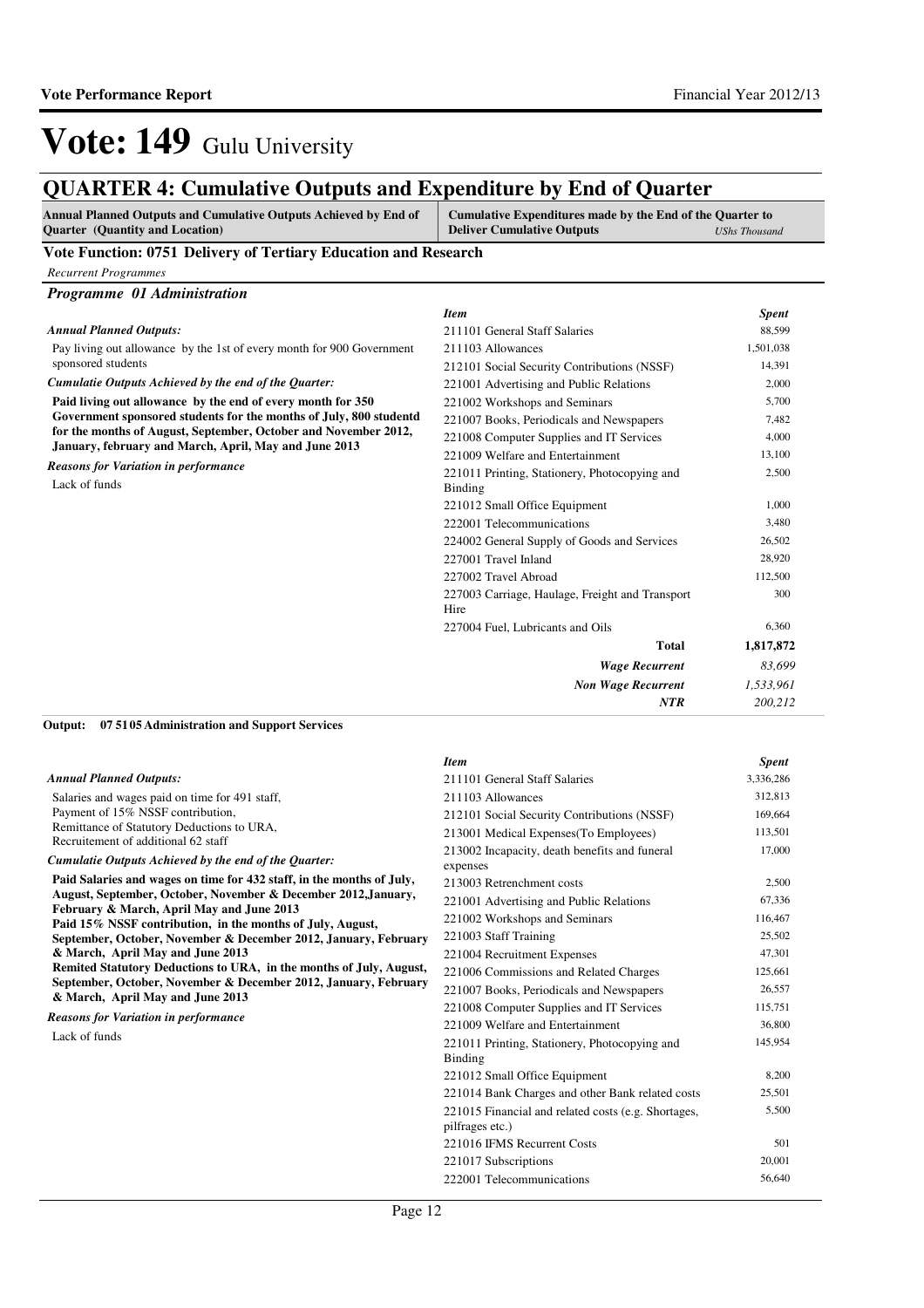#### **QUARTER 4: Cumulative Outputs and Expenditure by End of Quarter Annual Planned Outputs and Cumulative Outputs Achieved by End of Quarter (Quantity and Location) Cumulative Expenditures made by the End of the Quarter to Deliver Cumulative Outputs** *UShs Thousand* **Vote Function: 0751 Delivery of Tertiary Education and Research** *Recurrent Programmes Programme 01 Administration Wage Recurrent Non Wage Recurrent* **Total** *3,163,804 522,507 2,879,075* **6,565,385** *NTR* 222002 Postage and Courier 6,510 223001 Property Expenses 9,808 223002 Rates 5,000 223003 Rent - Produced Assets to private entities 114,201 223004 Guard and Security services 24,540 223005 Electricity 78,351 223006 Water 44,301 223007 Other Utilities- (fuel, gas, f 12,797 224002 General Supply of Goods and Services 233,735 225001 Consultancy Services- Short-term 36,094 226001 Insurances 34,333 226002 Licenses 10,324 227001 Travel Inland 163,750 227002 Travel Abroad 214,501 227003 Carriage, Haulage, Freight and Transport Hire 48,339 227004 Fuel, Lubricants and Oils 308,880 228001 Maintenance - Civil 133,397 228002 Maintenance - Vehicles 199,843 228003 Maintenance Machinery, Equipment and Furniture 60,305 228004 Maintenance Other 12,800 273102 Incapacity, death benefits and and funeral expenses 500 282101 Donations 4,551 282102 Fines and Penalties 3,833 282103 Scholarships and related costs 12,254 282104 Compensation to 3rd Parties 17,000

*Development Projects*

### *Project 0906 Gulu University*

*Capital Purchases*

**07 5171 Acquisition of Land by Government Output:**

### *Annual Planned Outputs:*

10 Meetings with District Land Board officials,local council leaders, land owners and politicians, Carry out Community sensitization by holding 15 meetings, 5 radio talk show programs, Open up boundaries, Carry out Property valuations on the 742 Hectares of land, Compensation of 50 families, Process Title for 100 acres of land in Latoro, Clear outstanding fees of 28 Hectares from National Forestry Authority, Process transfer of land in Latoro to NFA

*Cumulatie Outputs Achieved by the end of the Quarter:*

**Conducted 10 Meeting with District Land Board officials,local council leaders, land owners and politicians,**

#### *Item Spent* 311101 Land 501,844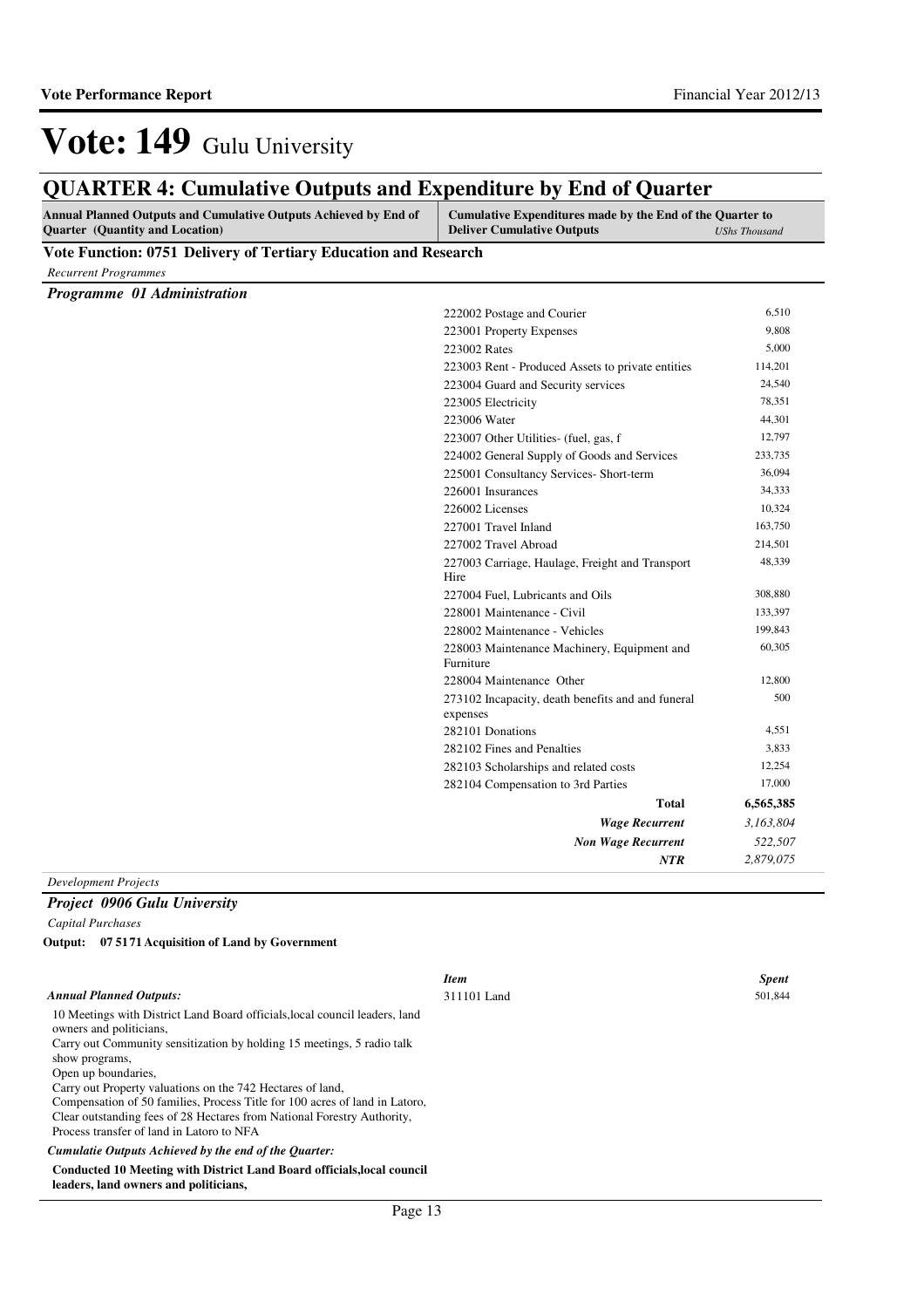## **QUARTER 4: Cumulative Outputs and Expenditure by End of Quarter**

| <b>Annual Planned Outputs and Cumulative Outputs Achieved by End of</b> | Cumulative Expenditures made by the End of the Quarter to |               |
|-------------------------------------------------------------------------|-----------------------------------------------------------|---------------|
| <b>Ouarter</b> (Quantity and Location)                                  | <b>Deliver Cumulative Outputs</b>                         | UShs Thousand |

| Vote Function: 0751 Delivery of Tertiary Education and Research                                                                                                                                                                                                |                                         |              |
|----------------------------------------------------------------------------------------------------------------------------------------------------------------------------------------------------------------------------------------------------------------|-----------------------------------------|--------------|
| <b>Development Projects</b>                                                                                                                                                                                                                                    |                                         |              |
| Project 0906 Gulu University                                                                                                                                                                                                                                   |                                         |              |
| land title for 100 acres is being processed,<br>Carry out Community sensitization by holding 5 meetings, 2 radio talk<br>show programs,<br>Open up boundaries, Opened up Land boundaries,<br>Processed Land Title for 100 acres of land in Latoro, Cleared     |                                         |              |
| outstanding fees of 28 Hectares from National Forestry Authority,<br>Process transfer of land in Latoro to NFA, Procured 506 Acres of<br>land at Puronga and land title already processed,<br>, Cleared outstanding fees of 28 Hectares from National Forestry |                                         |              |
| Authority, Process transfer of land in Latoro to NFA, Carried out<br>meetings with Amuru Land Board, Purongo Sub-county, Gulu District<br>Land Board,                                                                                                          |                                         |              |
| <b>Reasons for Variation in performance</b>                                                                                                                                                                                                                    |                                         |              |
| No fund was released                                                                                                                                                                                                                                           |                                         |              |
|                                                                                                                                                                                                                                                                | <b>Total</b>                            | 501,844      |
|                                                                                                                                                                                                                                                                | <b>GoU</b> Development                  | 183,333      |
|                                                                                                                                                                                                                                                                | <b>External Financing</b><br><b>NTR</b> | 0<br>318,511 |
| 07 51 72 Government Buildings and Administrative Infrastructure<br>Output:                                                                                                                                                                                     |                                         |              |
|                                                                                                                                                                                                                                                                |                                         |              |
|                                                                                                                                                                                                                                                                | <b>Item</b>                             | <b>Spent</b> |
| <b>Annual Planned Outputs:</b>                                                                                                                                                                                                                                 | 231001 Non-Residential Buildings        | 235,364      |
| Construction of 1 Income Generation Unit Offices,<br>Construction of Toilet Annex at Faculty of Science,<br>Construction of sports play ground                                                                                                                 |                                         |              |
| Cumulatie Outputs Achieved by the end of the Quarter:                                                                                                                                                                                                          |                                         |              |
| Construction of sports play ground on going,<br>Painted office of the Dean Faculty of Science,<br>1 VIP latrin was Constructed,                                                                                                                                |                                         |              |
| <b>Reasons for Variation in performance</b>                                                                                                                                                                                                                    |                                         |              |
| No fund was released                                                                                                                                                                                                                                           |                                         |              |
|                                                                                                                                                                                                                                                                | <b>Total</b>                            | 235,364      |
|                                                                                                                                                                                                                                                                | <b>GoU</b> Development                  | 71,667       |
|                                                                                                                                                                                                                                                                | <b>External Financing</b>               | 0            |
|                                                                                                                                                                                                                                                                | <b>NTR</b>                              | 163,697      |
| Output:<br>07 51 73 Roads, Streets and Highways                                                                                                                                                                                                                |                                         |              |
|                                                                                                                                                                                                                                                                | <b>Item</b>                             | <b>Spent</b> |
| <b>Annual Planned Outputs:</b>                                                                                                                                                                                                                                 | 231003 Roads and Bridges                | 66,018       |
| Tarmarc 0.5 kilometers of roads at the main campus,<br>Open road networks at Bio-Systems Engineering workshop site                                                                                                                                             |                                         |              |
| Cumulatie Outputs Achieved by the end of the Quarter:                                                                                                                                                                                                          |                                         |              |
| Opened 2 kilometers of road from Faculty of Medicine Forest to Main<br>Campus, Opened 250 meters of road at Main Campus to the site for<br>Faculty of Law, Building, Grading of road at the main campus                                                        |                                         |              |
| <b>Reasons for Variation in performance</b>                                                                                                                                                                                                                    |                                         |              |
| No fund was released                                                                                                                                                                                                                                           |                                         |              |
|                                                                                                                                                                                                                                                                | <b>Total</b>                            | 66,018       |
|                                                                                                                                                                                                                                                                | <b>GoU</b> Development                  | 18,448       |

*External Financing*

*0*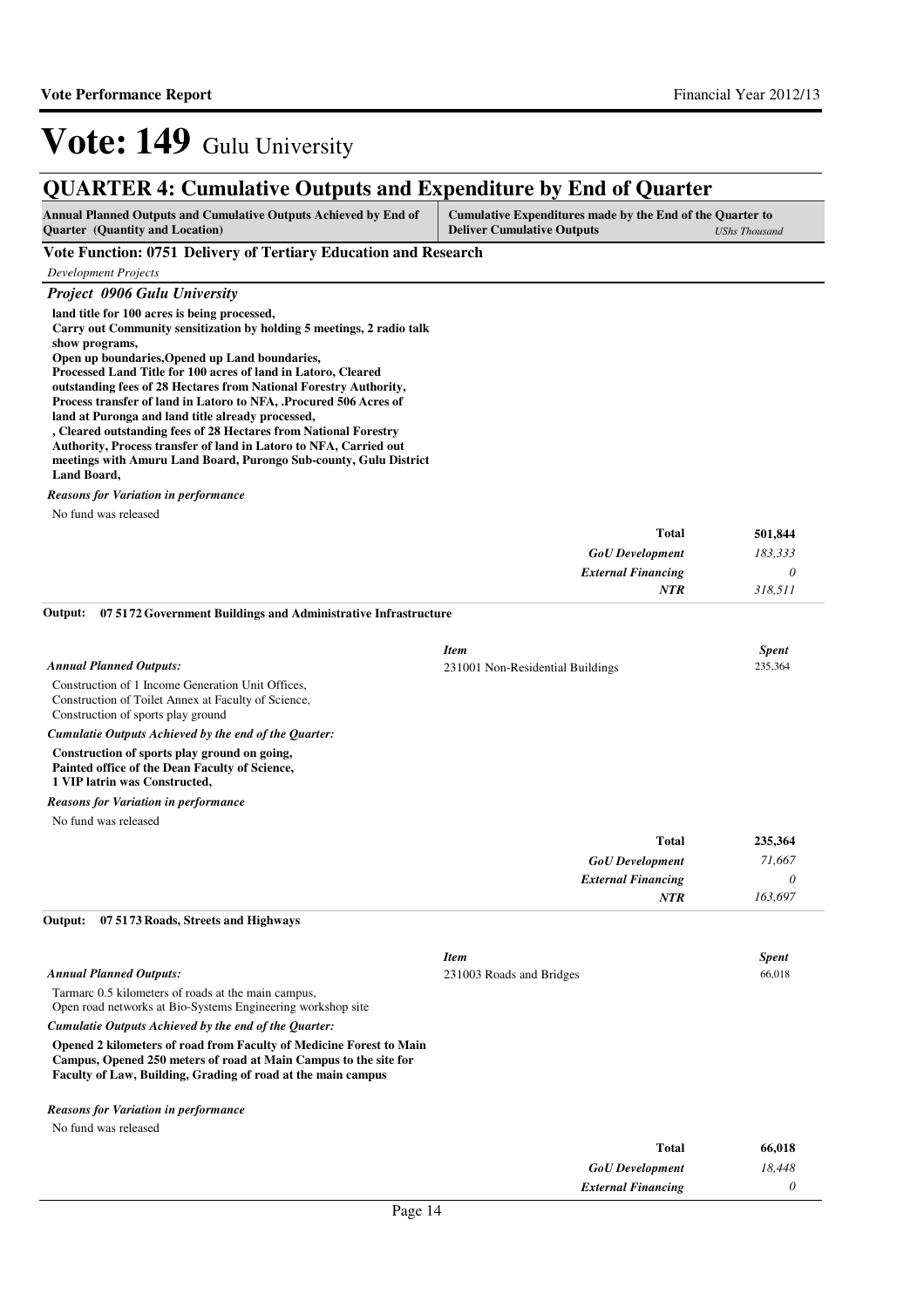| Vote Function: 0751 Delivery of Tertiary Education and Research<br><b>Development Projects</b><br><b>Project 0906 Gulu University</b><br>NTR<br>07 5175 Purchase of Motor Vehicles and Other Transport Equipment<br>Output:<br><b>Item</b><br><b>Spent</b><br><b>Annual Planned Outputs:</b><br>271,298<br>231004 Transport Equipment<br>Procurement of 4 Double cabin pick ups, 1 Station Wagon<br>Procurement of 3 motor cycles for stores, Faculty of agricalture &<br>Environment and Internal Audit,<br>Servicing of the Coaster Bus loan (Vehicle & Assets Finance Facility)<br>Cumulatie Outputs Achieved by the end of the Quarter:<br>Advertised for bids,<br>Carried out Bids evaluation and award of contract,<br>Serviced Coaster Bus loan (vehicle & Asset Finance Facility]<br><b>Reasons for Variation in performance</b><br>No fund was released<br><b>Total</b><br><b>GoU</b> Development<br><b>External Financing</b><br>NTR<br>07 5176 Purchase of Office and ICT Equipment, including Software<br>Output:<br><b>Item</b><br><b>Spent</b><br><b>Annual Planned Outputs:</b><br>218,946<br>231005 Machinery and Equipment<br>Procure ICT equipments,<br>Increase Bandwidth from 3GB to 10GB,<br>Procure Management Information System,<br>Local Area Network in 18 Buildings, Faculties of Science,<br>Humanities, Medicine, Agricalture & Environment, in Administration<br>Block, Library, Academic Registrars Office, Faculty of Business &<br>Development Studies, Institute of Research & Graduate Studies,<br>Procurement block, main hall, Public Café,<br>Procurement of 20 Personal Computers and accessories, 5 Laptops, Heavy<br>duty printers, LCD Projectors, servers<br>Cumulatie Outputs Achieved by the end of the Quarter:<br><b>Advertised for bids</b><br>Evaluated bids and awarded contracts for supply of ICT equipments,,<br>Procured 1 LCD Projecto and stand,<br>Procured 8 Printers, Upgraded website<br>Procured 5 Laptops,<br>Procured 5 External Hard Disk,<br>Procured 15 Desktops,<br>Procured 8 UPS of 750 VA<br>Procured Printer Catridges, 1 Paper Pixup, renovation of website,<br>cleared Internet bills, Re-Designed Local payroll System, Installed<br>wireless network at Kitgum Campus, Procured 1 multifunctional<br>printer/copier/scanner, 1 Scanner, 1 Tablet with Moderm, White<br>board big sizer<br><b>Reasons for Variation in performance</b><br>Lack of funds | Annual Planned Outputs and Cumulative Outputs Achieved by End of<br><b>Quarter</b> (Quantity and Location) | Cumulative Expenditures made by the End of the Quarter to<br><b>Deliver Cumulative Outputs</b> | <b>UShs Thousand</b> |
|-----------------------------------------------------------------------------------------------------------------------------------------------------------------------------------------------------------------------------------------------------------------------------------------------------------------------------------------------------------------------------------------------------------------------------------------------------------------------------------------------------------------------------------------------------------------------------------------------------------------------------------------------------------------------------------------------------------------------------------------------------------------------------------------------------------------------------------------------------------------------------------------------------------------------------------------------------------------------------------------------------------------------------------------------------------------------------------------------------------------------------------------------------------------------------------------------------------------------------------------------------------------------------------------------------------------------------------------------------------------------------------------------------------------------------------------------------------------------------------------------------------------------------------------------------------------------------------------------------------------------------------------------------------------------------------------------------------------------------------------------------------------------------------------------------------------------------------------------------------------------------------------------------------------------------------------------------------------------------------------------------------------------------------------------------------------------------------------------------------------------------------------------------------------------------------------------------------------------------------------------------------------------------------------------------------------------------------------------------------------------------------------------------------------------------------|------------------------------------------------------------------------------------------------------------|------------------------------------------------------------------------------------------------|----------------------|
|                                                                                                                                                                                                                                                                                                                                                                                                                                                                                                                                                                                                                                                                                                                                                                                                                                                                                                                                                                                                                                                                                                                                                                                                                                                                                                                                                                                                                                                                                                                                                                                                                                                                                                                                                                                                                                                                                                                                                                                                                                                                                                                                                                                                                                                                                                                                                                                                                                   |                                                                                                            |                                                                                                |                      |
|                                                                                                                                                                                                                                                                                                                                                                                                                                                                                                                                                                                                                                                                                                                                                                                                                                                                                                                                                                                                                                                                                                                                                                                                                                                                                                                                                                                                                                                                                                                                                                                                                                                                                                                                                                                                                                                                                                                                                                                                                                                                                                                                                                                                                                                                                                                                                                                                                                   |                                                                                                            |                                                                                                |                      |
|                                                                                                                                                                                                                                                                                                                                                                                                                                                                                                                                                                                                                                                                                                                                                                                                                                                                                                                                                                                                                                                                                                                                                                                                                                                                                                                                                                                                                                                                                                                                                                                                                                                                                                                                                                                                                                                                                                                                                                                                                                                                                                                                                                                                                                                                                                                                                                                                                                   |                                                                                                            |                                                                                                |                      |
|                                                                                                                                                                                                                                                                                                                                                                                                                                                                                                                                                                                                                                                                                                                                                                                                                                                                                                                                                                                                                                                                                                                                                                                                                                                                                                                                                                                                                                                                                                                                                                                                                                                                                                                                                                                                                                                                                                                                                                                                                                                                                                                                                                                                                                                                                                                                                                                                                                   |                                                                                                            |                                                                                                | 47,570               |
|                                                                                                                                                                                                                                                                                                                                                                                                                                                                                                                                                                                                                                                                                                                                                                                                                                                                                                                                                                                                                                                                                                                                                                                                                                                                                                                                                                                                                                                                                                                                                                                                                                                                                                                                                                                                                                                                                                                                                                                                                                                                                                                                                                                                                                                                                                                                                                                                                                   |                                                                                                            |                                                                                                |                      |
|                                                                                                                                                                                                                                                                                                                                                                                                                                                                                                                                                                                                                                                                                                                                                                                                                                                                                                                                                                                                                                                                                                                                                                                                                                                                                                                                                                                                                                                                                                                                                                                                                                                                                                                                                                                                                                                                                                                                                                                                                                                                                                                                                                                                                                                                                                                                                                                                                                   |                                                                                                            |                                                                                                |                      |
|                                                                                                                                                                                                                                                                                                                                                                                                                                                                                                                                                                                                                                                                                                                                                                                                                                                                                                                                                                                                                                                                                                                                                                                                                                                                                                                                                                                                                                                                                                                                                                                                                                                                                                                                                                                                                                                                                                                                                                                                                                                                                                                                                                                                                                                                                                                                                                                                                                   |                                                                                                            |                                                                                                |                      |
|                                                                                                                                                                                                                                                                                                                                                                                                                                                                                                                                                                                                                                                                                                                                                                                                                                                                                                                                                                                                                                                                                                                                                                                                                                                                                                                                                                                                                                                                                                                                                                                                                                                                                                                                                                                                                                                                                                                                                                                                                                                                                                                                                                                                                                                                                                                                                                                                                                   |                                                                                                            |                                                                                                |                      |
|                                                                                                                                                                                                                                                                                                                                                                                                                                                                                                                                                                                                                                                                                                                                                                                                                                                                                                                                                                                                                                                                                                                                                                                                                                                                                                                                                                                                                                                                                                                                                                                                                                                                                                                                                                                                                                                                                                                                                                                                                                                                                                                                                                                                                                                                                                                                                                                                                                   |                                                                                                            |                                                                                                |                      |
|                                                                                                                                                                                                                                                                                                                                                                                                                                                                                                                                                                                                                                                                                                                                                                                                                                                                                                                                                                                                                                                                                                                                                                                                                                                                                                                                                                                                                                                                                                                                                                                                                                                                                                                                                                                                                                                                                                                                                                                                                                                                                                                                                                                                                                                                                                                                                                                                                                   |                                                                                                            |                                                                                                |                      |
|                                                                                                                                                                                                                                                                                                                                                                                                                                                                                                                                                                                                                                                                                                                                                                                                                                                                                                                                                                                                                                                                                                                                                                                                                                                                                                                                                                                                                                                                                                                                                                                                                                                                                                                                                                                                                                                                                                                                                                                                                                                                                                                                                                                                                                                                                                                                                                                                                                   |                                                                                                            |                                                                                                |                      |
|                                                                                                                                                                                                                                                                                                                                                                                                                                                                                                                                                                                                                                                                                                                                                                                                                                                                                                                                                                                                                                                                                                                                                                                                                                                                                                                                                                                                                                                                                                                                                                                                                                                                                                                                                                                                                                                                                                                                                                                                                                                                                                                                                                                                                                                                                                                                                                                                                                   |                                                                                                            |                                                                                                |                      |
|                                                                                                                                                                                                                                                                                                                                                                                                                                                                                                                                                                                                                                                                                                                                                                                                                                                                                                                                                                                                                                                                                                                                                                                                                                                                                                                                                                                                                                                                                                                                                                                                                                                                                                                                                                                                                                                                                                                                                                                                                                                                                                                                                                                                                                                                                                                                                                                                                                   |                                                                                                            |                                                                                                |                      |
|                                                                                                                                                                                                                                                                                                                                                                                                                                                                                                                                                                                                                                                                                                                                                                                                                                                                                                                                                                                                                                                                                                                                                                                                                                                                                                                                                                                                                                                                                                                                                                                                                                                                                                                                                                                                                                                                                                                                                                                                                                                                                                                                                                                                                                                                                                                                                                                                                                   |                                                                                                            |                                                                                                | 271,298              |
|                                                                                                                                                                                                                                                                                                                                                                                                                                                                                                                                                                                                                                                                                                                                                                                                                                                                                                                                                                                                                                                                                                                                                                                                                                                                                                                                                                                                                                                                                                                                                                                                                                                                                                                                                                                                                                                                                                                                                                                                                                                                                                                                                                                                                                                                                                                                                                                                                                   |                                                                                                            |                                                                                                | 92,721               |
|                                                                                                                                                                                                                                                                                                                                                                                                                                                                                                                                                                                                                                                                                                                                                                                                                                                                                                                                                                                                                                                                                                                                                                                                                                                                                                                                                                                                                                                                                                                                                                                                                                                                                                                                                                                                                                                                                                                                                                                                                                                                                                                                                                                                                                                                                                                                                                                                                                   |                                                                                                            |                                                                                                | $\theta$             |
|                                                                                                                                                                                                                                                                                                                                                                                                                                                                                                                                                                                                                                                                                                                                                                                                                                                                                                                                                                                                                                                                                                                                                                                                                                                                                                                                                                                                                                                                                                                                                                                                                                                                                                                                                                                                                                                                                                                                                                                                                                                                                                                                                                                                                                                                                                                                                                                                                                   |                                                                                                            |                                                                                                | 178,576              |
|                                                                                                                                                                                                                                                                                                                                                                                                                                                                                                                                                                                                                                                                                                                                                                                                                                                                                                                                                                                                                                                                                                                                                                                                                                                                                                                                                                                                                                                                                                                                                                                                                                                                                                                                                                                                                                                                                                                                                                                                                                                                                                                                                                                                                                                                                                                                                                                                                                   |                                                                                                            |                                                                                                |                      |
|                                                                                                                                                                                                                                                                                                                                                                                                                                                                                                                                                                                                                                                                                                                                                                                                                                                                                                                                                                                                                                                                                                                                                                                                                                                                                                                                                                                                                                                                                                                                                                                                                                                                                                                                                                                                                                                                                                                                                                                                                                                                                                                                                                                                                                                                                                                                                                                                                                   |                                                                                                            |                                                                                                |                      |
|                                                                                                                                                                                                                                                                                                                                                                                                                                                                                                                                                                                                                                                                                                                                                                                                                                                                                                                                                                                                                                                                                                                                                                                                                                                                                                                                                                                                                                                                                                                                                                                                                                                                                                                                                                                                                                                                                                                                                                                                                                                                                                                                                                                                                                                                                                                                                                                                                                   |                                                                                                            |                                                                                                |                      |
|                                                                                                                                                                                                                                                                                                                                                                                                                                                                                                                                                                                                                                                                                                                                                                                                                                                                                                                                                                                                                                                                                                                                                                                                                                                                                                                                                                                                                                                                                                                                                                                                                                                                                                                                                                                                                                                                                                                                                                                                                                                                                                                                                                                                                                                                                                                                                                                                                                   |                                                                                                            |                                                                                                |                      |
|                                                                                                                                                                                                                                                                                                                                                                                                                                                                                                                                                                                                                                                                                                                                                                                                                                                                                                                                                                                                                                                                                                                                                                                                                                                                                                                                                                                                                                                                                                                                                                                                                                                                                                                                                                                                                                                                                                                                                                                                                                                                                                                                                                                                                                                                                                                                                                                                                                   |                                                                                                            |                                                                                                |                      |
|                                                                                                                                                                                                                                                                                                                                                                                                                                                                                                                                                                                                                                                                                                                                                                                                                                                                                                                                                                                                                                                                                                                                                                                                                                                                                                                                                                                                                                                                                                                                                                                                                                                                                                                                                                                                                                                                                                                                                                                                                                                                                                                                                                                                                                                                                                                                                                                                                                   |                                                                                                            |                                                                                                |                      |
|                                                                                                                                                                                                                                                                                                                                                                                                                                                                                                                                                                                                                                                                                                                                                                                                                                                                                                                                                                                                                                                                                                                                                                                                                                                                                                                                                                                                                                                                                                                                                                                                                                                                                                                                                                                                                                                                                                                                                                                                                                                                                                                                                                                                                                                                                                                                                                                                                                   |                                                                                                            |                                                                                                |                      |
|                                                                                                                                                                                                                                                                                                                                                                                                                                                                                                                                                                                                                                                                                                                                                                                                                                                                                                                                                                                                                                                                                                                                                                                                                                                                                                                                                                                                                                                                                                                                                                                                                                                                                                                                                                                                                                                                                                                                                                                                                                                                                                                                                                                                                                                                                                                                                                                                                                   |                                                                                                            |                                                                                                |                      |

*GoU Development External Financing* *82,500 0*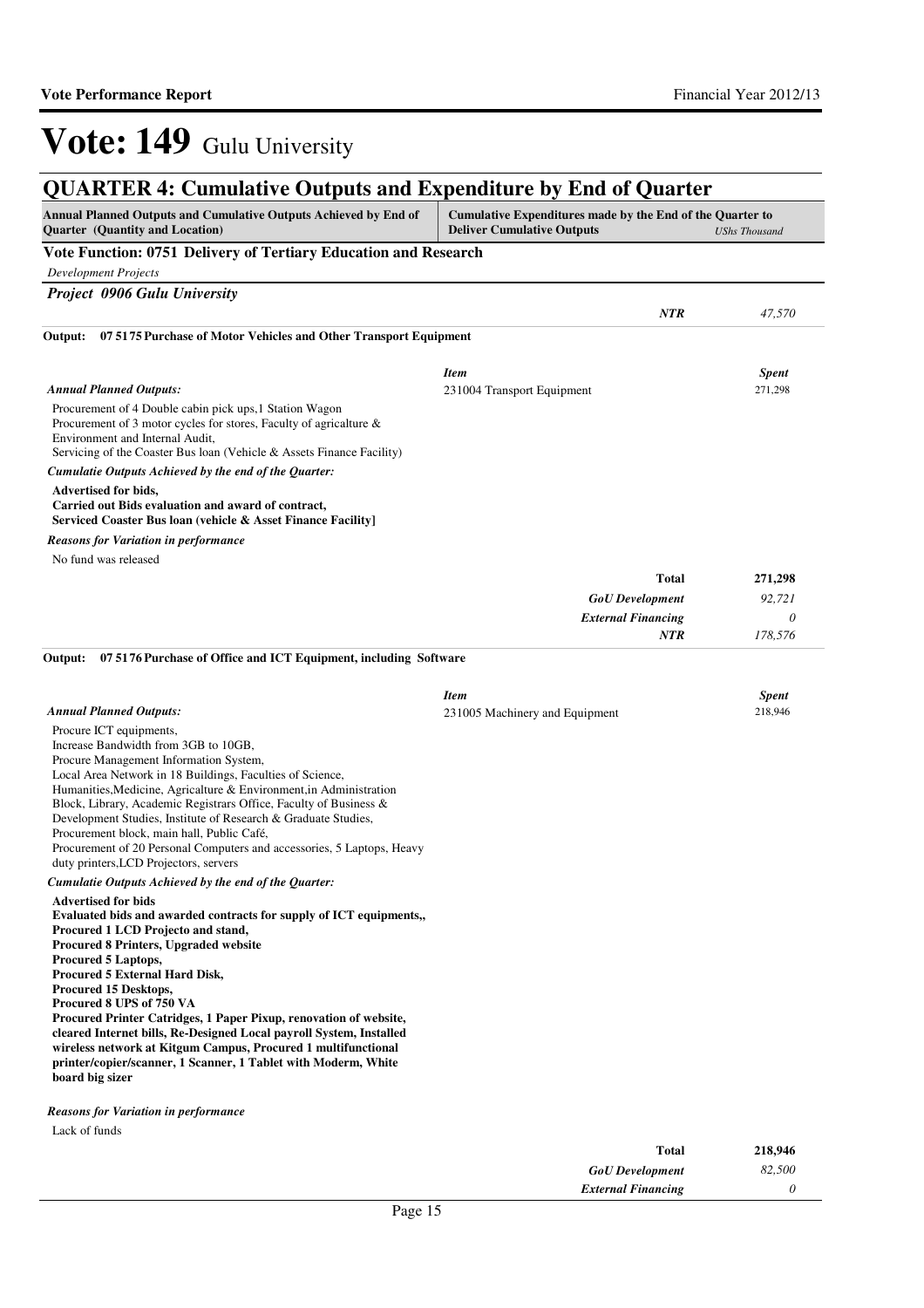| Annual Planned Outputs and Cumulative Outputs Achieved by End of<br><b>Quarter</b> (Quantity and Location)                                                                                                                                                                                                                                                                        | Cumulative Expenditures made by the End of the Quarter to<br><b>Deliver Cumulative Outputs</b> | <b>UShs Thousand</b> |
|-----------------------------------------------------------------------------------------------------------------------------------------------------------------------------------------------------------------------------------------------------------------------------------------------------------------------------------------------------------------------------------|------------------------------------------------------------------------------------------------|----------------------|
| Vote Function: 0751 Delivery of Tertiary Education and Research                                                                                                                                                                                                                                                                                                                   |                                                                                                |                      |
| <b>Development Projects</b>                                                                                                                                                                                                                                                                                                                                                       |                                                                                                |                      |
| Project 0906 Gulu University                                                                                                                                                                                                                                                                                                                                                      |                                                                                                |                      |
|                                                                                                                                                                                                                                                                                                                                                                                   | <b>NTR</b>                                                                                     | 136,446              |
| 07 51 77 Purchase of Specialised Machinery & Equipment<br>Output:                                                                                                                                                                                                                                                                                                                 |                                                                                                |                      |
|                                                                                                                                                                                                                                                                                                                                                                                   | <b>Item</b>                                                                                    | <b>Spent</b>         |
| <b>Annual Planned Outputs:</b>                                                                                                                                                                                                                                                                                                                                                    | 231005 Machinery and Equipment                                                                 | 170,291              |
| Procurement of 1 heavy duty Generator (200KVA),<br>Procurement of 2 Heavy duty copiers,<br>Procure 10 Air conditioners                                                                                                                                                                                                                                                            |                                                                                                |                      |
| Cumulatie Outputs Achieved by the end of the Quarter:                                                                                                                                                                                                                                                                                                                             |                                                                                                |                      |
| Advertised for bids,<br>Evaluated bids and awarded of contracts for supply of specialised<br>machinery and equipments.<br>Procured assorted sports equipments<br>stamp pads, B P Machines, Digital B P Machines Weighing scale,<br>Thermometers and 3 stand fans, Procured 1 Air conditioners                                                                                     |                                                                                                |                      |
| <b>Reasons for Variation in performance</b>                                                                                                                                                                                                                                                                                                                                       |                                                                                                |                      |
| Lack of funds                                                                                                                                                                                                                                                                                                                                                                     |                                                                                                |                      |
|                                                                                                                                                                                                                                                                                                                                                                                   | <b>Total</b>                                                                                   | 170,291              |
|                                                                                                                                                                                                                                                                                                                                                                                   | <b>GoU</b> Development                                                                         | 96,469               |
|                                                                                                                                                                                                                                                                                                                                                                                   | <b>External Financing</b><br>NTR                                                               | 0<br>73,822          |
| Output:<br>07 51 78 Purchase of Office and Residential Furniture and Fittings                                                                                                                                                                                                                                                                                                     | <b>Item</b>                                                                                    | <b>Spent</b>         |
| <b>Annual Planned Outputs:</b>                                                                                                                                                                                                                                                                                                                                                    | 231006 Furniture and Fixtures                                                                  | 129,250              |
| Procure 2,000 Lecture chairs,<br>1,000 Library chairs<br>100 Tables<br>60 office desks<br>20 shelves                                                                                                                                                                                                                                                                              |                                                                                                |                      |
| Cumulatie Outputs Achieved by the end of the Quarter:                                                                                                                                                                                                                                                                                                                             |                                                                                                |                      |
| <b>Advertised for bids</b><br><b>Evaluated bids and awarded contracts,</b><br>Purchase of 170 lecture chairs<br>1 Computer table,<br>2 Executive Office chair,<br>2 Visitors chair,<br>14 Book shelve,<br>6 Visitors chairs,<br>1 Secretarial chair,<br>Procured 170 lecture chairs,<br>40 tables,<br>25 office desks,<br>1 computer table.<br>20 pieces visitor cruise plastics, |                                                                                                |                      |
| 2 executive cruise office,<br>6 office cruise<br><b>Reasons for Variation in performance</b>                                                                                                                                                                                                                                                                                      |                                                                                                |                      |
| Lack of funds                                                                                                                                                                                                                                                                                                                                                                     | <b>Total</b>                                                                                   | 129,250              |

*External Financing*

*NTR*

*0 92,534*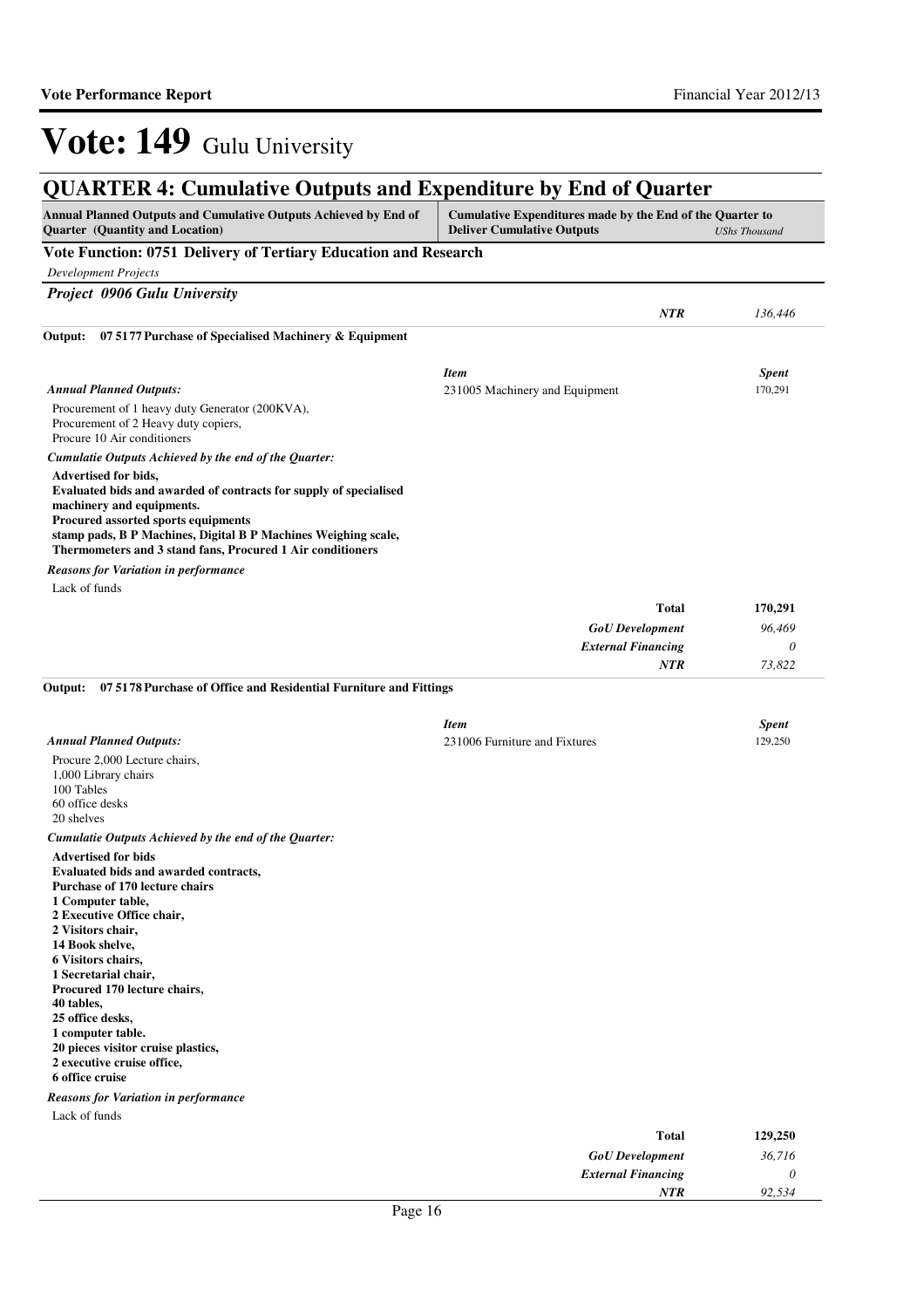| <b>QUARTER 4: Cumulative Outputs and Expenditure by End of Quarter</b>                                                                                                         |                                                                                                |                         |
|--------------------------------------------------------------------------------------------------------------------------------------------------------------------------------|------------------------------------------------------------------------------------------------|-------------------------|
| Annual Planned Outputs and Cumulative Outputs Achieved by End of<br><b>Quarter</b> (Quantity and Location)                                                                     | Cumulative Expenditures made by the End of the Quarter to<br><b>Deliver Cumulative Outputs</b> | <b>UShs Thousand</b>    |
| Vote Function: 0751 Delivery of Tertiary Education and Research                                                                                                                |                                                                                                |                         |
| <b>Development Projects</b>                                                                                                                                                    |                                                                                                |                         |
| <b>Project 0906 Gulu University</b>                                                                                                                                            |                                                                                                |                         |
| Output: 07 51 80 Construction and rehabilitation of learning facilities (Universities)                                                                                         |                                                                                                |                         |
| <b>Annual Planned Outputs:</b>                                                                                                                                                 | <b>Item</b><br>231001 Non-Residential Buildings                                                | <b>Spent</b><br>320,500 |
| Construction of Bio-Systems Engineering workshop,<br>Construction of 1 multi-media laboratory,<br>Equipping of the Science laboratory and Bio-systems engineering workshop     |                                                                                                |                         |
| Cumulatie Outputs Achieved by the end of the Quarter:                                                                                                                          |                                                                                                |                         |
| Advertised for bids,<br>Carried out Bids evaluation and awarded contracts,<br>Constructed 1 Bio-Systems Engineering workshop, Renovated two (2)<br><b>Science Laboratories</b> |                                                                                                |                         |
| <b>Reasons for Variation in performance</b>                                                                                                                                    |                                                                                                |                         |
| Lack of funds                                                                                                                                                                  |                                                                                                |                         |
|                                                                                                                                                                                | Total                                                                                          | 320,500                 |
|                                                                                                                                                                                | <b>GoU</b> Development                                                                         | 85,000                  |
|                                                                                                                                                                                | <b>External Financing</b>                                                                      | 0                       |
|                                                                                                                                                                                | <b>NTR</b>                                                                                     | 235,500                 |
| 07 51 81 Lecture Room construction and rehabilitation (Universities)<br>Output:                                                                                                |                                                                                                |                         |
|                                                                                                                                                                                | <b>Item</b>                                                                                    | <b>Spent</b>            |
| <b>Annual Planned Outputs:</b>                                                                                                                                                 | 231001 Non-Residential Buildings                                                               | 385,000                 |
| Construction of a Business Center in Faculty of Business & development<br><b>Studies</b>                                                                                       |                                                                                                |                         |
| Cumulatie Outputs Achieved by the end of the Quarter:                                                                                                                          |                                                                                                |                         |
| Commenced the process for Construction of a Business Center in<br>Faculty of Business & Development Studies,<br>Paid for Building plans,<br>Drawings and                       |                                                                                                |                         |
| Bills of Quantities for Construction of a Business Center in Faculty of<br>Business & development Studies,, and six (6) Lecture blocks                                         |                                                                                                |                         |
| Renovations and<br>Paintings done in 6 Lecture Blocks and 2 Laboratories (Physics and<br>Chemistry), Construction of 1 Lecture Block for Faculty of Law in                     |                                                                                                |                         |
| progress<br><b>Reasons for Variation in performance</b>                                                                                                                        |                                                                                                |                         |
| Lack of funds                                                                                                                                                                  |                                                                                                |                         |
|                                                                                                                                                                                | <b>Total</b>                                                                                   | 385,000                 |
|                                                                                                                                                                                | <b>GoU</b> Development                                                                         | 85,000                  |
|                                                                                                                                                                                | <b>External Financing</b>                                                                      | 0                       |
|                                                                                                                                                                                | NTR                                                                                            | 300,000                 |
| 07 5184 Campus based construction and rehabilitation (walkways, plumbing, other)<br>Output:                                                                                    |                                                                                                |                         |
|                                                                                                                                                                                | <b>Item</b>                                                                                    | <b>Spent</b>            |
| <b>Annual Planned Outputs:</b>                                                                                                                                                 | 231001 Non-Residential Buildings                                                               | 108,692                 |
| Repair walkways<br>Pavements<br>Plumbing                                                                                                                                       |                                                                                                |                         |
| Construct 0.5 kilometers of walkways at the main campus,                                                                                                                       |                                                                                                |                         |

Build pavers at the main campus,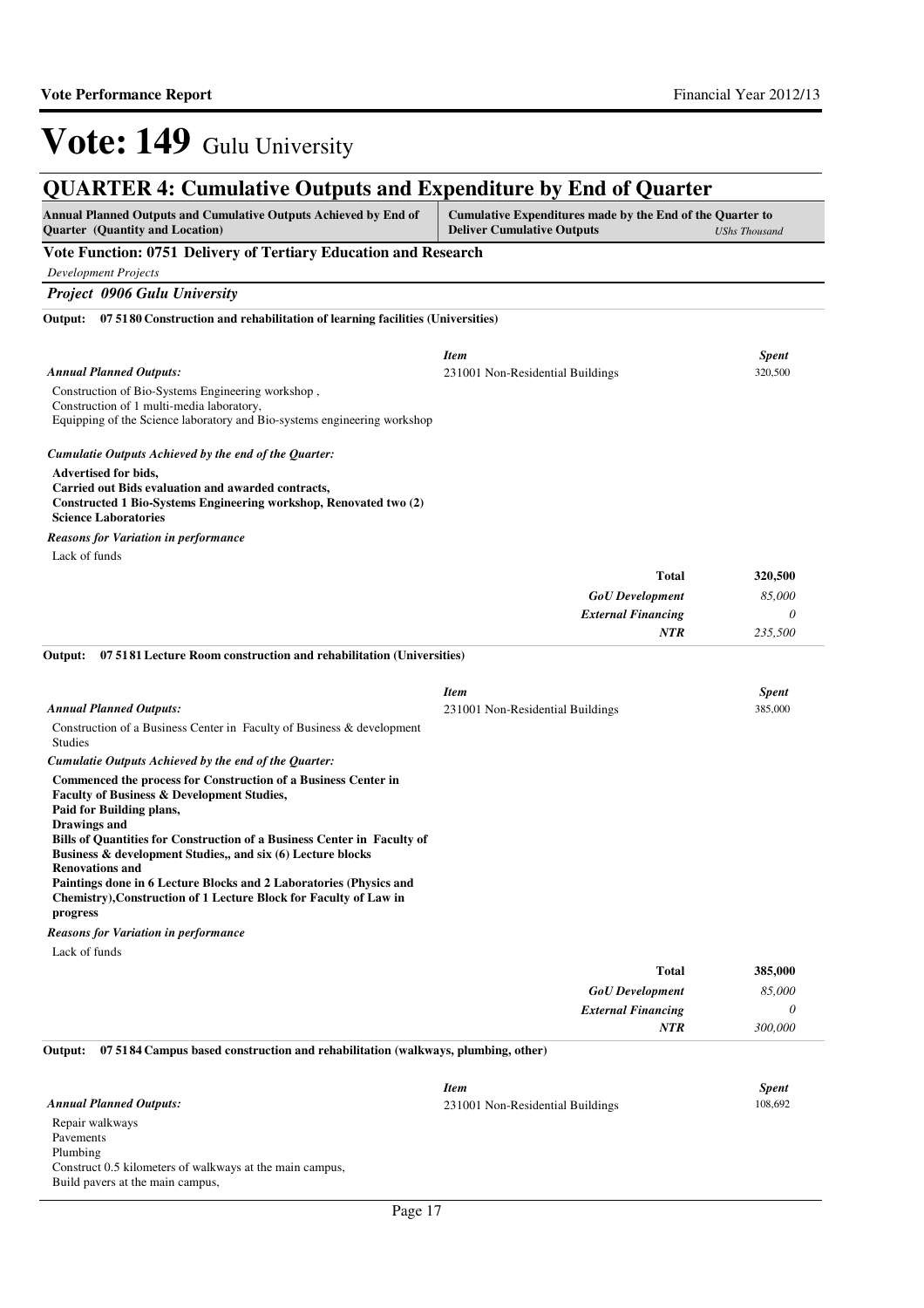## **QUARTER 4: Cumulative Outputs and Expenditure by End of Quarter**

| <b>Annual Planned Outputs and Cumulative Outputs Achieved by End of</b> | Cumulative Expenditures made by the End of the Quarter to |               |
|-------------------------------------------------------------------------|-----------------------------------------------------------|---------------|
| <b>Ouarter</b> (Quantity and Location)                                  | <b>Deliver Cumulative Outputs</b>                         | UShs Thousand |

### **Vote Function: 0751 Delivery of Tertiary Education and Research**

*Development Projects*

*Project 0906 Gulu University*

Barricating non-walk areas *Cumulatie Outputs Achieved by the end of the Quarter:*

**Advertised for bids Carried out Bids evaluation and awarded contracts, Road Kerbs at Main Campus made and paid for, Repaired walkways, Plumbings done, Construct 0.5 kilometers of walkways at the main campus,**

**Build pavers at the main campus, Barricating non-walk areas**

*Reasons for Variation in performance*

Lack of funds

| <b>Total</b>              | 108,692    |
|---------------------------|------------|
| <b>GoU</b> Development    | 39,833     |
| <b>External Financing</b> | $\theta$   |
| <b>NTR</b>                | 68,859     |
| <b>GRAND TOTAL</b>        | 21,189,653 |
| <b>Wage Recurrent</b>     | 8,219,195  |
| <b>Non Wage Recurrent</b> | 4,682,933  |
| <b>GoU</b> Development    | 791,687    |
| <b>External Financing</b> | $\theta$   |
| <b>NTR</b>                | 7,495,838  |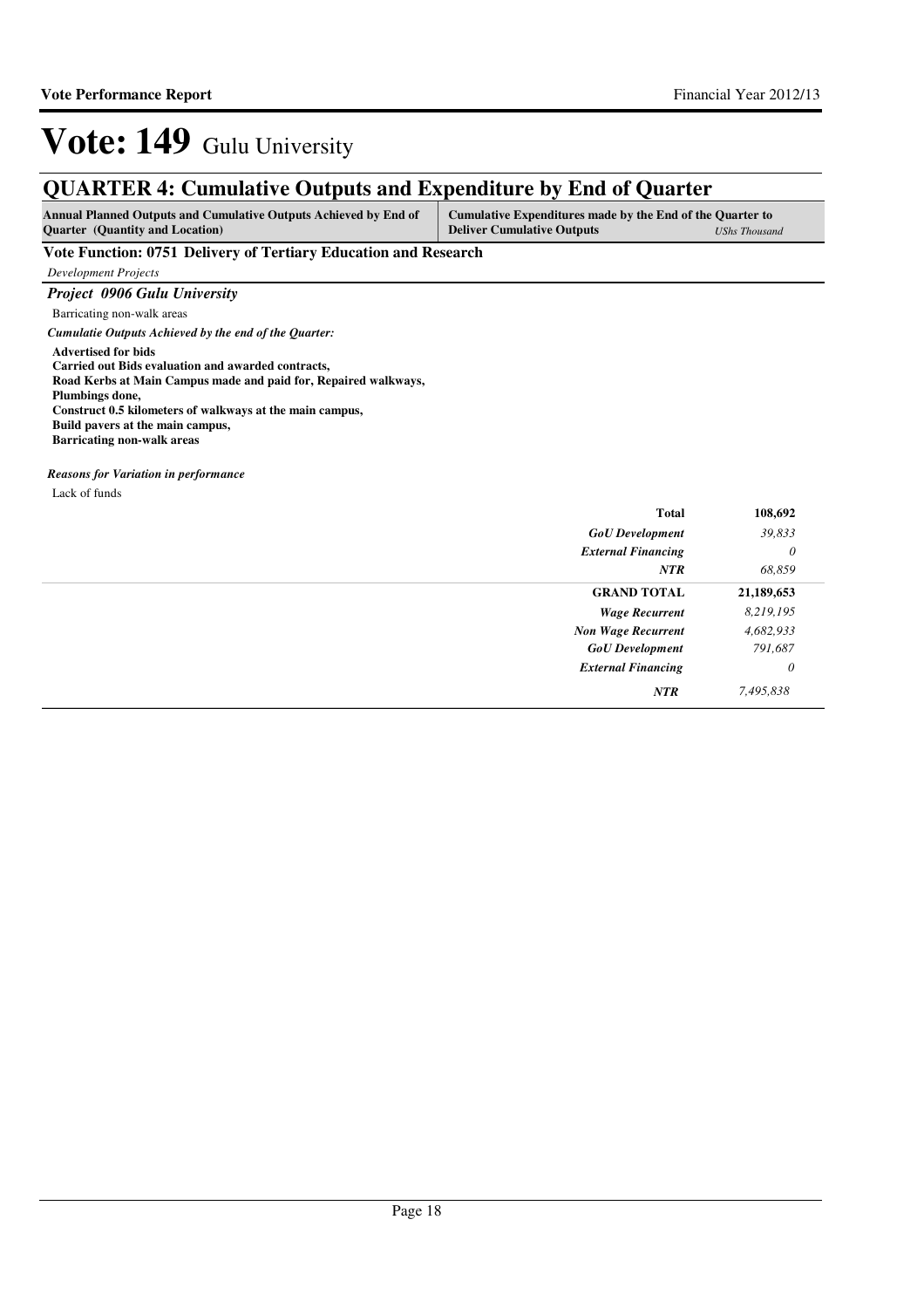| <b>QUARTER 4: Outputs and Expenditure in Quarter</b>                                                                                    |                                                                |                      |
|-----------------------------------------------------------------------------------------------------------------------------------------|----------------------------------------------------------------|----------------------|
| <b>Planned and Actual Outputs in Quarter</b><br>(Quantity and Location)                                                                 | <b>Expenditures incurred in the Quarter to deliver outputs</b> | <b>UShs Thousand</b> |
| Vote Function: 0751 Delivery of Tertiary Education and Research                                                                         |                                                                |                      |
| <b>Recurrent Programmes</b>                                                                                                             |                                                                |                      |
| Programme 01 Administration                                                                                                             |                                                                |                      |
| <b>Outputs Funded</b>                                                                                                                   |                                                                |                      |
| Output: 07 51 51 Guild Services                                                                                                         |                                                                |                      |
|                                                                                                                                         | <b>Item</b>                                                    | <b>Spent</b>         |
| <b>Outputs Planned in Ouarter:</b>                                                                                                      | 262101 Contributions to International Organisations            | 65,584               |
| Form a new Guild Government by April 2011,                                                                                              | (Current)                                                      |                      |
| Prepare Annual Budget for Guild activities and seek, Council approval by                                                                | 264101 Contributions to Autonomous Inst.                       | 426,037              |
| 31st March 2012.                                                                                                                        |                                                                |                      |
| Operationalisations of Gulu University Constuent College in Lira, Admit<br>50 students.                                                 |                                                                |                      |
| Infrastructure developments, 1 Science laboratory, 1 computer laboratory,                                                               |                                                                |                      |
| 1 Lecture Block, ICT infrastructure ie Local Area Network, Fibre Optics,                                                                |                                                                |                      |
| Bandwidth & 1 Block Administration offices for Gulu University                                                                          |                                                                |                      |
| Constituent College - Lira                                                                                                              |                                                                |                      |
| <b>Actual Outputs Achieved in Quarter:</b>                                                                                              |                                                                |                      |
| Formed a new Guild Government in April 2013,                                                                                            |                                                                |                      |
| Prepared Annual Budget for Guild activities and sout, Council                                                                           |                                                                |                      |
| approval in March 2013,                                                                                                                 |                                                                |                      |
| Operationalisations of Gulu University Constuent College in Lira,<br>Admitted 50 private students, Transferred Shs. 427 million to Gulu |                                                                |                      |
| <b>University Constituent College - Lira</b>                                                                                            |                                                                |                      |
| Infrastructure developments, 1 Science laboratory, 1 computer                                                                           |                                                                |                      |
| laboratory, 1 Lecture Block, a Midwifery Block constructed, ICT                                                                         |                                                                |                      |
| infrastructure Master Plan Developed and submitted to Council for                                                                       |                                                                |                      |

**approval ie Local Area Network, Fibre Optics, Bandwidth & 1 Block Administration offices for Gulu University Constituent College - Lira**

### *Reasons for Variation in performance*

Lack of funds

| <b>Total</b>              | 491,622 |
|---------------------------|---------|
| <b>Wage Recurrent</b>     |         |
| <b>Non Wage Recurrent</b> | 426,037 |
| <b>NTR</b>                | 65,584  |

**07 5152 Contributions to Research and International Organisations Output:**

|                                              | <b>Item</b>                                         | <b>Spent</b> |
|----------------------------------------------|-----------------------------------------------------|--------------|
| <b>Outputs Planned in Ouarter:</b>           | 262101 Contributions to International Organisations | 5,959        |
| Write 1 research proposal for donor funding, | (Current)                                           |              |
| <b>Actual Outputs Achieved in Quarter:</b>   |                                                     |              |
| Wrote 4 research proposal for donor funding, |                                                     |              |
| <b>Reasons for Variation in performance</b>  |                                                     |              |
| Lack of funds                                |                                                     |              |
|                                              | <b>Total</b>                                        | 5,959        |
|                                              | <b>Wage Recurrent</b>                               | $\theta$     |
|                                              | <b>Non Wage Recurrent</b>                           | 5,084        |
|                                              | <b>NTR</b>                                          | 875          |

*Outputs Provided*

**Output: 07 5101 Teaching and Training**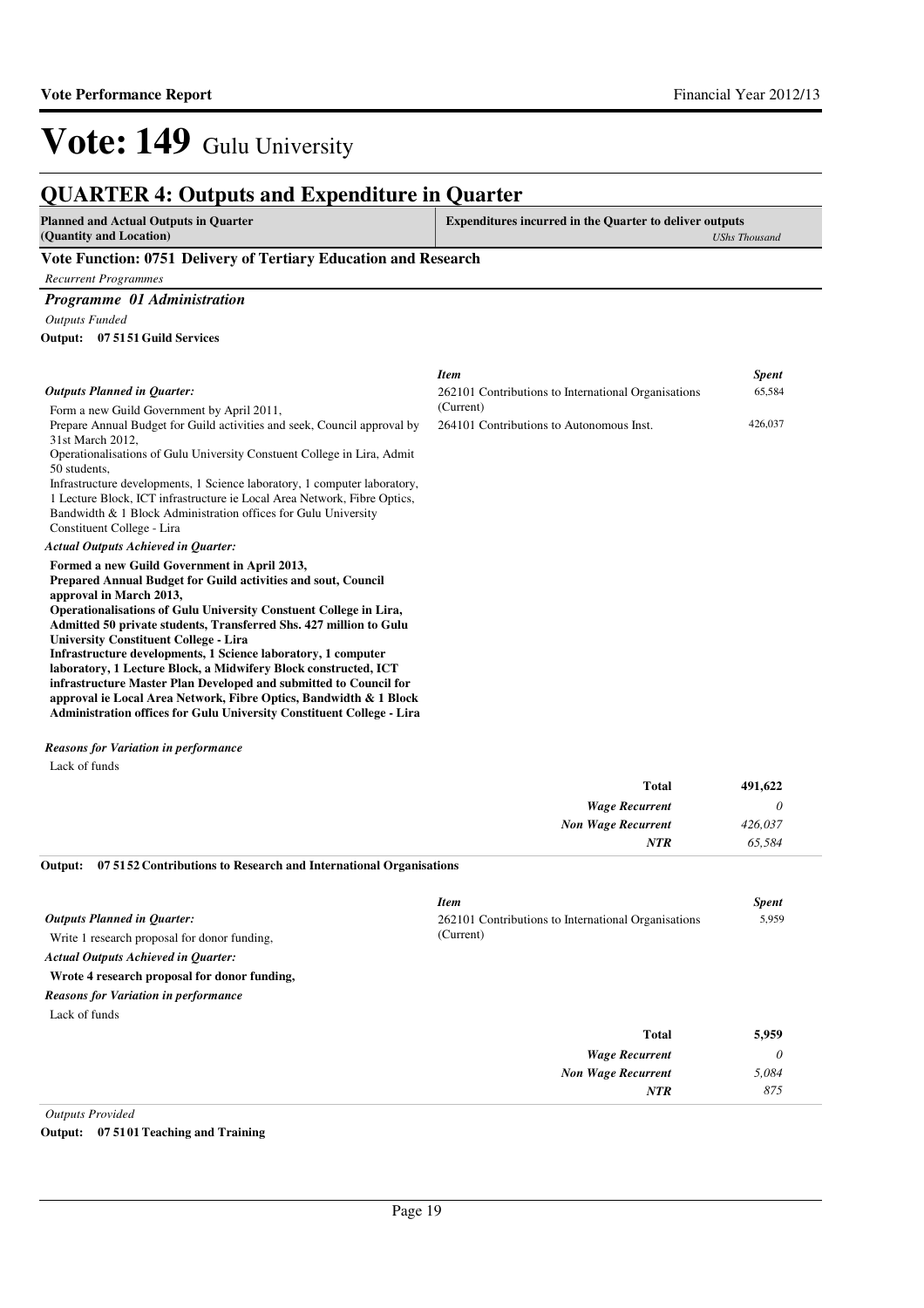*598,353*

*NTR*

# Vote: 149 Gulu University

## **QUARTER 4: Outputs and Expenditure in Quarter**

| <b>Planned and Actual Outputs in Quarter</b> |  |
|----------------------------------------------|--|
| (Quantity and Location)                      |  |

**Expenditures incurred in the Quarter to deliver outputs**  *UShs Thousand*

### **Vote Function: 0751 Delivery of Tertiary Education and Research**

*Recurrent Programmes*

| Programme 01 Administration                                                                |                                                                        |              |
|--------------------------------------------------------------------------------------------|------------------------------------------------------------------------|--------------|
|                                                                                            | <b>Item</b>                                                            | <b>Spent</b> |
| <b>Outputs Planned in Quarter:</b>                                                         | 211101 General Staff Salaries                                          | 1,060,038    |
| Sponsor 5 PHD students and                                                                 | 211103 Allowances                                                      | 349,590      |
| 30 Masters programme students                                                              | 212101 Social Security Contributions (NSSF)                            | 110,565      |
| Conduct 34 weeks of lectures for 2650 students                                             | 213001 Medical Expenses(To Employees)                                  | 750          |
| Conduct students practical for 630 students, internship and clerkship for<br>160 students  | 213003 Retrenchment costs                                              | 50           |
| Conduct school Practice for 450 students, field work and recess term for                   | 221001 Advertising and Public Relations                                | 6,744        |
| 320 students                                                                               | 221002 Workshops and Seminars                                          | 8,018        |
| <b>Actual Outputs Achieved in Quarter:</b>                                                 | 221006 Commissions and Related Charges                                 | 5,450        |
| Sponsored 5 PHD students and                                                               | 221007 Books, Periodicals and Newspapers                               | 68,658       |
| 30 Masters programme students                                                              | 221008 Computer Supplies and IT Services                               | 13,875       |
| Conducted 6 weeks of lectures $\&$ 2 weeks of exams for 4,085 students,                    | 221009 Welfare and Entertainment                                       | 15,370       |
| Conducted students practice for 630 students, internship and<br>clerkship for 160 students | 221011 Printing, Stationery, Photocopying and                          | 11,677       |
| Conducted students Practicals for 150 students, field work and recess                      | <b>Binding</b>                                                         |              |
| term for 320 students, Recess term for Faculty of Medicine, procured                       | 221012 Small Office Equipment                                          | 2,950        |
| 120 vlomes of Law books                                                                    | 221014 Bank Charges and other Bank related costs                       | 3,375        |
| Reasons for Variation in performance<br>Little funds                                       | 221015 Financial and related costs (e.g. Shortages,<br>pilfrages etc.) | 1,002        |
|                                                                                            | 222001 Telecommunications                                              | 6,930        |
|                                                                                            | 222002 Postage and Courier                                             | 3,130        |
|                                                                                            | 223007 Other Utilities- (fuel, gas, f                                  | 3,855        |
|                                                                                            | 224002 General Supply of Goods and Services                            | 43,067       |
|                                                                                            | 226001 Insurances                                                      | 640          |
|                                                                                            | 227001 Travel Inland                                                   | 15,465       |
|                                                                                            | 227002 Travel Abroad                                                   | 28,500       |
|                                                                                            | 227003 Carriage, Haulage, Freight and Transport<br>Hire                | 813          |
|                                                                                            | 227004 Fuel, Lubricants and Oils                                       | 27,411       |
|                                                                                            | 228002 Maintenance - Vehicles                                          | 15,805       |
|                                                                                            | 228003 Maintenance Machinery, Equipment and<br>Furniture               | 875          |
|                                                                                            | <b>Total</b>                                                           | 1,804,603    |
|                                                                                            | <b>Wage Recurrent</b>                                                  | 1,012,752    |
|                                                                                            | <b>Non Wage Recurrent</b>                                              | 193.498      |

**07 5102 Research, Consultancy and Publications Output:**

|                                                                       | <b>Item</b>                                   | <b>Spent</b> |
|-----------------------------------------------------------------------|-----------------------------------------------|--------------|
| <b>Outputs Planned in Ouarter:</b>                                    | 211101 General Staff Salaries                 | 84.169       |
| l research seminar                                                    | 211103 Allowances                             | 39,933       |
| 1 publications                                                        | 212101 Social Security Contributions (NSSF)   | 25,775       |
| Prepare and present 1 Research proposals for approval and funding     | 221001 Advertising and Public Relations       | 250          |
| Conduct 1 Public lectures<br>Produce 200 brochures on research guides | 221002 Workshops and Seminars                 | 167          |
| <b>Actual Outputs Achieved in Ouarter:</b>                            | 221003 Staff Training                         | 24,933       |
|                                                                       | 221006 Commissions and Related Charges        | 1,000        |
| 1 research seminar conducted,<br>1 publication made,                  | 221007 Books, Periodicals and Newspapers      | 263          |
| Prepared and presented 1 Research proposals for approval and          | 221008 Computer Supplies and IT Services      | 200          |
| funding                                                               | 221009 Welfare and Entertainment              | 1.058        |
| Conducted 1 Public lecture,                                           | 221011 Printing, Stationery, Photocopying and | 250          |
| <b>Reasons for Variation in performance</b>                           | Binding                                       |              |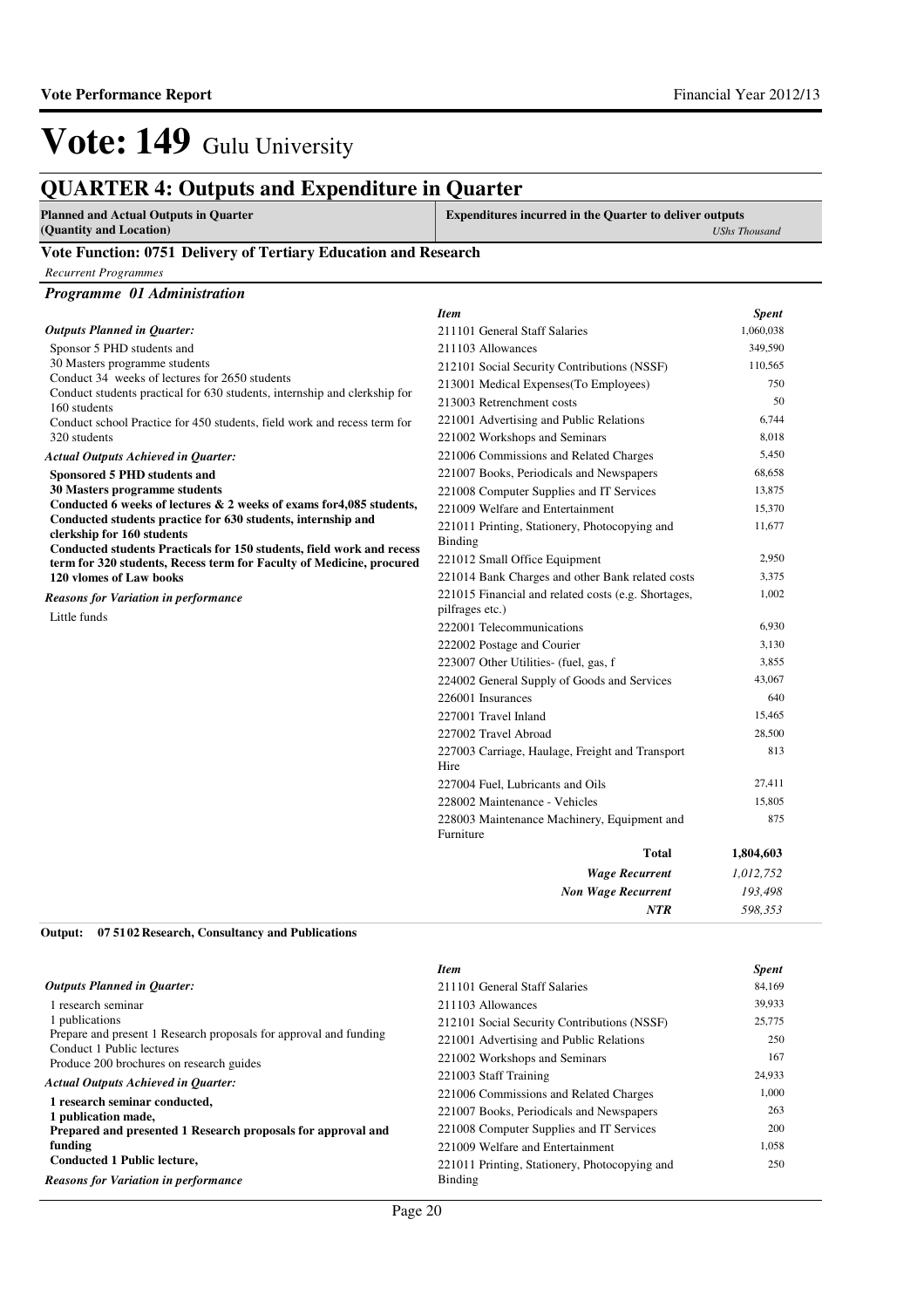|                                                                                                                                                                                                                                                                                                                  | <b>QUARTER 4: Outputs and Expenditure in Quarter</b>             |                      |
|------------------------------------------------------------------------------------------------------------------------------------------------------------------------------------------------------------------------------------------------------------------------------------------------------------------|------------------------------------------------------------------|----------------------|
| <b>Planned and Actual Outputs in Quarter</b><br>(Quantity and Location)                                                                                                                                                                                                                                          | <b>Expenditures incurred in the Quarter to deliver outputs</b>   | <b>UShs Thousand</b> |
| Vote Function: 0751 Delivery of Tertiary Education and Research                                                                                                                                                                                                                                                  |                                                                  |                      |
| <b>Recurrent Programmes</b>                                                                                                                                                                                                                                                                                      |                                                                  |                      |
| Programme 01 Administration                                                                                                                                                                                                                                                                                      |                                                                  |                      |
| Lack of funds                                                                                                                                                                                                                                                                                                    | 221012 Small Office Equipment                                    | 133                  |
|                                                                                                                                                                                                                                                                                                                  | 222001 Telecommunications                                        | 5,720                |
|                                                                                                                                                                                                                                                                                                                  | 222002 Postage and Courier                                       | 25                   |
|                                                                                                                                                                                                                                                                                                                  | 224002 General Supply of Goods and Services                      | 417                  |
|                                                                                                                                                                                                                                                                                                                  | 227001 Travel Inland                                             | 5,575                |
|                                                                                                                                                                                                                                                                                                                  | 227002 Travel Abroad                                             | 11,292               |
|                                                                                                                                                                                                                                                                                                                  | 227003 Carriage, Haulage, Freight and Transport<br>Hire          | 25                   |
|                                                                                                                                                                                                                                                                                                                  | 227004 Fuel, Lubricants and Oils                                 | 6,090                |
|                                                                                                                                                                                                                                                                                                                  | <b>Total</b>                                                     | 207,275              |
|                                                                                                                                                                                                                                                                                                                  | <b>Wage Recurrent</b>                                            | 79,514               |
|                                                                                                                                                                                                                                                                                                                  | <b>Non Wage Recurrent</b>                                        | 27,844               |
|                                                                                                                                                                                                                                                                                                                  | NTR                                                              | 99,917               |
| 07 51 03 Outreach<br>Output:                                                                                                                                                                                                                                                                                     |                                                                  |                      |
|                                                                                                                                                                                                                                                                                                                  | <b>Item</b>                                                      | <b>Spent</b>         |
| <b>Outputs Planned in Quarter:</b>                                                                                                                                                                                                                                                                               | 211101 General Staff Salaries                                    | 159,477              |
| Carry out school practice for 620 students<br>Conduct Field attachments in 5 Health Centres for 110 Medical Students<br>Conduct internship/Field attachment for 200 Business students,<br>Carry out Field visits/attachments and industrial visits for 210 students for<br>Faculty of Agricalture & Environment, | 211103 Allowances<br>212101 Social Security Contributions (NSSF) | 2,594<br>23,126      |
| Conduct 2 community sensitization and awareness workshops                                                                                                                                                                                                                                                        |                                                                  |                      |
| <b>Actual Outputs Achieved in Quarter:</b><br>Carried out school practice for 630 students<br><b>Conducted Field attachments in 10 Health Centres for 110 Medical</b><br>Students,                                                                                                                               |                                                                  |                      |
| Conducted internship/Field attachment for 200 Business students,<br>Carried out Field visits/attachments and industrial visits for 210<br>students for Faculty of Agricalture & Environment,<br>Conducted 2 community sensitization and awareness workshops                                                      |                                                                  |                      |
| <b>Reasons for Variation in performance</b>                                                                                                                                                                                                                                                                      |                                                                  |                      |
| Lack of funds                                                                                                                                                                                                                                                                                                    |                                                                  |                      |
|                                                                                                                                                                                                                                                                                                                  | <b>Total</b>                                                     | 185,197              |
|                                                                                                                                                                                                                                                                                                                  | <b>Wage Recurrent</b>                                            | 150,657              |
|                                                                                                                                                                                                                                                                                                                  | <b>Non Wage Recurrent</b>                                        | 25,720               |
|                                                                                                                                                                                                                                                                                                                  | NTR                                                              | 8,820                |
| 07 5104 Students' Welfare<br>Output:                                                                                                                                                                                                                                                                             |                                                                  |                      |
|                                                                                                                                                                                                                                                                                                                  | <b>Item</b>                                                      | <b>Spent</b>         |
| <b>Outputs Planned in Quarter:</b>                                                                                                                                                                                                                                                                               | 211101 General Staff Salaries                                    | 22,150               |
| Pay living out allowance by the 1st of every month for 900 Government                                                                                                                                                                                                                                            | 211103 Allowances                                                | 251,734              |
| sponsored students                                                                                                                                                                                                                                                                                               | 212101 Social Security Contributions (NSSF)                      | 3,598                |
| <b>Actual Outputs Achieved in Quarter:</b>                                                                                                                                                                                                                                                                       | 221001 Advertising and Public Relations                          | 500                  |
| Paid living out allowance by the 1st of every month for 800                                                                                                                                                                                                                                                      | 221002 Workshops and Seminars                                    | 5,142                |

**Government sponsored students**

*Reasons for Variation in performance*

Lack of funds

Binding

221007 Books, Periodicals and Newspapers 5,432 221008 Computer Supplies and IT Services 917 221009 Welfare and Entertainment 3,158

221012 Small Office Equipment 167

375

221011 Printing, Stationery, Photocopying and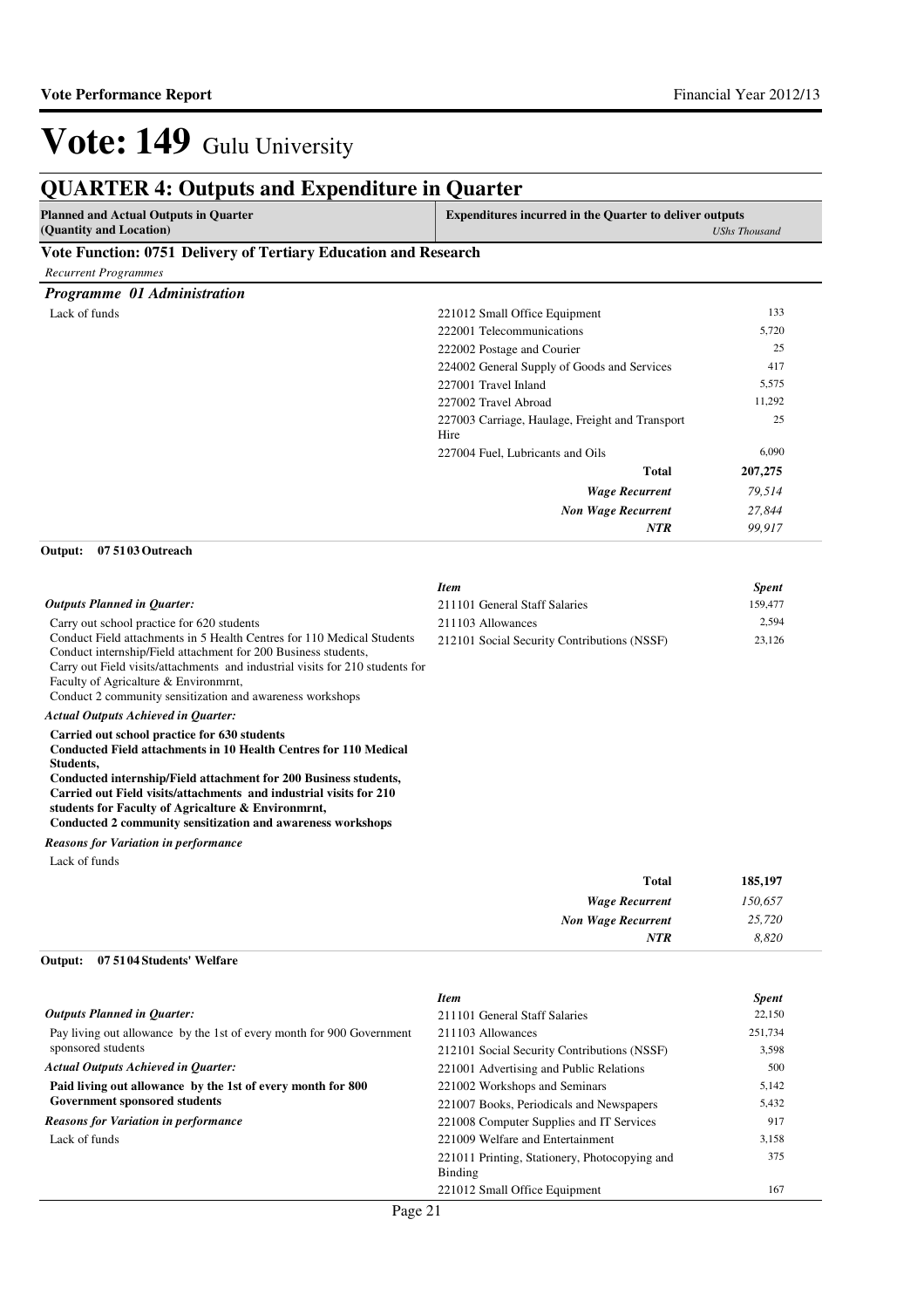## **QUARTER 4: Outputs and Expenditure in Quarter**

| <b>Planned and Actual Outputs in Quarter</b> | <b>Expenditures incurred in the Quarter to deliver outputs</b> |
|----------------------------------------------|----------------------------------------------------------------|
| (Quantity and Location)                      | <b>UShs Thousand</b>                                           |

### **Vote Function: 0751 Delivery of Tertiary Education and Research**

| <b>Recurrent Programmes</b> |  |
|-----------------------------|--|
|-----------------------------|--|

*Programme 01 Administration*

| 222001 Telecommunications                               | 870     |
|---------------------------------------------------------|---------|
| 224002 General Supply of Goods and Services             | 8,708   |
| 227001 Travel Inland                                    | 5,813   |
| 227002 Travel Abroad                                    | 10,625  |
| 227003 Carriage, Haulage, Freight and Transport<br>Hire | 75      |
| 227004 Fuel, Lubricants and Oils                        | 1,090   |
| <b>Total</b>                                            | 320,354 |
| <b>Wage Recurrent</b>                                   | 20,925  |
| <b>Non Wage Recurrent</b>                               | 256,876 |
| <b>NTR</b>                                              | 42,553  |

**07 5105 Administration and Support Services Output:**

|                                                        | <b>Item</b>                                                            | <b>Spent</b> |
|--------------------------------------------------------|------------------------------------------------------------------------|--------------|
| <b>Outputs Planned in Quarter:</b>                     | 211101 General Staff Salaries                                          | 834,072      |
| Pay Salaries and wages on time for 491 staff,          | 211103 Allowances                                                      | 117,161      |
| Payment of 15% NSSF contribution,                      | 212101 Social Security Contributions (NSSF)                            | 42,416       |
| Remittance of Statutory Deductions to URA,             | 213001 Medical Expenses(To Employees)                                  | 29,208       |
| <b>Actual Outputs Achieved in Quarter:</b>             | 213002 Incapacity, death benefits and funeral                          | 4,250        |
| Paid Salaries and wages on time for 491 staff,         | expenses                                                               |              |
| Paid 15% NSSF contribution,                            | 213003 Retrenchment costs                                              | 208          |
| Remitted Statutory Deductions to URA for all the staff | 221001 Advertising and Public Relations                                | 16,417       |
| <b>Reasons for Variation in performance</b>            | 221002 Workshops and Seminars                                          | 16,033       |
| Lack of funds                                          | 221003 Staff Training                                                  | 2,125        |
|                                                        | 221004 Recruitment Expenses                                            | 17,575       |
|                                                        | 221006 Commissions and Related Charges                                 | 27,832       |
|                                                        | 221007 Books, Periodicals and Newspapers                               | 9,259        |
|                                                        | 221008 Computer Supplies and IT Services                               | 52,188       |
|                                                        | 221009 Welfare and Entertainment                                       | 8,533        |
|                                                        | 221011 Printing, Stationery, Photocopying and<br>Binding               | 23,822       |
|                                                        | 221012 Small Office Equipment                                          | 1,800        |
|                                                        | 221014 Bank Charges and other Bank related costs                       | 3,875        |
|                                                        | 221015 Financial and related costs (e.g. Shortages,<br>pilfrages etc.) | 542          |
|                                                        | 221016 IFMS Recurrent Costs                                            | 125          |
|                                                        | 221017 Subscriptions                                                   | 8,250        |
|                                                        | 222001 Telecommunications                                              | 15,410       |
|                                                        | 222002 Postage and Courier                                             | 878          |
|                                                        | 223001 Property Expenses                                               | 1,619        |
|                                                        | 223002 Rates                                                           | 417          |
|                                                        | 223003 Rent - Produced Assets to private entities                      | 25,217       |
|                                                        | 223004 Guard and Security services                                     | 5,302        |
|                                                        | 223005 Electricity                                                     | 20,838       |
|                                                        | 223006 Water                                                           | 13,358       |
|                                                        | 223007 Other Utilities- (fuel, gas, f                                  | 6,116        |
|                                                        | 224002 General Supply of Goods and Services                            | 60,617       |
|                                                        | 225001 Consultancy Services- Short-term                                | 6,593        |
|                                                        | 226001 Insurances                                                      | 6,916        |
|                                                        | 226002 Licenses                                                        | 1,748        |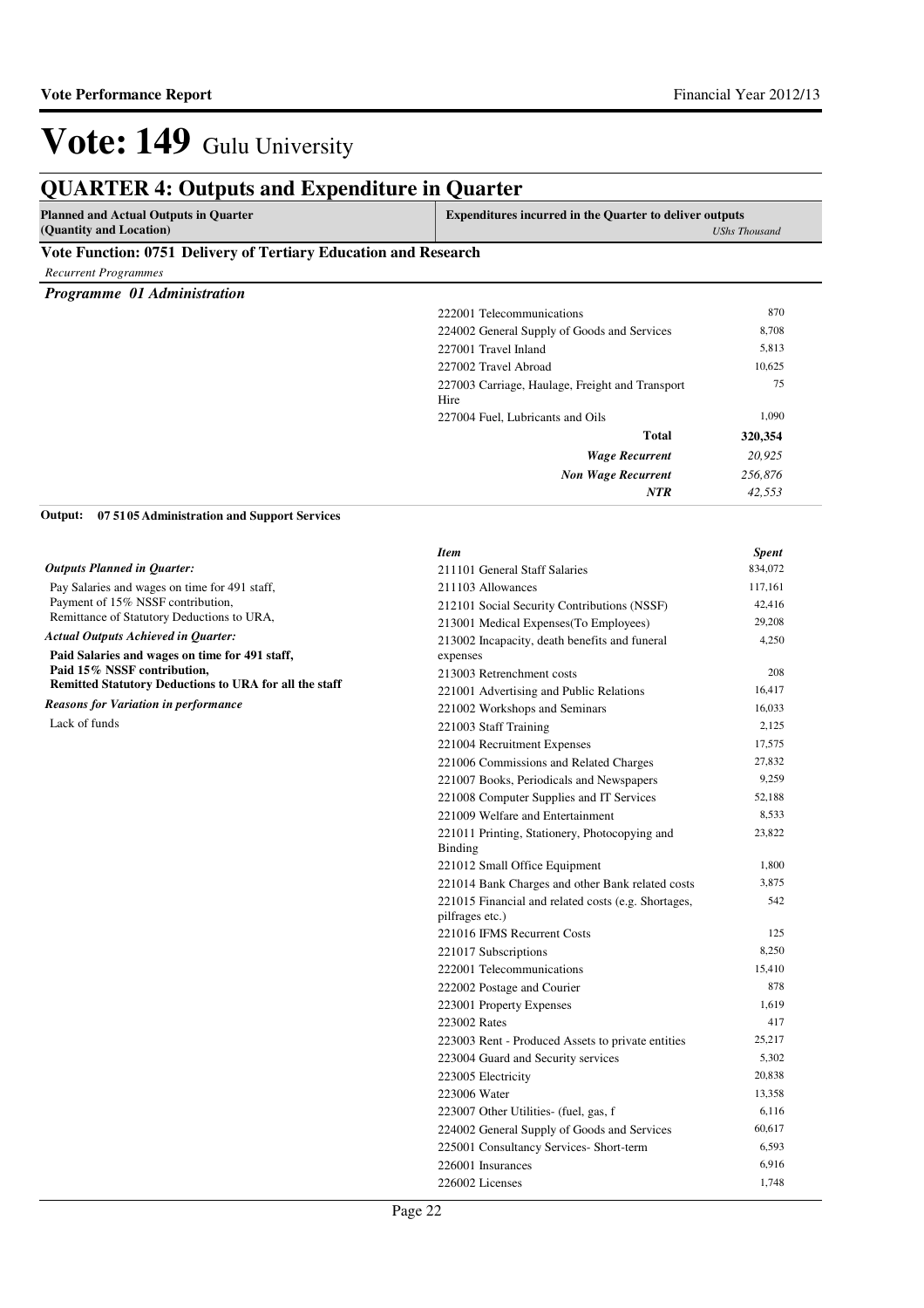#### **QUARTER 4: Outputs and Expenditure in Quarter Planned and Actual Outputs in Quarter (Quantity and Location) Expenditures incurred in the Quarter to deliver outputs**  *UShs Thousand* **Vote Function: 0751 Delivery of Tertiary Education and Research** *Recurrent Programmes Programme 01 Administration Wage Recurrent Non Wage Recurrent* **Total** *790,951 74,833 1,036,217* **1,902,001** *NTR* 227001 Travel Inland 64,562 227002 Travel Abroad 108,953 227003 Carriage, Haulage, Freight and Transport Hire 6,001 227004 Fuel, Lubricants and Oils 167,521 228001 Maintenance - Civil 69,182 228002 Maintenance - Vehicles 77,460 228003 Maintenance Machinery, Equipment and Furniture 11,743 228004 Maintenance Other 5,867 273102 Incapacity, death benefits and and funeral expenses 42 282101 Donations 2,221 282102 Fines and Penalties 917 282103 Scholarships and related costs 2,897 282104 Compensation to 3rd Parties 3,917 *Development Projects*

### *Project 0906 Gulu University*

*Capital Purchases*

**07 5171 Acquisition of Land by Government Output:**

|                                                                                                                                                                                                                                                                                                                                                                                                                                                                           | <b>Item</b> | <b>Spent</b> |
|---------------------------------------------------------------------------------------------------------------------------------------------------------------------------------------------------------------------------------------------------------------------------------------------------------------------------------------------------------------------------------------------------------------------------------------------------------------------------|-------------|--------------|
| <b>Outputs Planned in Quarter:</b><br>1 Meetings with District Land Board officials, local council leaders, land<br>owners and politicians,<br>Carry out Community sensitization by holding 1 meetings<br>Open up boundaries,<br>Carry out Property valuations on the 742 Hectares of land,<br>Process Title for 100 acres of land in Latoro, Clear outstanding fees of 28<br>Hectares from National Forestry Authority, Process transfer of land in<br>Latoro to NFA     | 311101 Land | 55,142       |
| <b>Actual Outputs Achieved in Quarter:</b>                                                                                                                                                                                                                                                                                                                                                                                                                                |             |              |
| 1 Meeting with District Land Board officials, local council leaders,<br>land owners and politicians was held,<br>Carried out Community sensitization by holding 1 meeting,<br>Opened up Land boundaries, land title for 100 acres is being processed,<br><b>Cleared outstanding fees of 28 Hectares from National Forestry</b><br><b>Authority, Process transfer of land in Latoro to NFA, Procured 506</b><br>Acres of land at Puronga and land title already processed, |             |              |
| <b>Reasons for Variation in performance</b>                                                                                                                                                                                                                                                                                                                                                                                                                               |             |              |
| No fund was released                                                                                                                                                                                                                                                                                                                                                                                                                                                      |             |              |

|   | 55,142 | <b>Total</b>              |
|---|--------|---------------------------|
| U |        | <b>GoU</b> Development    |
|   |        | <b>External Financing</b> |
|   | 55,142 | <b>NTR</b>                |
|   |        |                           |

**Output: 07 5172 Government Buildings and Administrative Infrastructure**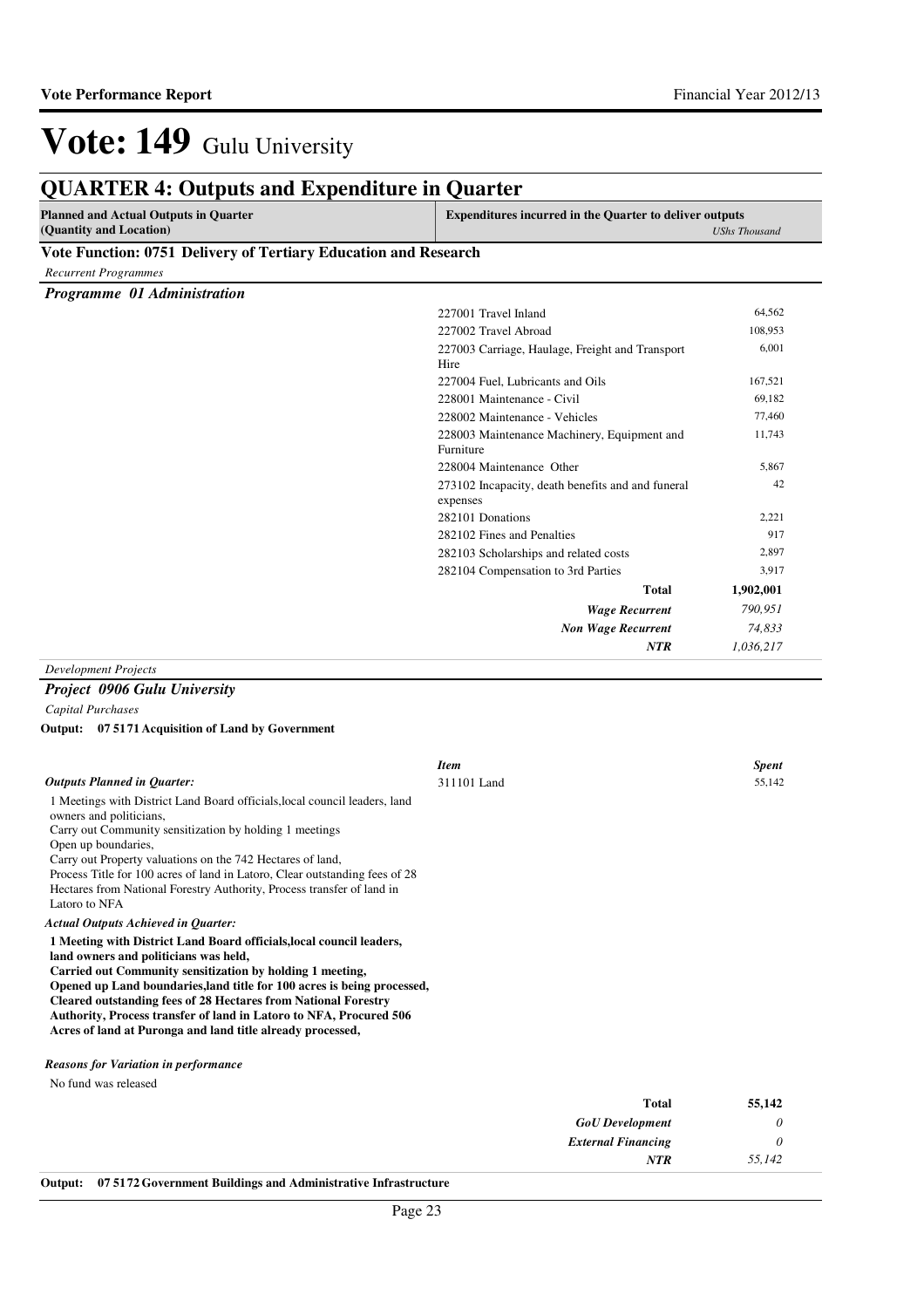| <b>Planned and Actual Outputs in Quarter</b><br>(Quantity and Location)                                                                        | <b>Expenditures incurred in the Quarter to deliver outputs</b><br><b>UShs Thousand</b> |              |
|------------------------------------------------------------------------------------------------------------------------------------------------|----------------------------------------------------------------------------------------|--------------|
| Vote Function: 0751 Delivery of Tertiary Education and Research                                                                                |                                                                                        |              |
| Development Projects                                                                                                                           |                                                                                        |              |
| Project 0906 Gulu University                                                                                                                   |                                                                                        |              |
|                                                                                                                                                | <b>Item</b>                                                                            | <b>Spent</b> |
| <b>Outputs Planned in Quarter:</b>                                                                                                             | 231001 Non-Residential Buildings                                                       | 40,000       |
| Construction of 1 Income Generation Unit Offices,<br>Construction of Toilet Annex at Faculty of Science,<br>Construction of sports play ground |                                                                                        |              |
| Actual Outputs Achieved in Quarter:                                                                                                            |                                                                                        |              |
| Construction of sports play ground on-going                                                                                                    |                                                                                        |              |
| <b>Reasons for Variation in performance</b>                                                                                                    |                                                                                        |              |
| No fund was released                                                                                                                           |                                                                                        |              |
|                                                                                                                                                | <b>Total</b>                                                                           | 40,000       |
|                                                                                                                                                | <b>GoU</b> Development                                                                 | 0            |
|                                                                                                                                                | <b>External Financing</b>                                                              | 0            |
|                                                                                                                                                | <b>NTR</b>                                                                             | 40,000       |
| Output:<br>07 5173 Roads, Streets and Highways                                                                                                 |                                                                                        |              |
|                                                                                                                                                | <b>Item</b>                                                                            | <b>Spent</b> |
| <b>Outputs Planned in Quarter:</b>                                                                                                             | 231003 Roads and Bridges                                                               | 23,672       |
| Tarmarc 0.5 kilometers of roads at the main campus,                                                                                            |                                                                                        |              |
| <b>Actual Outputs Achieved in Quarter:</b>                                                                                                     |                                                                                        |              |
| Opened 250 meters of road at Main Campus to the site for Faculty of<br>Law, Building, Grading of road at the main campus                       |                                                                                        |              |
| <b>Reasons for Variation in performance</b>                                                                                                    |                                                                                        |              |
| No fund was released                                                                                                                           |                                                                                        |              |
|                                                                                                                                                | <b>Total</b>                                                                           | 23,672       |
|                                                                                                                                                | <b>GoU</b> Development                                                                 | 0            |
|                                                                                                                                                | <b>External Financing</b>                                                              | 0            |
| 07 5175 Purchase of Motor Vehicles and Other Transport Equipment<br>Output:                                                                    | <b>NTR</b>                                                                             | 23,672       |
|                                                                                                                                                |                                                                                        |              |
|                                                                                                                                                | <b>Item</b>                                                                            | <b>Spent</b> |
| <b>Outputs Planned in Quarter:</b>                                                                                                             | 231004 Transport Equipment                                                             | 41,017       |
| Servicing of Coaster Bus loan (vehicle & Asset Finance Facility)                                                                               |                                                                                        |              |
| <b>Actual Outputs Achieved in Quarter:</b>                                                                                                     |                                                                                        |              |
| Servicing of Coaster Bus loan (vehicle & Asset Finance Facility)                                                                               |                                                                                        |              |
| <b>Reasons for Variation in performance</b>                                                                                                    |                                                                                        |              |
| No fund was released                                                                                                                           |                                                                                        |              |
|                                                                                                                                                | <b>Total</b>                                                                           | 41,017       |
|                                                                                                                                                | <b>GoU</b> Development                                                                 | 0            |
|                                                                                                                                                | <b>External Financing</b>                                                              | 0            |
|                                                                                                                                                | <b>NTR</b>                                                                             | 41,017       |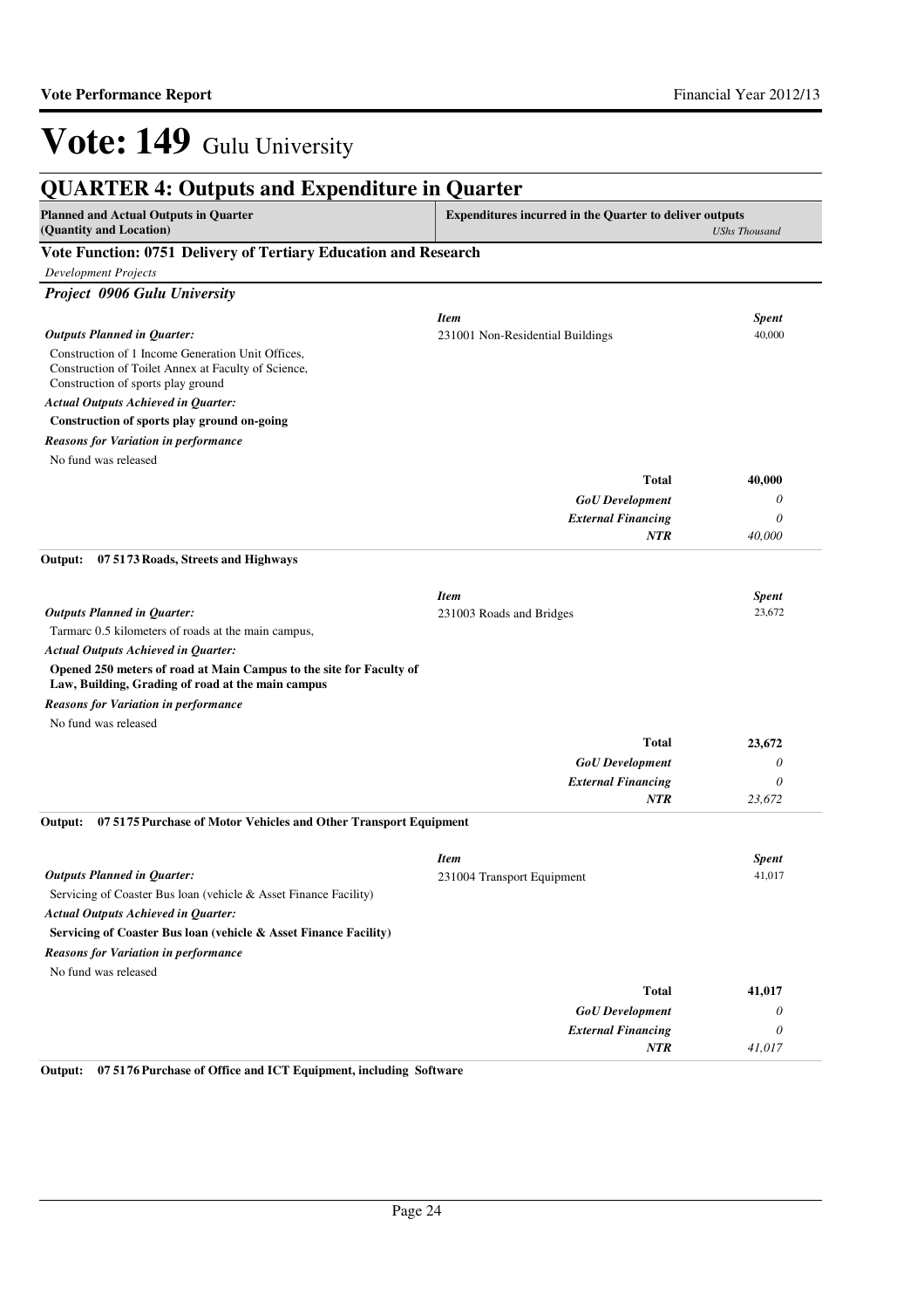| <b>QUARTER 4: Outputs and Expenditure in Quarter</b>                                                                                                                                                                                                                                                                                                                                                                     |                                                                                   |                            |
|--------------------------------------------------------------------------------------------------------------------------------------------------------------------------------------------------------------------------------------------------------------------------------------------------------------------------------------------------------------------------------------------------------------------------|-----------------------------------------------------------------------------------|----------------------------|
| <b>Planned and Actual Outputs in Quarter</b><br>(Quantity and Location)                                                                                                                                                                                                                                                                                                                                                  | Expenditures incurred in the Quarter to deliver outputs<br><b>UShs Thousand</b>   |                            |
| Vote Function: 0751 Delivery of Tertiary Education and Research                                                                                                                                                                                                                                                                                                                                                          |                                                                                   |                            |
| <b>Development Projects</b>                                                                                                                                                                                                                                                                                                                                                                                              |                                                                                   |                            |
| Project 0906 Gulu University                                                                                                                                                                                                                                                                                                                                                                                             |                                                                                   |                            |
| <b>Outputs Planned in Quarter:</b><br>Procure ICT equipments,<br>Procure Management Information System,<br>Procurement of 2 Personal Computers and accessories                                                                                                                                                                                                                                                           | <b>Item</b><br>231005 Machinery and Equipment                                     | <b>Spent</b><br>47,331     |
| <b>Actual Outputs Achieved in Quarter:</b><br>Procure ICT equipments,<br>Re-Designed Local payroll System,<br>Procurement of 10 Personal Computers, 2 printers, cleared Internet<br>bills, Installed wireless network at Kitgum campus, Procured 1<br>multifunctional printer/copier/scanner, upgraded website, 1 Scanner,<br>1 Tablet with Moderm, White board big sizer<br><b>Reasons for Variation in performance</b> |                                                                                   |                            |
| Lack of funds                                                                                                                                                                                                                                                                                                                                                                                                            |                                                                                   |                            |
|                                                                                                                                                                                                                                                                                                                                                                                                                          | <b>Total</b><br><b>GoU</b> Development<br><b>External Financing</b><br><b>NTR</b> | 47,331<br>0<br>0<br>47,331 |
| 07 5177 Purchase of Specialised Machinery & Equipment<br>Output:                                                                                                                                                                                                                                                                                                                                                         |                                                                                   |                            |
|                                                                                                                                                                                                                                                                                                                                                                                                                          |                                                                                   |                            |
| <b>Outputs Planned in Quarter:</b><br>Procure 1 Air conditioners<br><b>Actual Outputs Achieved in Quarter:</b><br>Procured 2 Colored printer/copier, 1 black and white printer/copier<br>scanner                                                                                                                                                                                                                         | <b>Item</b><br>231005 Machinery and Equipment                                     | <b>Spent</b><br>24,607     |
| <b>Reasons for Variation in performance</b>                                                                                                                                                                                                                                                                                                                                                                              |                                                                                   |                            |
| Lack of funds                                                                                                                                                                                                                                                                                                                                                                                                            |                                                                                   |                            |
|                                                                                                                                                                                                                                                                                                                                                                                                                          | <b>Total</b>                                                                      | 24,607                     |
|                                                                                                                                                                                                                                                                                                                                                                                                                          | <b>GoU</b> Development                                                            | 0                          |
|                                                                                                                                                                                                                                                                                                                                                                                                                          | <b>External Financing</b>                                                         | 0                          |
| 07 5178 Purchase of Office and Residential Furniture and Fittings<br>Output:                                                                                                                                                                                                                                                                                                                                             | <b>NTR</b>                                                                        | 24,607                     |
| <b>Outputs Planned in Quarter:</b><br>Procure 200 Lecture chairs,<br>5 Tables<br>5 office desks<br><b>Actual Outputs Achieved in Quarter:</b><br>Procure 200 Lecture chairs,<br>5 Tables                                                                                                                                                                                                                                 | <b>Item</b><br>231006 Furniture and Fixtures                                      | <b>Spent</b><br>24,958     |
| 10 office desks,<br>20 pieces visitor cruise plastics,<br>2 executive cruise office,<br>6 office cruise                                                                                                                                                                                                                                                                                                                  |                                                                                   |                            |
| <b>Reasons for Variation in performance</b>                                                                                                                                                                                                                                                                                                                                                                              |                                                                                   |                            |
| Lack of funds                                                                                                                                                                                                                                                                                                                                                                                                            | <b>Total</b>                                                                      | 24,958                     |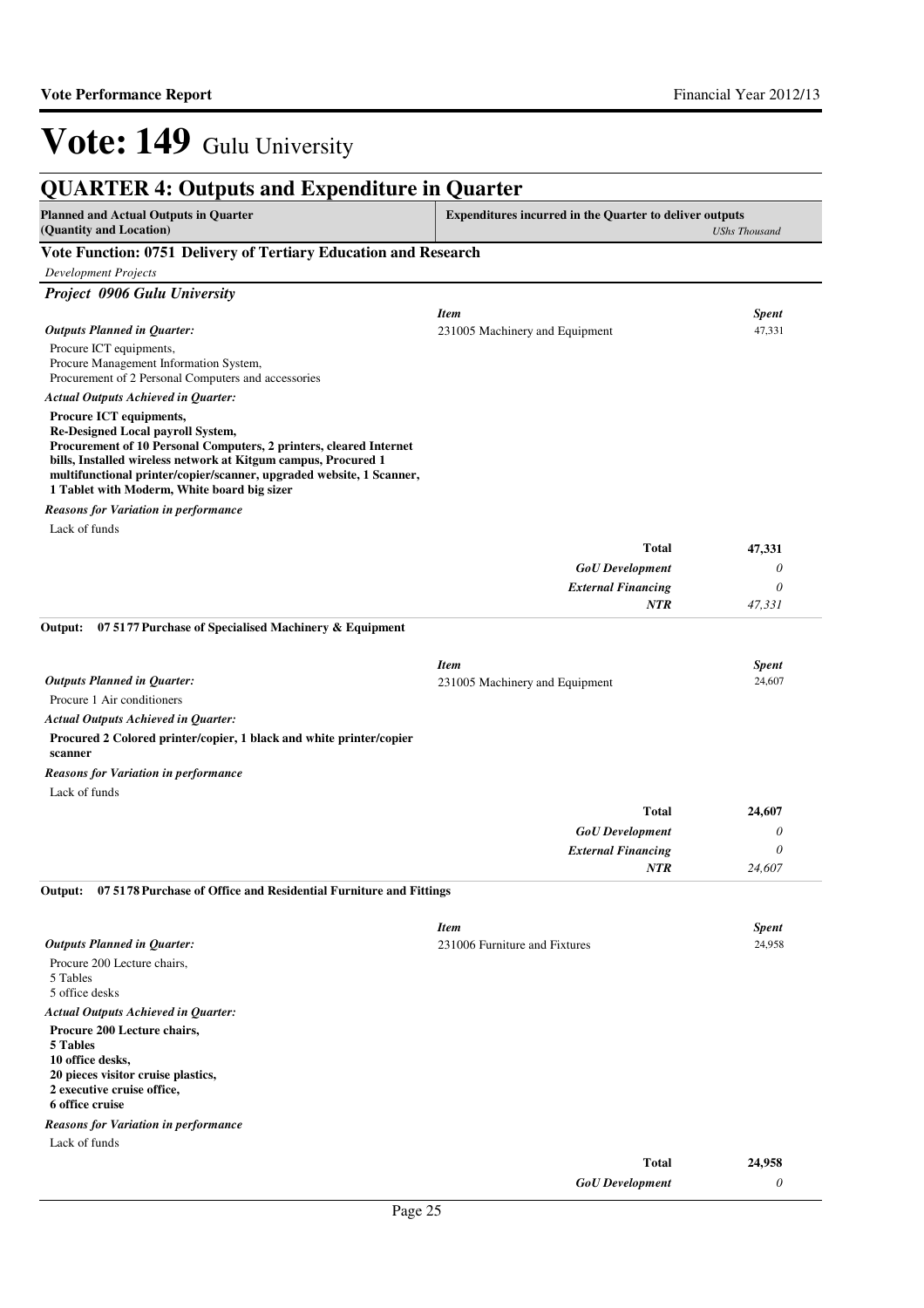| <b>QUARTER 4: Outputs and Expenditure in Quarter</b>                                                                                                                                                             |                                                                |                        |
|------------------------------------------------------------------------------------------------------------------------------------------------------------------------------------------------------------------|----------------------------------------------------------------|------------------------|
| <b>Planned and Actual Outputs in Quarter</b><br>(Quantity and Location)                                                                                                                                          | <b>Expenditures incurred in the Quarter to deliver outputs</b> | <b>UShs Thousand</b>   |
| Vote Function: 0751 Delivery of Tertiary Education and Research                                                                                                                                                  |                                                                |                        |
| <b>Development Projects</b>                                                                                                                                                                                      |                                                                |                        |
| Project 0906 Gulu University                                                                                                                                                                                     |                                                                |                        |
|                                                                                                                                                                                                                  | <b>External Financing</b>                                      | $\theta$               |
|                                                                                                                                                                                                                  | NTR                                                            | 24,958                 |
| 07 5180 Construction and rehabilitation of learning facilities (Universities)<br>Output:                                                                                                                         |                                                                |                        |
| <b>Outputs Planned in Quarter:</b>                                                                                                                                                                               | <b>Item</b><br>231001 Non-Residential Buildings                | <b>Spent</b><br>71,375 |
| Construction of Bio-Systems Engineering workshop,<br>Construction of 1 multi-media laboratory,                                                                                                                   |                                                                |                        |
| <b>Actual Outputs Achieved in Quarter:</b>                                                                                                                                                                       |                                                                |                        |
| <b>Construction of Bio-Systems Engineering workshop completed,</b><br><b>Renovated two (2) Science Laboratories</b>                                                                                              |                                                                |                        |
| Reasons for Variation in performance                                                                                                                                                                             |                                                                |                        |
| Lack of funds                                                                                                                                                                                                    |                                                                |                        |
|                                                                                                                                                                                                                  | <b>Total</b>                                                   | 71,375                 |
|                                                                                                                                                                                                                  | <b>GoU</b> Development                                         | 0                      |
|                                                                                                                                                                                                                  | <b>External Financing</b><br>NTR                               | 0<br>71,375            |
|                                                                                                                                                                                                                  |                                                                |                        |
| 07 5181 Lecture Room construction and rehabilitation (Universities)<br>Output:                                                                                                                                   |                                                                |                        |
|                                                                                                                                                                                                                  | <b>Item</b>                                                    | <b>Spent</b>           |
| <b>Outputs Planned in Quarter:</b>                                                                                                                                                                               | 231001 Non-Residential Buildings                               | 75,000                 |
| Construction of a Business Center in Faculty of Business & development<br>Studies continues and furnishing                                                                                                       |                                                                |                        |
| Actual Outputs Achieved in Quarter:                                                                                                                                                                              |                                                                |                        |
| Drawing Plans and Bills of Quantity for Business Center for Faculty<br>of Business & Development Studies procured, and six (6) Lecture<br>blocks, Construction of 1 Lecture Block for Faculty of Law in progress |                                                                |                        |
| Reasons for Variation in performance                                                                                                                                                                             |                                                                |                        |
| Lack of funds                                                                                                                                                                                                    |                                                                |                        |
|                                                                                                                                                                                                                  | <b>Total</b>                                                   | 75,000                 |
|                                                                                                                                                                                                                  | <b>GoU</b> Development                                         | 0                      |
|                                                                                                                                                                                                                  | <b>External Financing</b>                                      | $\theta$               |
|                                                                                                                                                                                                                  | NTR                                                            | 75,000                 |
| Output:<br>07 5184 Campus based construction and rehabilitation (walkways, plumbing, other)                                                                                                                      |                                                                |                        |
|                                                                                                                                                                                                                  | <b>Item</b>                                                    | <b>Spent</b>           |
| <b>Outputs Planned in Quarter:</b>                                                                                                                                                                               | 231001 Non-Residential Buildings                               | 22,500                 |
| Repair walkways<br>Pavements                                                                                                                                                                                     |                                                                |                        |
| Plumbing                                                                                                                                                                                                         |                                                                |                        |
| Construct 0.5 kilometers of walkways at the main campus,<br>Build pavers at the main campus,<br>Barricating non-walk areas                                                                                       |                                                                |                        |
| <b>Actual Outputs Achieved in Quarter:</b>                                                                                                                                                                       |                                                                |                        |
| Repaired walkways,                                                                                                                                                                                               |                                                                |                        |
| Plumbings done,                                                                                                                                                                                                  |                                                                |                        |
| Construct 0.5 kilometers of walkways at the main campus,<br>Build pavers at the main campus,<br><b>Barricating non-walk areas</b>                                                                                |                                                                |                        |
|                                                                                                                                                                                                                  |                                                                |                        |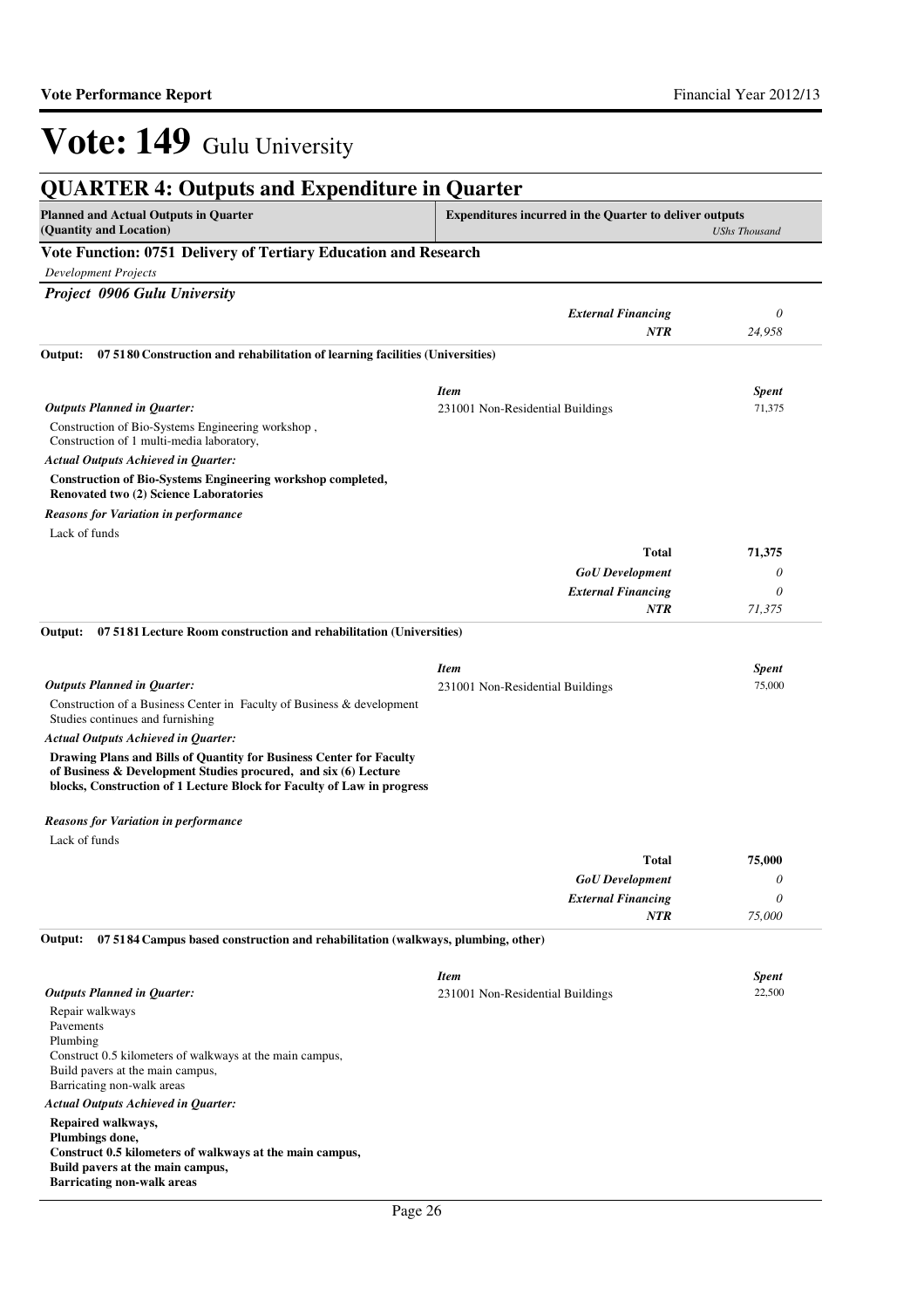## **QUARTER 4: Outputs and Expenditure in Quarter**

**Planned and Actual Outputs in Quarter (Quantity and Location)**

**Expenditures incurred in the Quarter to deliver outputs**  *UShs Thousand*

### **Vote Function: 0751 Delivery of Tertiary Education and Research**

*Development Projects*

*Project 0906 Gulu University Reasons for Variation in performance*

Lack of funds

| <b>Total</b>              | 22,500    |
|---------------------------|-----------|
| <b>GoU</b> Development    | $\theta$  |
| <b>External Financing</b> | $\theta$  |
| <b>NTR</b>                | 22,500    |
| <b>GRAND TOTAL</b>        | 5,342,611 |
| <b>Wage Recurrent</b>     | 2,054,799 |
| <b>Non Wage Recurrent</b> | 1,009,892 |
| <b>GoU</b> Development    | $\theta$  |
| <b>External Financing</b> | $\theta$  |
| <b>NTR</b>                | 2,277,920 |